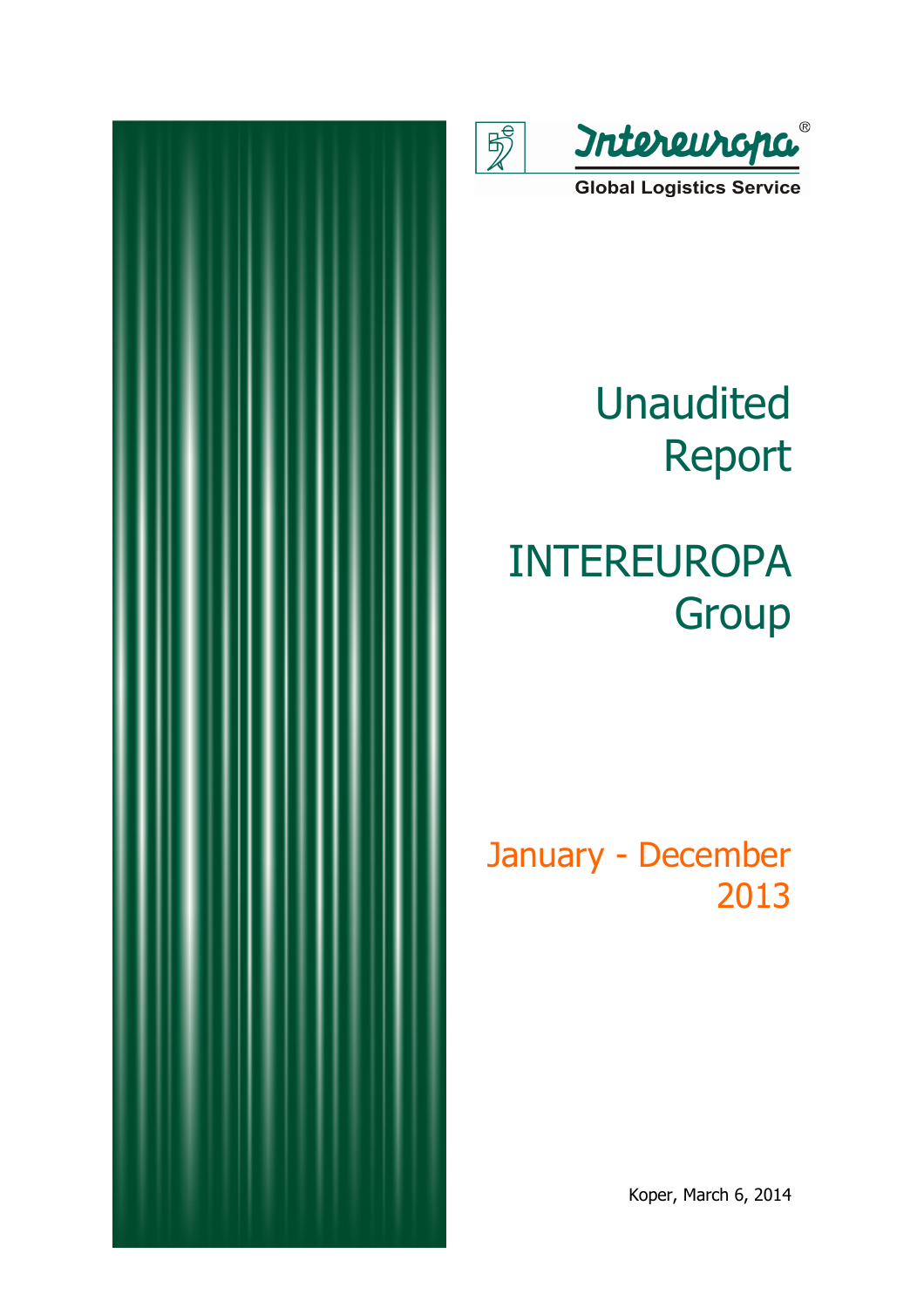The INTEREUROPA d.d. is publishing this Unaudited Interim Report of Intereuropa Group for January - December 2013, in accordance with the Market in Financial Instruments Act (ZTFI).

The unaudited consolidated and non-consolidated financial statements have been prepared in accordance with the provisions of International Financial Reporting Standards (IFRS).

This Report is available at the Company's registered office at Vojkovo nabrežje 32, 6504 Koper.

The Unaudited Interim Report of Intereuropa Group for January - December 2013 shall also be published on the web site of INTEREUROPA d.d. www.intereuropa.si on March 6, 2014.

### C O N T E N T S

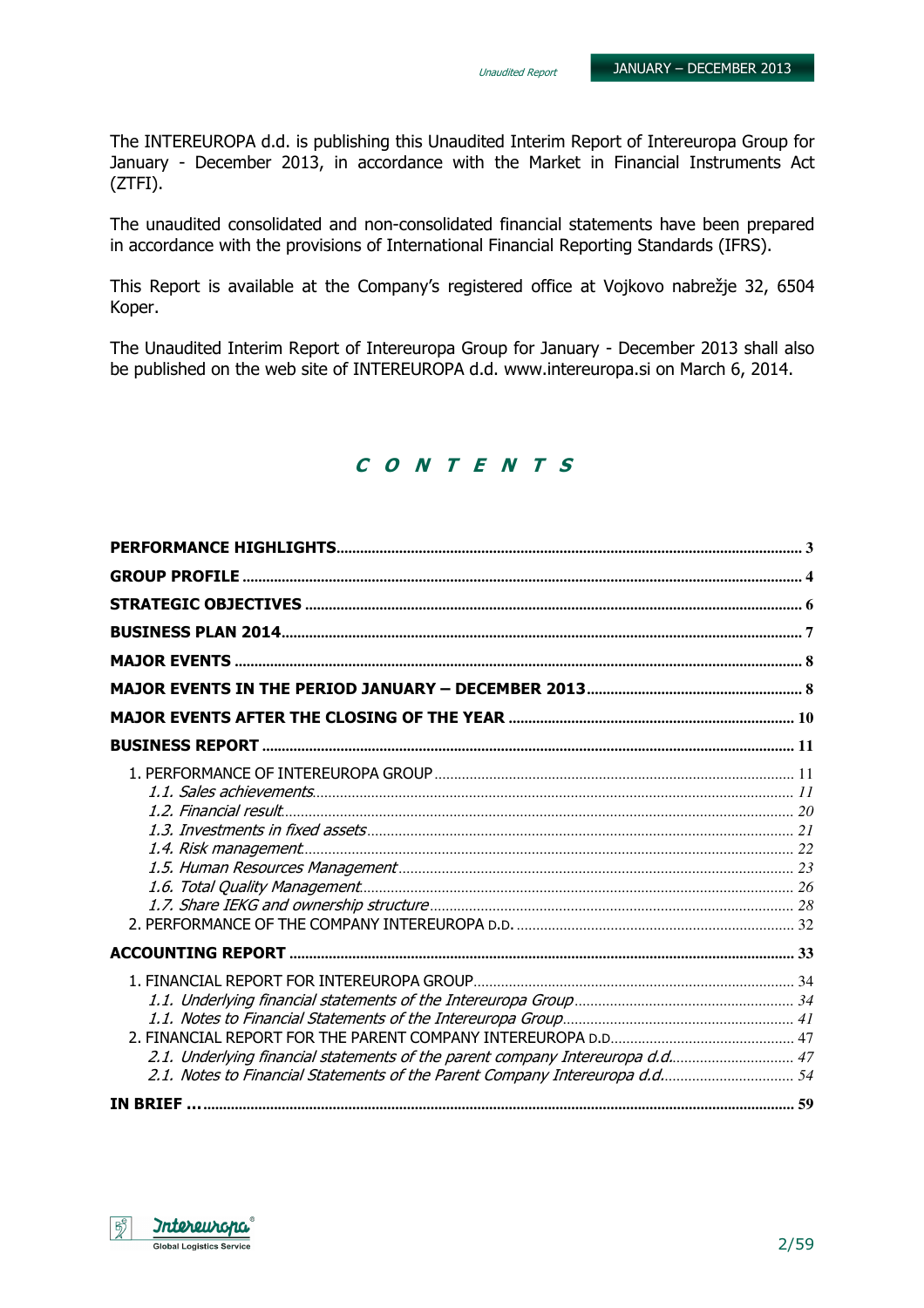## PERFORMANCE HIGHLIGHTS

In the reporting year 2013, our markets were characterized by weak economic activity, increasingly tough competition and pressures on sales margins, as well as aggravating ill payment practices. The accession of Croatia to the European Union simplified the goods flows in the region, but the possibilities for goods flows in the region and as a consequence, the demand for services involved in customs procedures declined considerably in both Slovenia and Croatia. Following our preparations to that change of circumstances since the beginning of the year, the second half-year was spent on intensive activities addressing the restructuring in the area of customs services, along with adapting the efficiency of our services and developing an effective business model for our Group.

The sales revenue achieved on the Group level was  $\epsilon$  161.1 million, which was 3 percent above the planned level for the reporting year. The best performing business area was Land Transport in which the targets were exceeded mostly in the services of Railway and Road Transport. The total sales revenue was 15 percent lower than in the year 2012 due to the realisation of the estimated decline in income following Croatia's joining the EU, the disposal of the logistics centre in Chekhov and a decreased demand for services by our major customer Top Shop Intl. We closed the reporting period with an operating profit of  $\epsilon$  5.3 million and  $\epsilon$  2.2 million of net profit on the Group level. The Parent Company Intereuropa d.d. recorded  $\in$  1.0 million of net profit.

|                                                         | <b>INTEREUROPA GROUP</b> |           |                          |                    | <b>INTEREUROPA D.D.</b> |                          |  |
|---------------------------------------------------------|--------------------------|-----------|--------------------------|--------------------|-------------------------|--------------------------|--|
| (in 1000 $\epsilon$ )                                   | <b>Jan-Dec</b>           | Jan-Dec   | <b>Index</b>             | <b>Jan-Dec</b>     | <b>Jan-Dec</b>          | <b>Index</b>             |  |
|                                                         | 2013                     | 2012      | 13/12                    | 2013               | 2012                    | 13/12                    |  |
| Sales Revenue                                           | 161,061                  | 188,409   | 85                       | 90,994             | 108,222                 | 84                       |  |
| <b>EBITDA</b>                                           | 13,755                   | 12,693    | 108                      | 6,760              | 5,960                   | 113                      |  |
| Operating profit or loss (EBIT)                         | 5,301                    | $-7,226$  | $\overline{\phantom{a}}$ | 2,602              | $-8,558$                | $\overline{\phantom{a}}$ |  |
| Net profit or loss                                      | 2,152                    | $-13,430$ | $\blacksquare$           | 1,000              | $-6,619$                | $\overline{\phantom{a}}$ |  |
|                                                         |                          |           |                          |                    |                         |                          |  |
| EBITDA margin in %                                      | 8.5                      | 6.7       | 127                      | 7.4                | 5,5                     | 135                      |  |
| EBIT margin in %                                        | 3.3                      | $-3.8$    |                          | 2.9                | $-7,9$                  |                          |  |
| Sales Revenue per                                       | 8.777                    | 8.355     | 105                      | 11.404             | 12.331                  | 92                       |  |
| employee/month                                          |                          |           |                          |                    |                         |                          |  |
| Value Added per employee / month                        | 2.296                    | 2.103     | 109                      | 3.014              | 2.856                   | 106                      |  |
| (in 1000 $\epsilon$ )                                   | 31.12.                   | 31.12.    | <b>Index</b>             | 31.12.             | 31.12.                  | <b>Index</b>             |  |
|                                                         | 2013                     | 2012      | 13/12                    | 2013               | 2012                    | 13/12                    |  |
| Assets                                                  | 313,419                  | 322,969   | 97                       | 240,974            | 244,758                 | 98                       |  |
| Equity                                                  | 153,763                  | 154,893   | 99                       | 100,712            | 100,887                 | 100                      |  |
| Net debt                                                | 91,922                   | 100,121   | 92                       | 89,429             | 94,397                  | 95                       |  |
|                                                         |                          |           |                          |                    |                         |                          |  |
| No. of employees                                        | 1,464                    | 1,702     | 86                       | 644                | 720                     | 89                       |  |
|                                                         |                          |           |                          |                    |                         |                          |  |
|                                                         |                          |           |                          | <b>Jan-Dec</b>     | <b>Jan-Dec</b>          | <b>Index</b>             |  |
|                                                         |                          |           |                          | 2013<br>27,488,803 | 2012                    | 13/12                    |  |
| No. of shares at the end of term                        |                          |           |                          |                    | 27,488,803              | 100                      |  |
| Net earning per ordinary share (in $\epsilon$ )         |                          |           |                          |                    | $-0.77$                 |                          |  |
| Closing price at the end of term (in $\epsilon$ )       |                          |           |                          |                    | 0.55                    | 80                       |  |
| Book value of share at the end of term (in $\epsilon$ ) | 3.67                     | 3.67      | 100                      |                    |                         |                          |  |
| Closing price / Book value of share                     |                          |           |                          | 0.12               | 0.15                    | 80                       |  |
| P/E                                                     |                          |           |                          | 8.80               | $-0.71$                 | $\overline{\phantom{a}}$ |  |

EBITDA: Earnings Before Interest, Taxes, Depreciation, Amortisation and Revaluation operating expenses for intangible and tangible assets Net debt: financial liabilities – loans and deposits given - cash

P/E: Closing price at the end of term/ Net earning per ordinary share

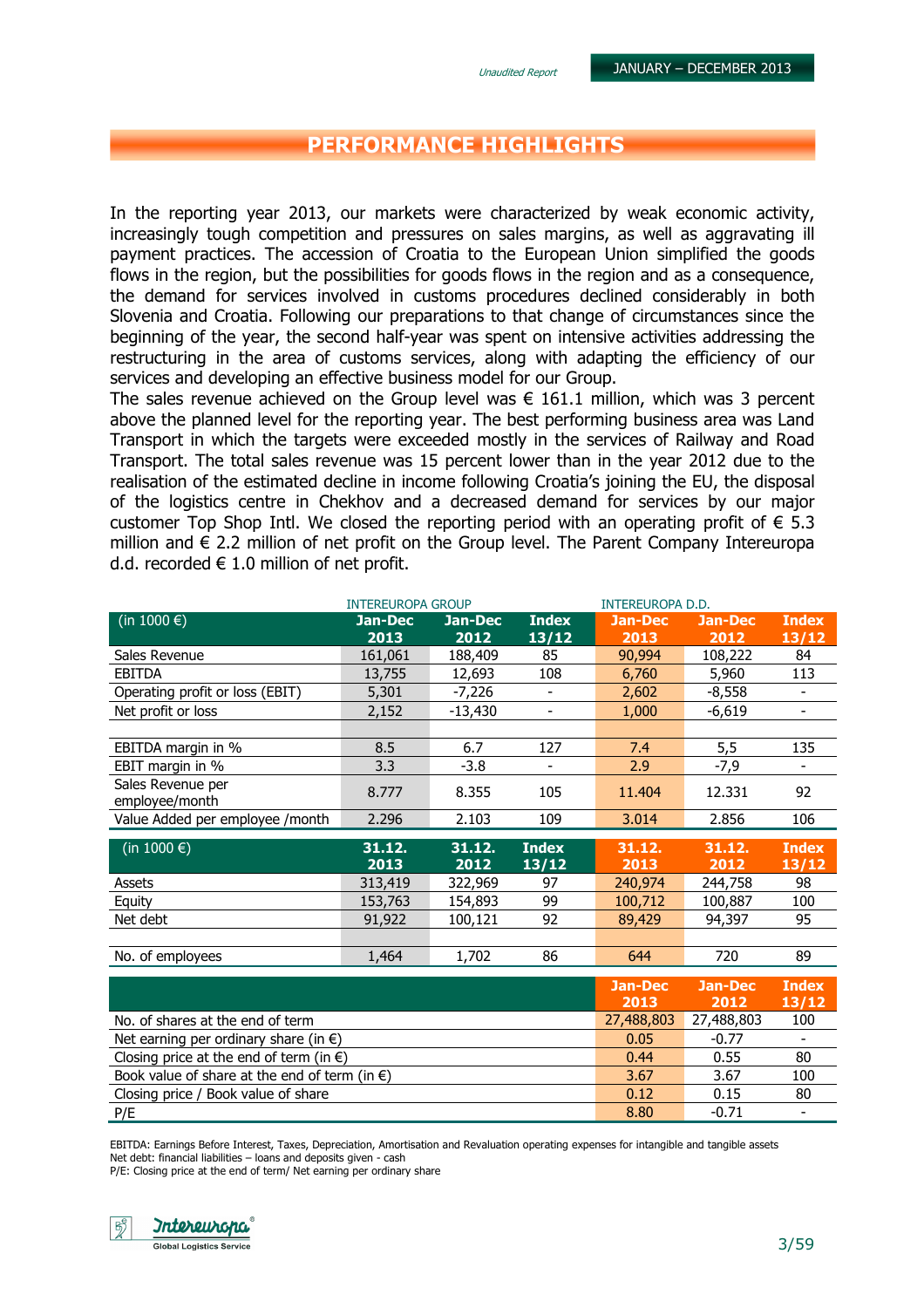#### Unaudited Report

## GROUP PROFILE

| <b>Parent company</b>          | Intereuropa, Global Logistics Service, Ltd. Co.                  |
|--------------------------------|------------------------------------------------------------------|
| Abbreviated name               | Intereuropa d.d.                                                 |
| Country of the parent company  | Slovenia                                                         |
| Head office of the parent      | Vojkovo nabrežje 32, 6000 Koper                                  |
| company                        |                                                                  |
| Comp. ID no.                   | 5001684                                                          |
| Tax no.                        | 56405006                                                         |
| Entry in Companies Register    | Registered with the District Court in Koper, file no. 1/00212/00 |
| Share capital                  | 27,488,803 €                                                     |
| Number of of issued and paid-  | 27,488,803 no-par value shares, of which                         |
| up shares                      | 16,830,838 ordinary (IEKG) and 10,657,965 preferencial (IEKN)    |
| Share listing                  | Shares designated IEKG are included in blue chips on the         |
|                                | Ljubljana Stock Exchange, CEESEG.                                |
| Management Board               | Ernest Gortan, Msc., President of the Management Board           |
|                                | Tatjana Vošinek Pucer, Deputy President of the Management        |
|                                | Board                                                            |
| Chair of the Supervisory Board | Igor Mihajlović (from September 11, 2013)                        |
|                                | Bruno Korelič (until April 11, 2013)                             |
|                                | Maksimilijan Babič, Deputy President (until July 7, 2013)        |

| <b>Intereuropa Group</b>    |                                                              |  |  |  |
|-----------------------------|--------------------------------------------------------------|--|--|--|
| No. of employees            | 1,464 employees                                              |  |  |  |
| Vehicle fleet               | 113 company-owned trucks, tractors, and trailers and other   |  |  |  |
|                             | commercial vehicles                                          |  |  |  |
| Total warehousing area      | 235.100 $m^2$ in-house warehouse                             |  |  |  |
| Total land area             | 1.719.400 $m2$ of land area                                  |  |  |  |
| Membership in international | FIATA, IATA, FETA, FONASBA, BIMCO, IRU                       |  |  |  |
| organisations               |                                                              |  |  |  |
| Quality certificates        | certificate ISO 9001:2008:                                   |  |  |  |
|                             | Intereuropa d.d., Koper<br>$\circ$                           |  |  |  |
|                             | Intereuropa, log. usluge d.o.o. Zagreb<br>$\Omega$           |  |  |  |
|                             | Intereuropa RTC d.d. Sarajevo.<br>$\Omega$                   |  |  |  |
| Branch network              | Slovenia, Croatia, Montenegro, Bosnia & Herzegovina, Serbia, |  |  |  |
|                             | Kosovo, Macedonia, Albania, Ukraine                          |  |  |  |

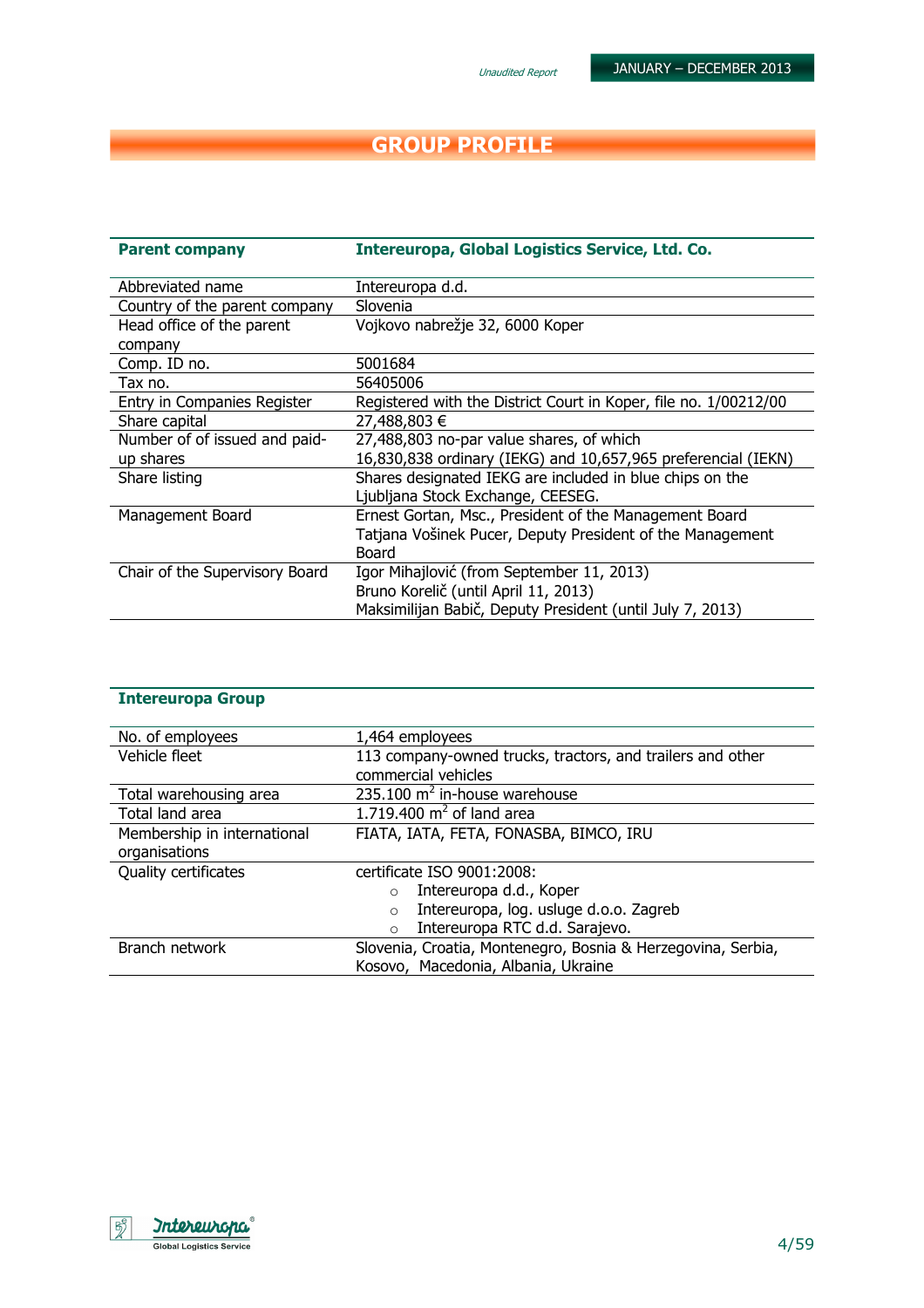

\* Intereuropa Transport d.o.o., Koper has been in liquidation proceedings since 17 January 2012.

Figure 1: Intereuropa Group as of 31.12.2013

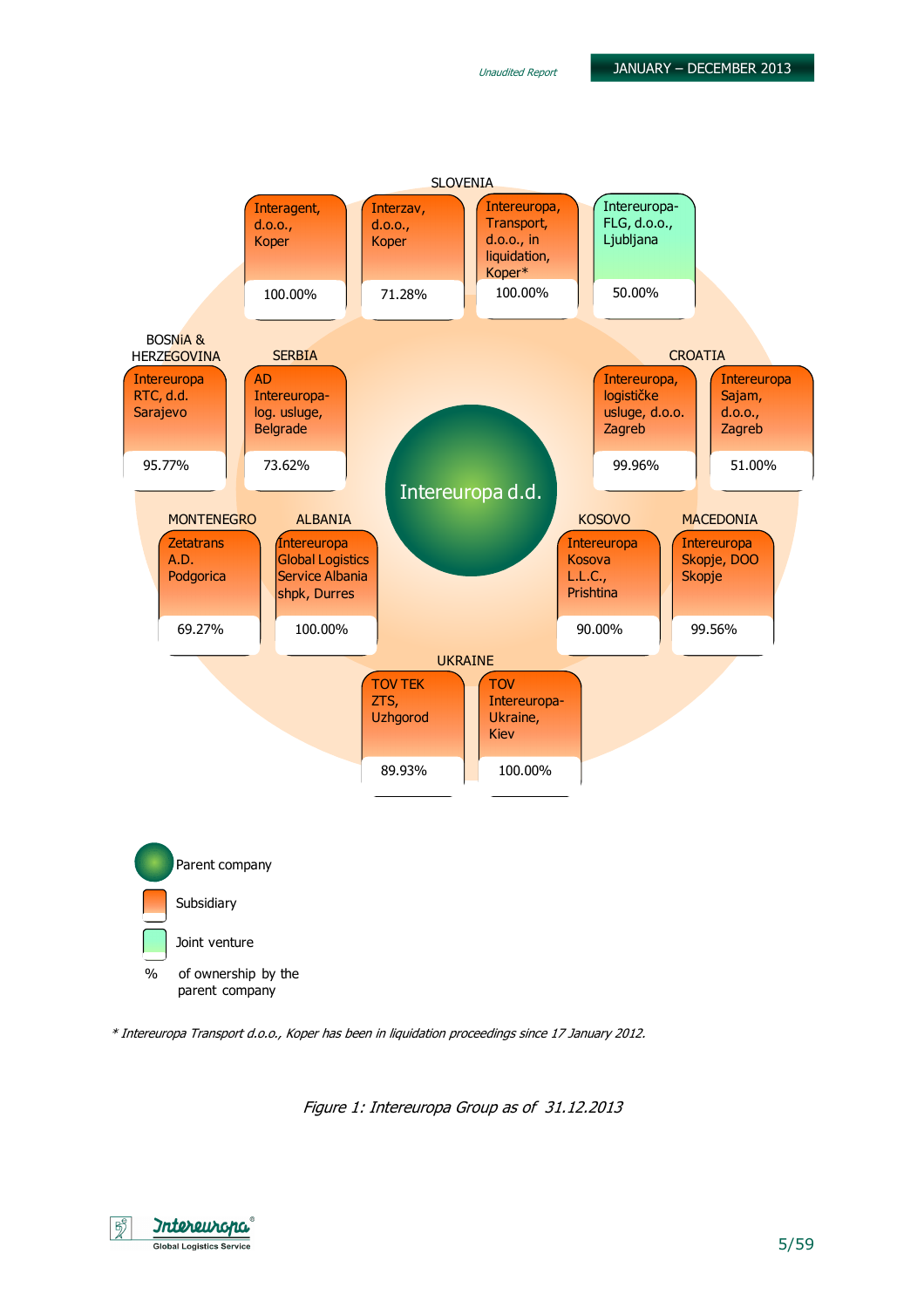## STRATEGIC OBJECTIVES

#### Corporate vision

To become a top-ranked provider of integral logistics solutions.

#### Mission

The mission of the Intereuropa group is to meet the need for logistics services and provide the optimal functioning of supply chains to the complete satisfaction of our customers, while creating added value for shareholders, employees and other stake-holders in a socially responsible manner.

#### Values

**Professional attitude towards customers.** Our activities seek to offer optimal solutions for the logistics needs of each and every customer, based on advanced logistics know-how.

**Adaptability and flexibility.** Our services are prompt and tailored to customers' needs. They are based on inventive business solutions and good organization.

**Responsibility.** We are distinguished by a high level of responsibility for all obligations and arrangements undertaken, as well as for both the social and natural environments.

**Team work and respect for co-workers.** The quality of our services is the result of the work of individuals and excellent expert teams. We duly take into account co-workers' knowledge, experience and views.

Our organizational structure and professional competence will enable us to fully realize our competitive advantages:

- $\rightarrow$  own network of subsidiaries,
- $\rightarrow$  established partnership network,
- $\rightarrow$  a wide range of different products and our own infrastructure,
- $\rightarrow$  technically qualified staff.

#### The strategic objectives identified in the Strategic Plan of Intereuropa Group for the term 2010 – 2014:

- $\rightarrow$  Maintaining and strengthening our position as the leading provider of comprehensive logistics services in Slovenia and the countries of the former Yugoslavia.
- $\rightarrow$  Continuous optimization of processes in all business segments at the group level and within the consolidated companies.
- $\rightarrow$  Ensuring financial stability through divestment, de-leverage, debt rescheduling and effective management of working capital.
- $\rightarrow$  Establishing a strategic partnership in the company Intereuropa East Ltd., Moscow.
- $\rightarrow$  Acquiring a strategic partner for Intereuropa d.d. that will carry out recapitalization, thus contributing to the group's financial stability as well as the development of our core business.

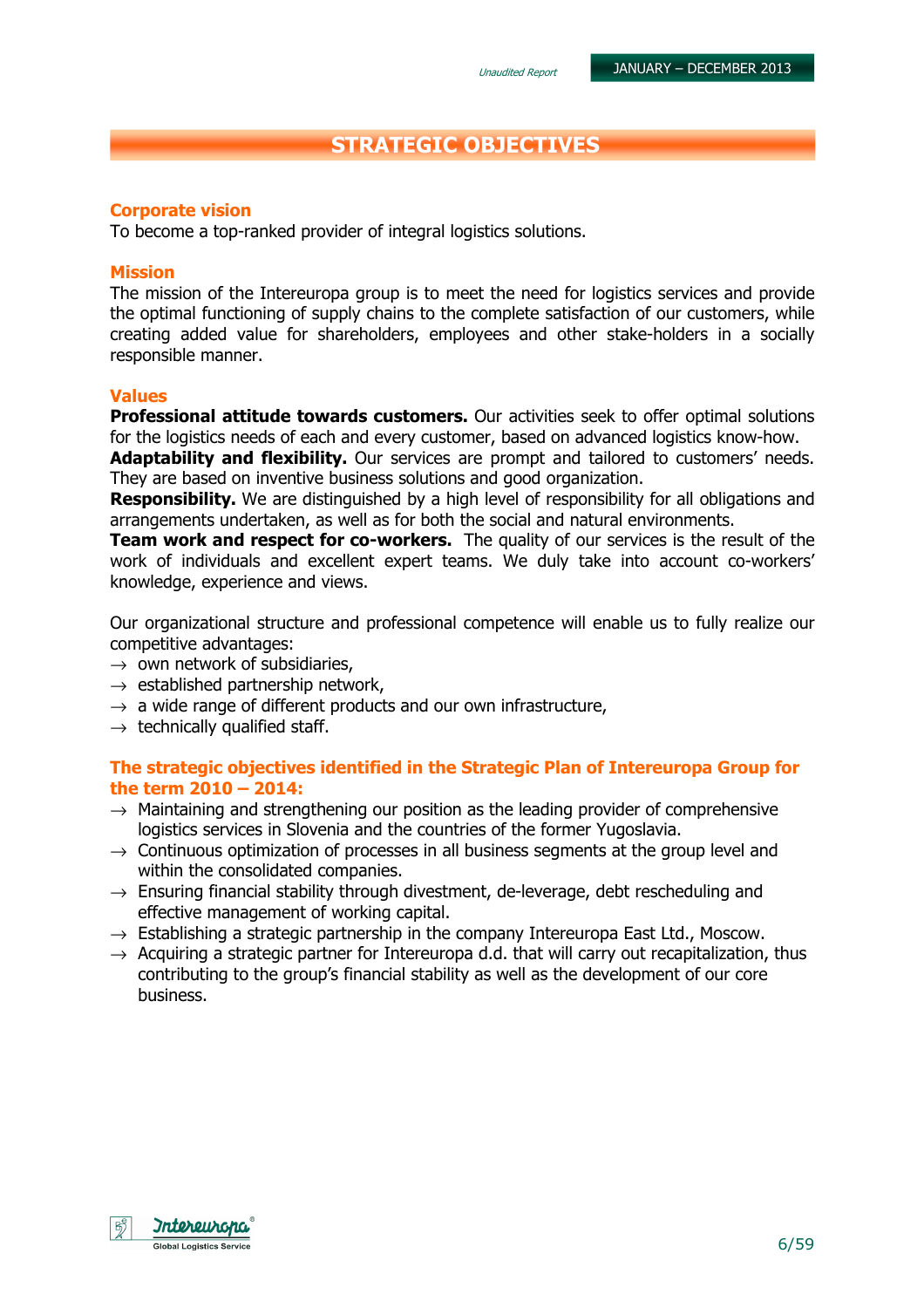## BUSINESS PLAN 2014

The Business plan for 2014 is based on the actual year-end position of the Group, considering the socio-economic factors relevant for Intereuropa:

- $\rightarrow$  essential decline in the demand for customs services in Slovenia and Croatia due to EU-accession of Croatia;
- $\rightarrow$  aggravated liquidity situation in the markets, involving higher credit risk;
- $\rightarrow$  pressure to optimise the logistical chains, resulting in lower income and reduced margins for logistics suppliers;
- $\rightarrow$  increasing pressures of subcontractors on freight rates;
- $\rightarrow$  trend of simplified customs procedures (local clearance, NCTS...);
- $\rightarrow$  northern Adriatic ports gaining importance in supplying the countries of SE and Central Europe;
- $\rightarrow$  increasing demand on the part of foreign companies entering the Croatian market following the EU-accession;
- $\rightarrow$  the Group is financially consolidated and able to settle all liabilities in due time.

**The key goal for 2014** is to maintain the income on the level of 2013, improve the profitability of earnings as well as comply with all the liabilities to the banks.

#### Other goals:

- $\rightarrow$  Intensifying marketing activities and acquiring new businesses:
- $\rightarrow$  Effective management of working capital;
- $\rightarrow$  Process optimization and rise in the quality of service;
- $\rightarrow$  Assurance of competence and motivation of employees, in particular of key staff;
- $\rightarrow$  Raising efficiency on the execution level of services;
- $\rightarrow$  On-going development of the integrated information solutions supporting the logistics processes in our core activity, and digitalisation of documents in the Parent Company;
- $\rightarrow$  Implementation of investments required to respond to and satisfy the needs of our customers, of investments necessary to maintain the asset value, or of those imposed by the law;
- $\rightarrow$  Disposal of non-operating assets.

#### Core financial goals:

- $\rightarrow$  Sales Revenue:  $\in$  158.8 million:
- $\rightarrow$  EBITDA:  $\in$  15.4 million:
- $\rightarrow$  Operating Profit (or Loss):  $\epsilon$  8.6 million;
- $\rightarrow$  Net Profit (or Loss):  $\in$  4.2 million;
- $\rightarrow$  Investments:  $\in$  2.9 million;
- $\rightarrow$  Number of employees at the year-end: 1,421.

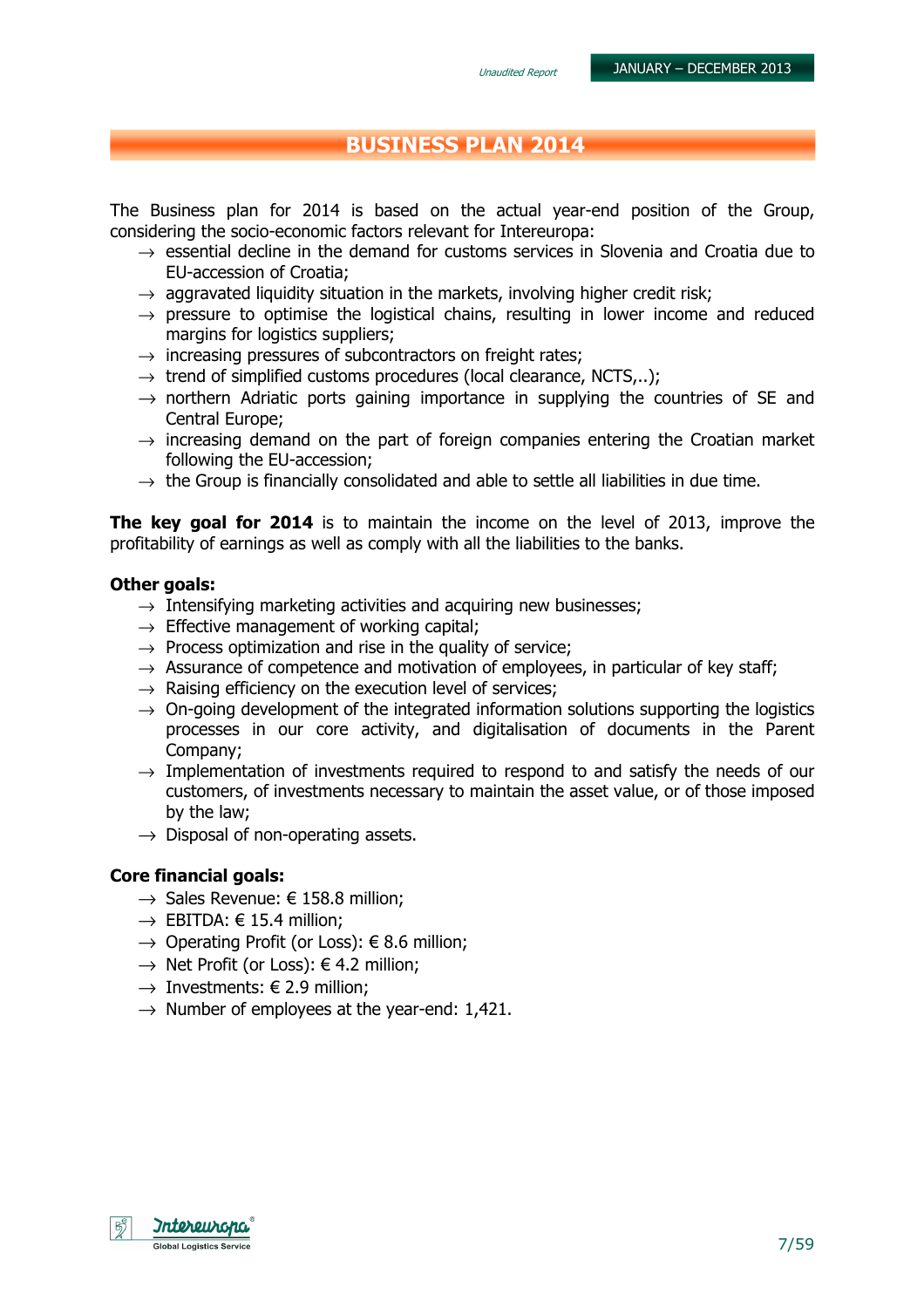## MAJOR EVENTS

#### MAJOR EVENTS IN THE PERIOD JANUARY – DECEMBER 2013

#### **January**

 $\rightarrow$  In January, Intereuropa organized an open-door day for our employees' children; the aim was, in addition to presenting them the work environment of their parents, also to provide for the day-care of the children on the day of the announced public servants' strike.

#### February

- $\rightarrow$  Intereuropa was chosen as the leading partner for the co-financing of the project »Competence Centre for HR Development in Logistics«. The purpose of the project is primarily to include the employees from partner organizations into a programme to address, by active and systematic approach, their deficiencies in the area of competences (knowledge, skills, qualifications) that are of vital importance for achieving the competitiveness of logistics enterprises. The Project will be co-financed from the dedicated funds of the European Social Fund (85 percent) and from the budget of the Republic of Slovenia (15 percent).
- $\rightarrow$  Intereuropa provided the comprehensive logistics support to the largest international travelling exhibition Da Vinci – the Genius, which in six years attracted millions of visitors in more than 40 cities worldwide.

#### March

- $\rightarrow$  On 4 March 2013 the Supervisory Board of Intereuropa d.d. was informed on the performance of the Intereuropa Group in the year 2012. According to unaudited data, the Intereuropa Group recorded a sales revenue at  $\epsilon$  188.4 million, which was 2 percent below the sales target.
- $\rightarrow$  Intereuropa organised the comprehensive logistics support, inclusive of air transport to Rochester, which was the venue of international wine evaluation »Finger Lakes International Wine Competition«. It is the most reputable international assessment of wines on the American Eastern coast, which also has a strong link with charity.

#### April

- $\rightarrow$  The Supervisory Board of Intereuropa d.d. adopted on 9 April 2013 the Audited Annual Report 2012 for the Intereuropa Group along with the external Certified Auditor's Report. On the same day the Supervisory Board published the invitation of applications for substitute members of Supervisory Board, because the term of office of all the four members representing the shareholders expires this year.
- $\rightarrow$  On 19 April 2013 Intereuropa d.d. took part in the event for investors Day of Slovenian Capital Market organized by the Ljubljana Stock Exchange, and presented the corporate performance 2012 and the prospects for the future to potential institutional investors.
- $\rightarrow$  In the international conference ECU AIR / HCL, held from 10 to 13 April in Barcelona, Intereuropa was awarded with the "Best Network Agent in Managerial Reporting 2012" as the most responsive and organised agent in the group for that year.
- $\rightarrow$  On 19 April 2013 the Montenegrin Chamber of Commerce awarded our subsidiary AD Zetatrans Podgorica for good performance, innovation and successful management in 2012. The guest of honour and official speaker was the President of Montenegro Filip Vujanović.

#### May

 $\rightarrow$  On 15 May 2013 the Supervisory Board of Intereuropa d.d. was informed on the performance of the Intereuropa Group in the period January - March 2013. According to unaudited data, the Intereuropa Group in the first trimester recorded a sales revenue at

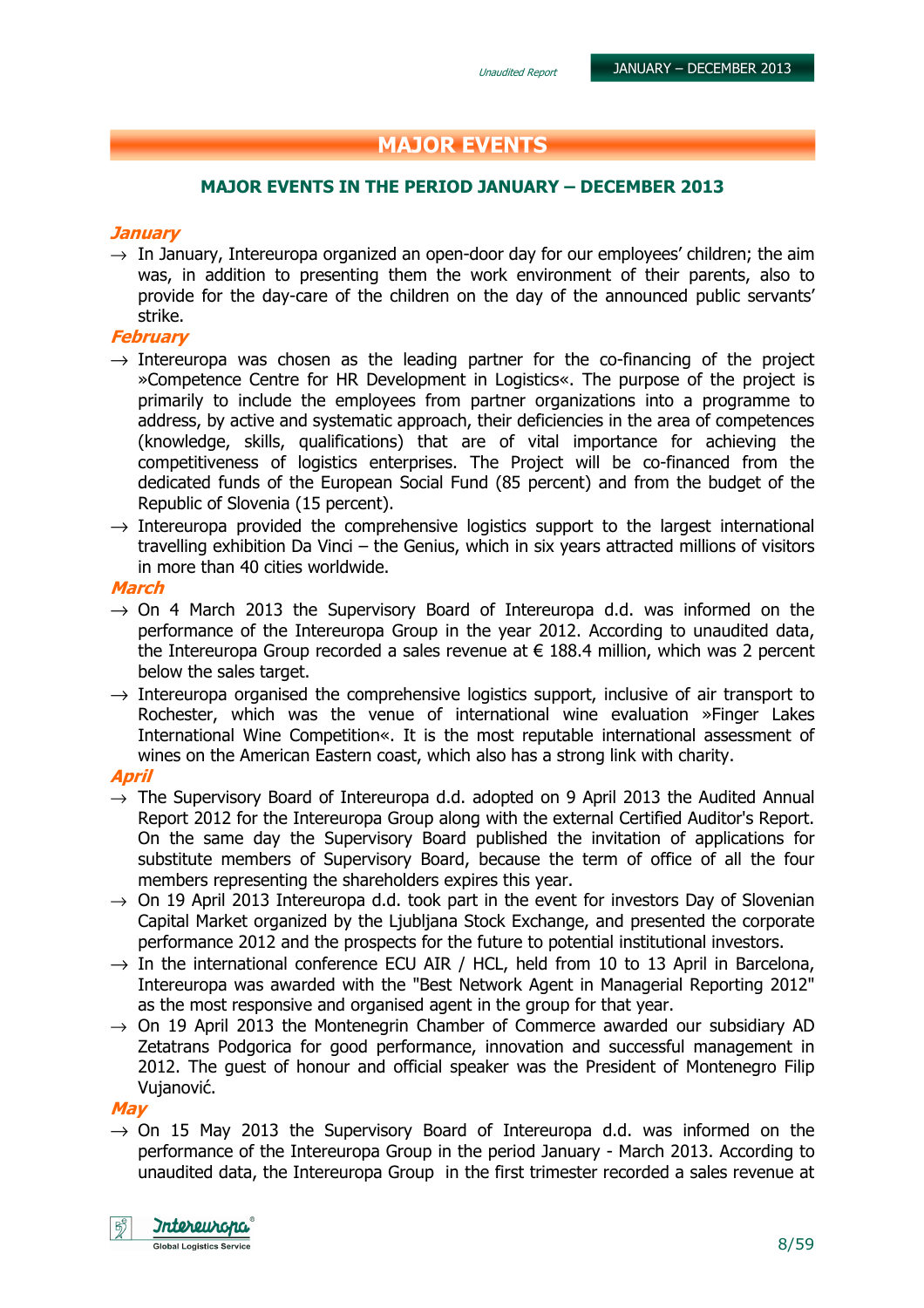€ 39.8 million and operating profit at  $∈$  2.3 million and thereby achieve the planned level. The Group ended the period with  $\epsilon$  1.0 million in net profit.

#### **June**

 $\rightarrow$  On 21 June 2013 has taken place 26th Annual General Meeting of Intereuropa d.d. Shareholders got acquainted with the audited Annual Report of the Intereuropa Group for 2012. The Management Board and Supervisory Board were awarded the discharge, amendments to the Statute were adopted and the audit firm for the year 2013 was appointed. Based on tender and proposals received new members of the Supervisory Board were elected (Klemen Boštjančič, Igor Mihajlović and Miro Medvešek), Maša Čertalič was elected for another mandate.

#### **July**

- $\rightarrow$  With the accession of Croatia to the European Union on 1 July, the demand for Customs services is estimated to drop considerably; on the other hand new possibilities for a faster flow of goods have opened. Intereuropa was able to reduce the travel time of consignments in the groupage line to/from Croatia, which renders a new quality to this service.
- $\rightarrow$  Along with Croatia's joining the EU, Intereuropa adapted the operations of the org. units on the border with Croatia to new situation. Customs formalities for the goods bound to/from third countries are still provided on the Slovenian/Croatian border passes Obrežje, Metlika, Gruškovje and Jelšane, for which Intereuropa has adapted the working hours and number of staff in the Intereuropa offices.
- $\rightarrow$  On 8 July 2013, the President of the government of the Republic of Slovenia Alenka Bratušek, M.A., paid a visit to Intereuropa, accompanied by her team. Ernest Gortan, MSc, presented to the guests the Intereuropa Group, the current recovery process, the implemented strategic goals and new challenges that the Group is facing at present.
- $\rightarrow$  In July, the present Deputy President of the Supervisory Board Mr. Maksimilijan Babič. who was a representative of employees, declared to resign. It was about compliance with the resolution of the General Meeting relating to decrease the number of Supervisory Board Members - representatives of employees. The Supervisory Board now consists of six members, thereof two members represent the employees.
- $\rightarrow$  In July the TEN-T (The Trans-European Transport Network Executive Agency) confirmed the B2MoS Project (Business to Motorways of the Sea) for cofinancing on the tender TEN-T Call 2012 in the amount of  $\epsilon$  270,000. Regarding the planned developmental activities of information support to logistics processes, Intereuropa and the leading partner on the Project (Port Authority of Valencia) applied for seven areas linked to the information solutions addressing the logistics via port. This Project that associates 32 partners from Slovenia, Italy, Spain, Germany, Great Britain and Greece is scheduled to be completed by the year-end 2015.

#### **September**

- $\rightarrow$  On 11 September the Supervisory Board of Intereuropa d.d. met in its constituting session and appointed Mr Igor Mihajlović as President and Mrs Nevija Pečar as his Deputy. The Supervisory Board also appointed the members of Audit Committee: Mr Miro Medvešek for chairperson, and Mrs Maša Čertalič and Nevija Pečar as members.The Supervisory Board further set up the Personnel Committee and appointed Mr Klemen Boštjančič as the chairperson and Mr Igor Mihajlović and Mr Ljubo Kobale as members of the Personnel Committee.
- $\rightarrow$  From 11 to 17 September 2013, Intereuropa took part in the 46<sup>th</sup> International Crafts Fair (MOS) and presented the entire range of products and services of the Group, acting also as the authorised forwarding agent for the Fair.

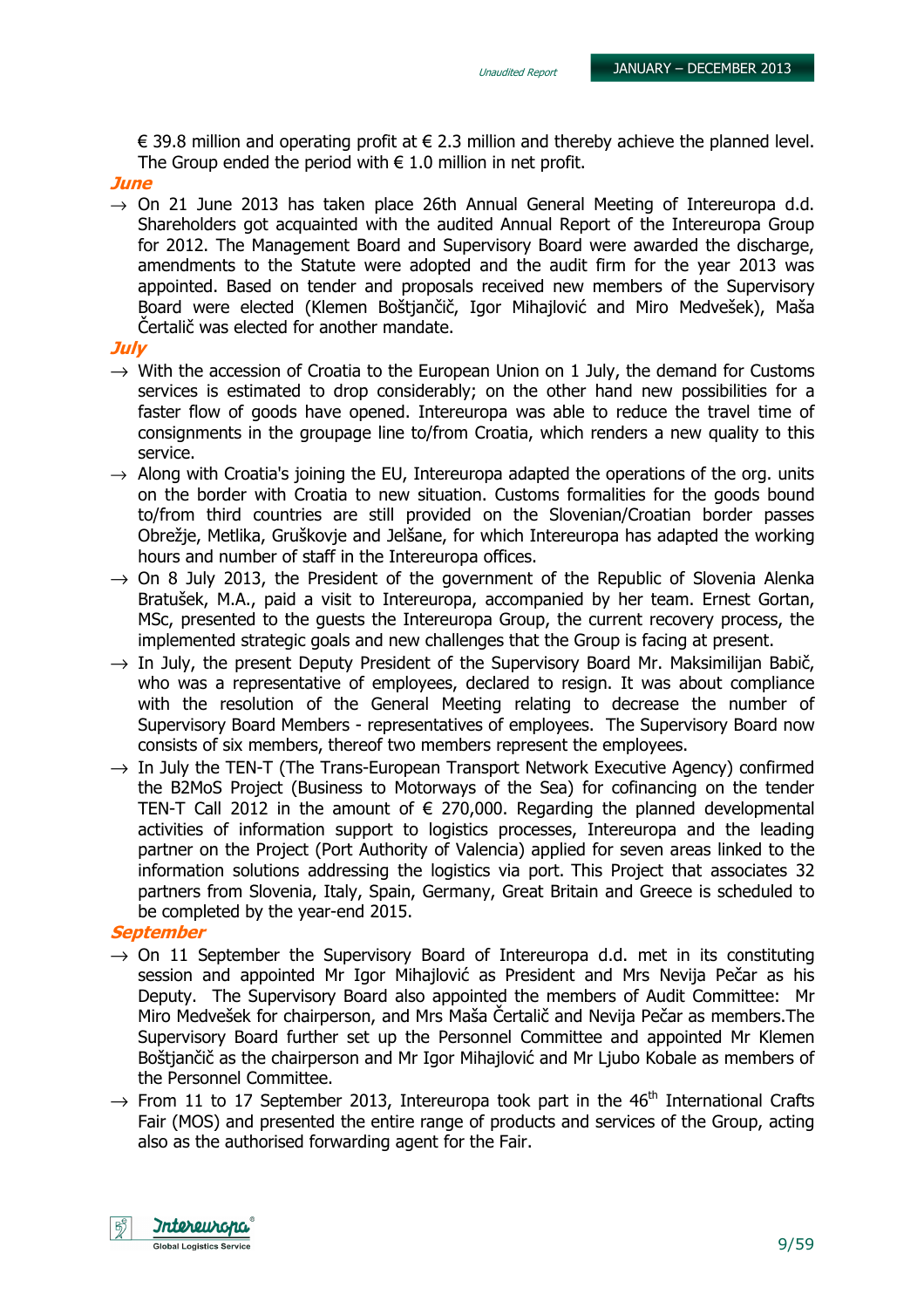#### **October**

 $\rightarrow$  On 17<sup>th</sup> October, the Intereuropa Group organized the traditional annual conference attended by representatives of the Parent Company and of the management teams of subsidiaries. The key concern was the overview of strategic goal fulfilment and the presentation of planning baselines for the coming year 2014.

#### **November**

- $\rightarrow$  The Works Council of Intereuropa d.d. appointed in its 13<sup>th</sup> session the members of Supervisory Board representing the employees for a four-year term of office: Nevija Pečar and Liubo Kobale.
- $\rightarrow$  In the interest of new business and expansion to international markets, Intereuropa took part in the Logitrans Fair in Istanbul from 21 to 23 November 2013.

#### December

 $\rightarrow$  The website of the Parent Intereuropa d.d. were redesigned.

#### MAJOR EVENTS AFTER THE CLOSING OF THE YEAR

- $\rightarrow$  On 9 January 2014, the Supervisory Board adopted the planning document of the Intereuropa Group for the year 2014.
- $\rightarrow$  On the same day, the bank Nova KBM d.d. notified Intereuropa of having classified the shares of Intereuropa d.d. to the list of transfers to the Bank Asset Management Company (DUTB), in accordance with the recent law: in total 1,185,292 preferential shares designated as IEKN (ticker symbol).
- $\rightarrow$  Nova Ljubljanska banka d.d. (NLB) acting as Agent under the Intercreditors' Agreement, notified Intereuropa on 29 January 2014 that the banks Gorenjska banka d.d., Raiffeisen banka d.d., SKB Banka d.d., Banka Koper d.d., SID banka d.d., and NLB d.d. signed the engagement letter (contract of mandate) regarding the sale of Intereuropa shares with the consultant »Lazard & Co.GmbH and Raiffeisen Centrobank AG«. The total shareholding of these banks represents 54.5 percent of voting rights, or 67.8 percent of total shares of Intereuropa d.d.

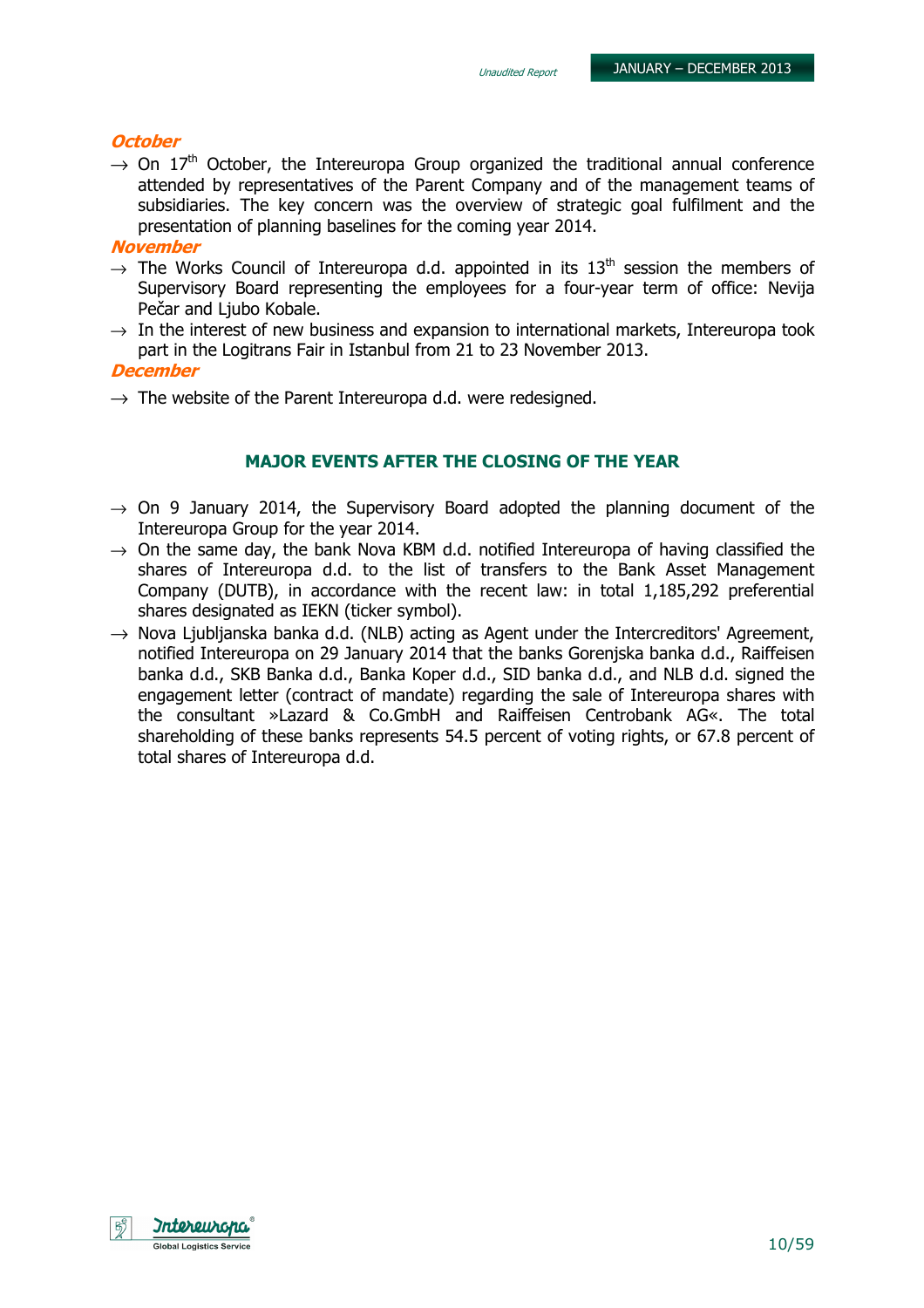## BUSINESS REPORT

## 1. PERFORMANCE OF INTEREUROPA GROUP

#### 1.1. Sales achievements

#### ECONOMIC TRENDS

After a level off in 2012, the global economic activity started to improve in the second halfyear 2013. According to the forecasts by the International Monetary Fund, the world economic output in 2013 grew by 3.0 percent on average. Developed countries achieved a growth of 1.3 percent, while the remaining economies were growing at 4.7 percent on average.

The economies in the Euro-Zone gradually started to rise from the recession in the second half-year 2013. Such a very moderate recovery was largely attributable to improved exports, while domestic demand remained approximately on the same level. The growth of industrial output in the last quarter was slightly better than expected; nevertheless, it was still well over 10 percent below the pre-crisis level. The economic sentiment indicators were improving towards the year-end. Despite major fluctuations during the year, the average oil price was 5.7 percent lower than in the preceding year, closing at  $\in$  81.66 per barrel.

Slovenia recorded mild signs of recovery in the last quarter 2013, thanks to the increase of exports, in real terms, which was subsequently followed by imports as well. The exports of goods to the markets of EU Member States increased, while the exports to non-EU markets were gradually decreasing. Considering just the major trading partners, the exports improved most notably to Russia, Austria and Italy, but slightly less to Germany. The declining trend of imports, in real terms, ended in October and showed a similar trend as the year before (2012). Apart from the aggravated business and financial environment, the GDP movement depended mostly on export competitiveness and overcoming the obstacles that prevent the investment from starting. Competitors pressed on the sales prices and triggered higher prices for input components, which resulted in lower added value for enterprises.

Western Balkan countries had high unemployment rates, low consumption, on-going indebtedness, and low or negative economic growth, as well as bureaucratic obstacles hindering the operations for entrepreneurs on top of their developmental lag behind Western Europe.

| <b>Countries</b> |         | <b>BDP</b> growth,<br>$in \%$ | Inflation,<br>in $%$ |      | <b>Exports of goods growth,</b><br>in $%$ |        | Imports of goods growth,<br>in $%$ |        |
|------------------|---------|-------------------------------|----------------------|------|-------------------------------------------|--------|------------------------------------|--------|
|                  | 2013    | 2014                          | 2013                 | 2014 | 2013                                      | 2014   | 2013                               | 2014   |
| EU               | 0.0     | 1.3                           | 1.6                  | 1.7  | $1.9*$                                    | $4.5*$ | $0.4*$                             | $3.9*$ |
| <b>CEE</b>       | 2.3     | 2.8                           | 4.6                  | 3.9  | 3.5                                       | 5.0    | 4.0                                | 4.7    |
| Slovenia         | $-2.4$  | $-0.8$                        | 2.3                  | 1.4  | 1.6                                       | 3.1    | 0.3                                | 2.0    |
| Croatia          | $-0.6$  | 1.5                           | 2.3                  | 2.5  | $-1.9$                                    | 3.0    | $-1.4$                             | 3.9    |
| BiH              | 0.5     | 2.0                           | 1.8                  | 1.8  | 7.3                                       | 10.7   | 6.4                                | 7.4    |
| Serbia           | 2.0     | 2.0                           | 5.0                  | 4.8  | 12.0                                      | 10.0   | 3.7                                | 4.6    |
| Kosovo           | 2.6     | 4.2                           | 1.6                  | 1.7  | 8.0                                       | 14.3   | 8.4                                | 3.7    |
| Montenegro       | $1.5\,$ | 2.2                           | 2.8                  | 2.3  | 0.4                                       | 1.5    | 0.1                                | 3.9    |
| Macedonia        | 2.2     | 3.2                           | 2.2                  | 2.0  | 3.9                                       | 10.5   | 4.9                                | 10.0   |
| Albania          | 1.7     | 2.1                           | 2.5                  | 3.0  | 14.6                                      | 1.7    | 3.8                                | 8.3    |
| Ukraine          | 0.4     | 1.5                           | 0.8                  | 2.3  | $-2.6$                                    | 4.6    | $-6.4$                             | 4.7    |

#### Table 1: Forecast of economic trends in goegraphic markets of the Intereuropa group

\* Eurozone data



Autumn forecast of economic trends, IMAD, October 2013<br>
Economic Mirror – January 2014, February 2014<br>
11/59 SOURCES: World Economic Outlook, IMF, October 2013 + Update, January 2014 Economc Mirror – January 2014, February 2014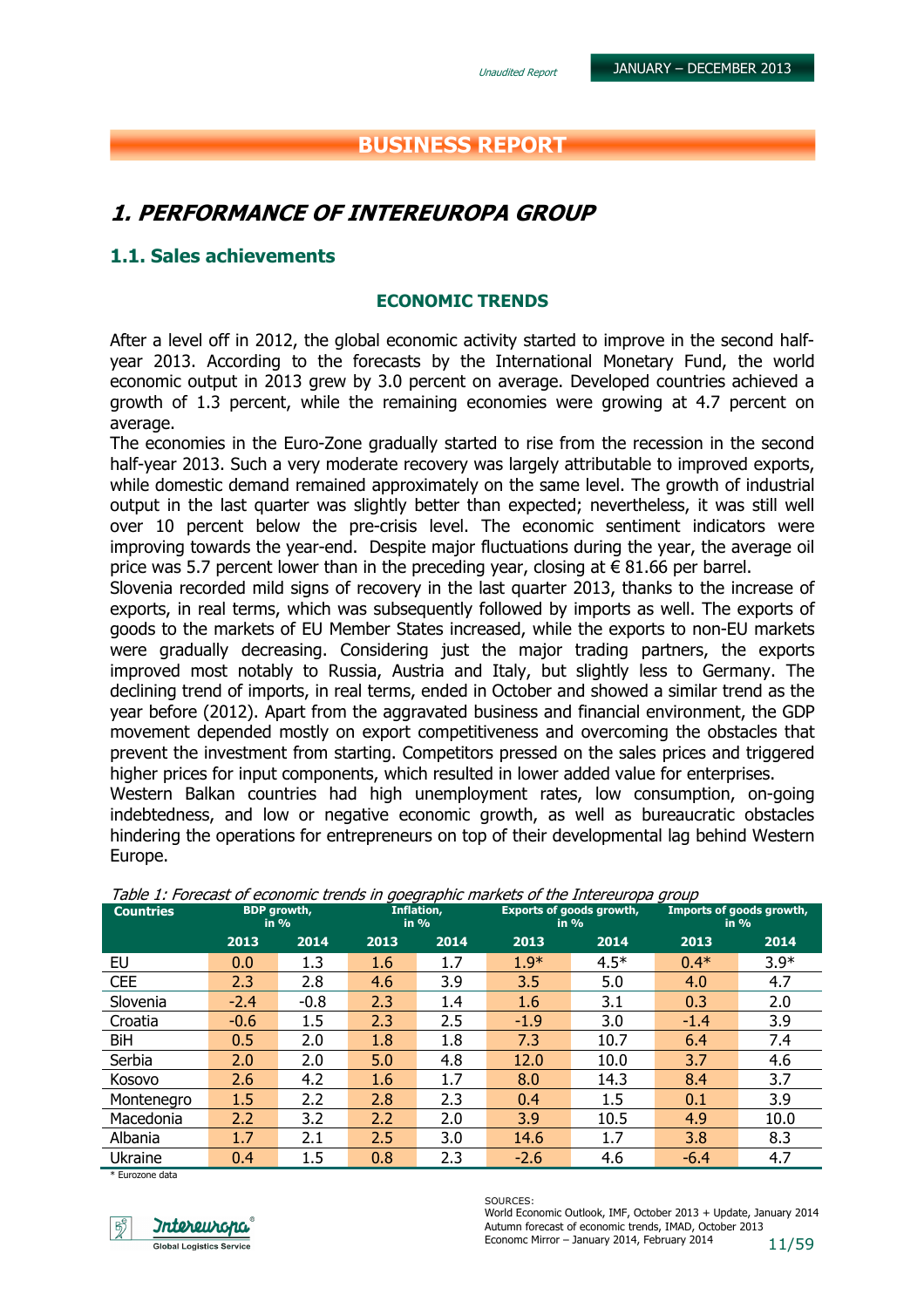#### SALES REVENUE OF INTEREUROPA GROUP

In the reporting year, the economic activity and overall economic situation in Slovenia were not favourable, but turned for the better in the last quarter of the year. The markets in the west of Balkans did not see any improvement yet; on the other hand, the EU-accession of Croatia brought about changes in the area of customs services for both parts of the Intereuropa Group – Slovenia and Croatia. Accordingly, the first half-year was spent on intensive preparations, after the accession numerous activities were launched towards the restructuring of customs service area. During the year, we were looking for new opportunities in the market of logistics, along with upgrading our range of services. Particular attention was dedicated to management of current assets and we had to restrict doing business with certain risky customers due to increasing ill payment practices.

In the reporting year 2013, the Intereuropa Group generated a **sales revenue of**  $\epsilon$  **161.1** million from the sale of our services and exceeded the plan by 3 percent. Our sales plan for 2013 already envisioned certain impacts of the accession of Croatia to the European Union (decline in customs services), of the sale of our logistics centre in Russia (reducing the volume of car logistics) and of the slashed volume of services supplied to customer Top Shop Intl. (warehousing services and road transport); however, we did not expect such stronger sales of railway services in our Ukrainian subsidiary, and the downturn in our sea freight segment.

The best performing business area was land transport: we outstripped the sales target by 14 percent. In that scope, we would highlight the results of our Ukrainian subsidiary, which increased the sale of railway transport services by more than 30 percent, and the improvement achieved by our Macedonian subsidiary in road transport.

Compared with the year ago, the total sales turnover was 15 percent lower. On top of all the a.m. factors, lower sales were also recorded because of general **downturn in the** manufacture of automobiles, and a considerable fall of sea-freight rates for containers in the second half-year.

|   | <b>Business Area</b>       | Jan - Dec<br>2013 | <b>Structure</b> | <b>Index</b><br>2013/plan | <b>Index</b><br>2013/2012 |
|---|----------------------------|-------------------|------------------|---------------------------|---------------------------|
|   | Land transport             | 104,895           | 65%              | 114                       | 94                        |
|   | Logistics solutions        | 16,289            | 10%              | 94                        | 72                        |
|   | Intercontinental transport | 33,214            | 21%              | 82                        | 70                        |
| 4 | Other services             | 6,662             | 4%               | 108                       | 100                       |
|   | <b>TOTAL SALES REVENUE</b> | 161,061           | <b>100%</b>      | 103                       | 85                        |

Table 2: Sales revenue of the Intereuropa Group by business area, in  $\epsilon$  thousand

The structure of sales revenue by country and location of Group members changed only slightly from the year 2012. Slovenian subsidiaries achieved  $\epsilon$  89.0 million of sales revenues, or 55 percent in the sales structure of the entire Group. Greatly improved sales were recorded in our subsidiaries in Macedonia, the Ukraine and in Kosovo. In the sales structure, the share of the Ukrainian subsidiary rose 6 percentage points over the achievement of the year before.

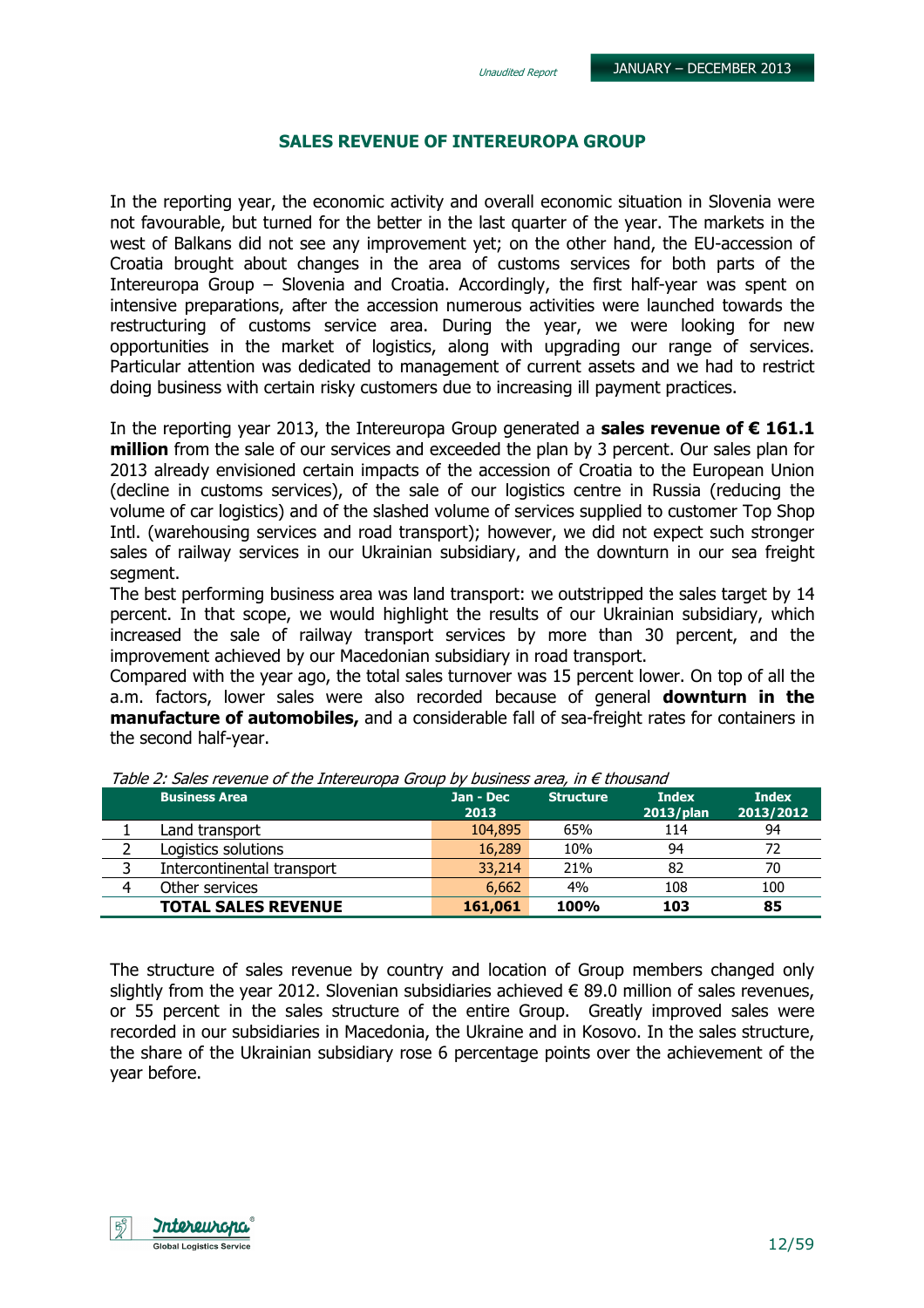|   | <b>Geografical area</b><br>(by companies' head office)                                                                                                                                                                                                                                                                                                       | $Jan - Dec$<br>2013 | <b>Structure</b> | <b>Index</b><br>$2013$ /plan | <b>Index</b><br>2013/2012 |  |  |
|---|--------------------------------------------------------------------------------------------------------------------------------------------------------------------------------------------------------------------------------------------------------------------------------------------------------------------------------------------------------------|---------------------|------------------|------------------------------|---------------------------|--|--|
|   | Slovenia                                                                                                                                                                                                                                                                                                                                                     | 88,956              | 55%              | 95                           | 84                        |  |  |
| 2 | Croatia                                                                                                                                                                                                                                                                                                                                                      | 26,974              | 17%              | 100                          | 87                        |  |  |
| 3 | Bosnia & Herzegovina                                                                                                                                                                                                                                                                                                                                         | 5,708               | 4%               | 96                           | 95                        |  |  |
| 4 | Serbia                                                                                                                                                                                                                                                                                                                                                       | 3,391               | 2%               | 98                           | 96                        |  |  |
| 5 | Macedonia                                                                                                                                                                                                                                                                                                                                                    | 3,071               | 2%               | 201                          | 194                       |  |  |
| 6 | Kosovo                                                                                                                                                                                                                                                                                                                                                       | 2,237               | $1\%$            | 118                          | 128                       |  |  |
|   | Montenegro                                                                                                                                                                                                                                                                                                                                                   | 4,946               | 3%               | 92                           | 91                        |  |  |
| 8 | Albania                                                                                                                                                                                                                                                                                                                                                      | 519                 | $0\%$            | 91                           | 87                        |  |  |
| 9 | Ukraine                                                                                                                                                                                                                                                                                                                                                      | 25,258              | 16%              | 157                          | 129                       |  |  |
|   | <b>TOTAL SALES REVENUE</b>                                                                                                                                                                                                                                                                                                                                   | 161,061             | 100%             | 103                          | 85                        |  |  |
|   | EU countries*                                                                                                                                                                                                                                                                                                                                                | 115,930             | 72%              | 96                           | 85                        |  |  |
|   | Non-EU countries                                                                                                                                                                                                                                                                                                                                             | 45,131              | 28%              | 129                          | 87                        |  |  |
|   | $\epsilon$ , and $\epsilon$ and $\epsilon$ , and $\epsilon$ , and $\epsilon$ , and $\epsilon$ , and $\epsilon$ , and $\epsilon$ , and $\epsilon$ , and $\epsilon$ , and $\epsilon$ , and $\epsilon$ , and $\epsilon$ , and $\epsilon$ , and $\epsilon$ , and $\epsilon$ , and $\epsilon$ , and $\epsilon$ , and $\epsilon$ , and $\epsilon$ , and $\epsilon$ |                     |                  |                              |                           |  |  |

Table 3: Sales revenue of Intereuropa group by countries (by companies' head office) in  $\epsilon$  thousand

\* The full-year figure for Croatia is included in the segment "EU countries".

The nature of our services involves a wide customer portfolio from numerous countries. In the reporting year, 31 percent of our sales revenues originated from the sales to Slovenian customers, 38 percent from other EU countries (including Croatia), and 10 percent from the countries of former Yugoslavia.

Table 4: Sales revenue of the Intereuropa group by countries (by customers' head office), in  $\epsilon$ thousand

|    | <b>Geografical area</b><br>(by customers' head office) | Jan - Dec<br>2013 | <b>Structure</b> | <b>Index</b><br>2013/2012 |
|----|--------------------------------------------------------|-------------------|------------------|---------------------------|
|    | Slovenia                                               | 49,508            | 31%              | 88                        |
|    | Croatia                                                | 24,487            | 15%              | 81                        |
| 3  | Russja                                                 | 1,912             | $1\%$            | 14                        |
| 4  | Bosnia & Herzegovina                                   | 5,757             | 4%               | 91                        |
| 5  | Serbia                                                 | 3,184             | 2%               | 99                        |
| 6  | Montenegro                                             | 4,740             | 3%               | 93                        |
|    | Other countries                                        | 71,473            | 44%              | 97                        |
| 7a | Other EU countries                                     | 36,190            | 22%              | 100                       |
| 7b | Other countries                                        | 35,282            | 22%              | 95                        |
|    | <b>TOTAL SALES REVENUE</b>                             | 161,061           | 100%             | 85                        |

#### Land Transport

The sales revenues of our Land Transport Area in the year 2013 yielded  $\epsilon$  104.9 million, which represents the highest share (65 percent) in the sales structure of the Intereuropa Group. The highest share was generated by the Parent Company that contributed 43 percent of total sales revenues from the services of Land Transport.

Compared with the year 2012, the sales revenue was expectedly 6 percent lower. Such a drop was mainly attributable to the accession of Croatia to the European Union, which affected the revenue from customs broking. Further factors relevant for the lower operating revenue were the disposal of logistics centre in Russia (fall in the sales revenue from road transport) and the loss of a major customer in Slovenia (already in the year 2012), which had a bearing on lower earnings from road transport and customs services. Slovenia saw the worst setback, whereas the Ukrainian subsidiary TEK ZTS Uzhgorod recorded in railway transport the highest surpass over the preceding year.

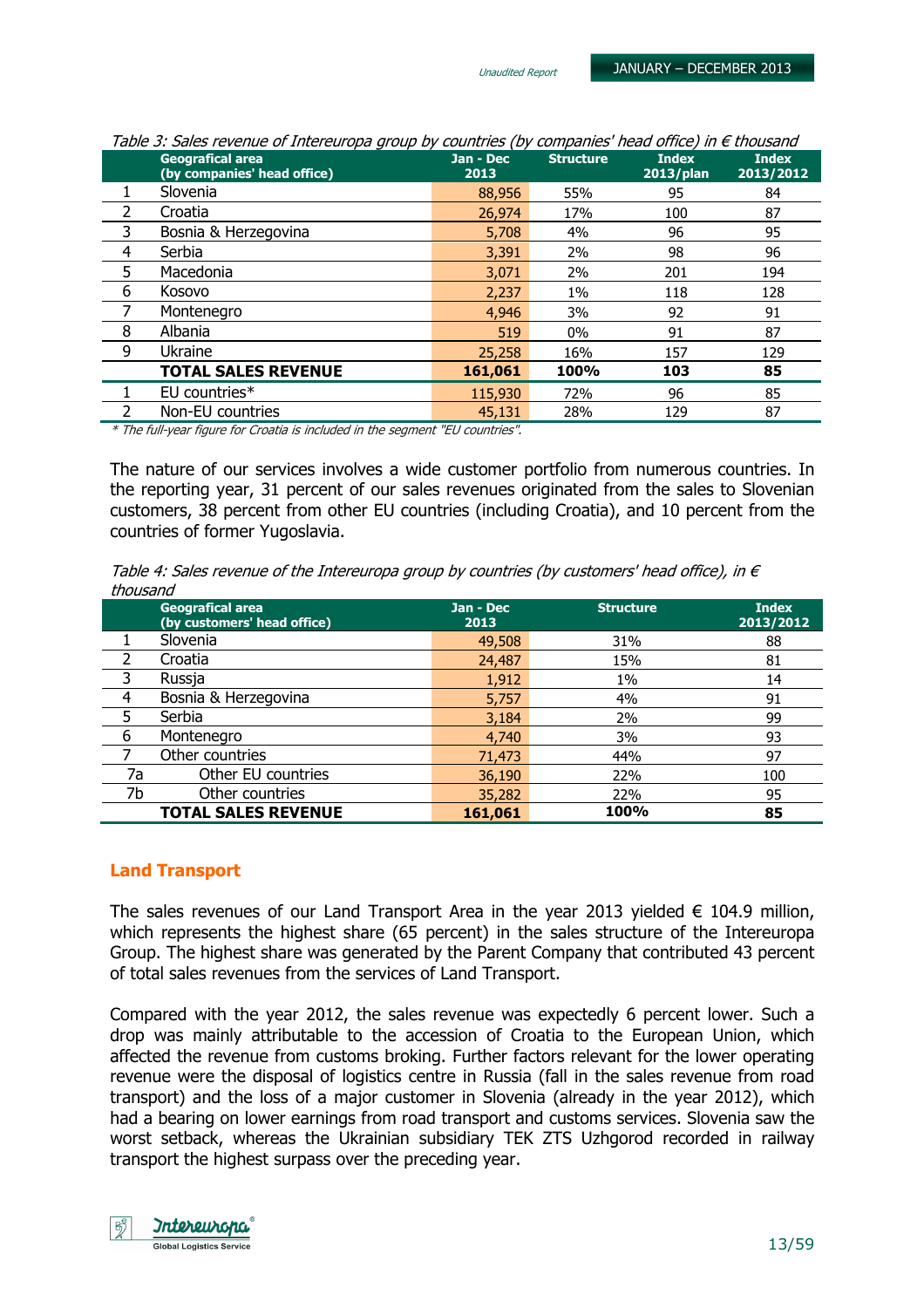The sales plan was exceeded by 14 percent; most successful was the Ukrainian subsidiary. Also the Parent Company Intereuropa d.d. and the subsidiaries in Macedonia, Montenegro, and Kosovo were performing better than planned. On the other hand, the subsidiaries in Croatia, Bosnia and Herzegovina, and Serbia were underperforming.

The year 2013 was marked by the EU-accession of Croatia, which had a significant impact on our operations. We focused our preparations to it in the first half-year. In the follow-up, numerous activities were conducted to adapting to the new situation (such as restructuring of customs services, introducing new services in groupage transports, and adaptation of pricing policy). We also proceeded with the activities leading to cost efficiency and operational optimisation.

In 2014, we plan to transfer the new information solution supporting the Land Transport products to the subsidiary in Croatia. That IT solution will allow for a better supervision over the implementation of services, and combined with enhanced traceability of consignments it further improves the quality of our service.

#### Road transport:

- $\rightarrow$  Among the products provided by Intereuropa, Road Transport stands for the highest share in sales revenue structure (26 percent).
- $\rightarrow$  On the Group level, we surpassed the sales plan by 14 percent; however, our sales revenue was 8 percent lower than in the year 2012, which was attributable to lower volume of services for a major customer (Top Shop Intl.) in the Parent Company, and to loss of income due to disposal of our subsidiary in Russia.
- $\rightarrow$  Pressures on prices continued and the resulting reduced sales margins persist for quite a long time.
- $\rightarrow$  Key activities for 2014:
	- Better coordination of commercial and implementing activities in Intereuropa d.d. and within the Group;
	- Assuring a high quality level of the organization of international road transports, and achieving key performance indicators to satisfy our customers;
	- Seeking complementary transport orders to improve the utilisation of transport capacities;
	- Comprehensive management of suppliers road transport contractors;
	- Gradual centralisation of purchasing by target markets;
	- Management and containment of the share of direct costs in the sales structure.

#### Customs services:

- $\rightarrow$  After 1 July 2013, the accession of Croatia to the European Union, the revenues from customs services were slashed in both countries.
	- $\circ$  The highest share in the sales revenue of this product in 2013 was generated in Slovenia, followed by the subsidiary in Croatia (combined, standing for over 65 percent of overall revenues from customs broking in the Group).
- $\rightarrow$  Key activities for 2014:
	- Current activities to align the operations with the new market situations in the Parent Intereuropa d.d. and in the subsidiary in Croatia, focusing on the portfolio of services;
	- Scheduled training forms, current monitoring of legislation, transfer of know-how among employees.

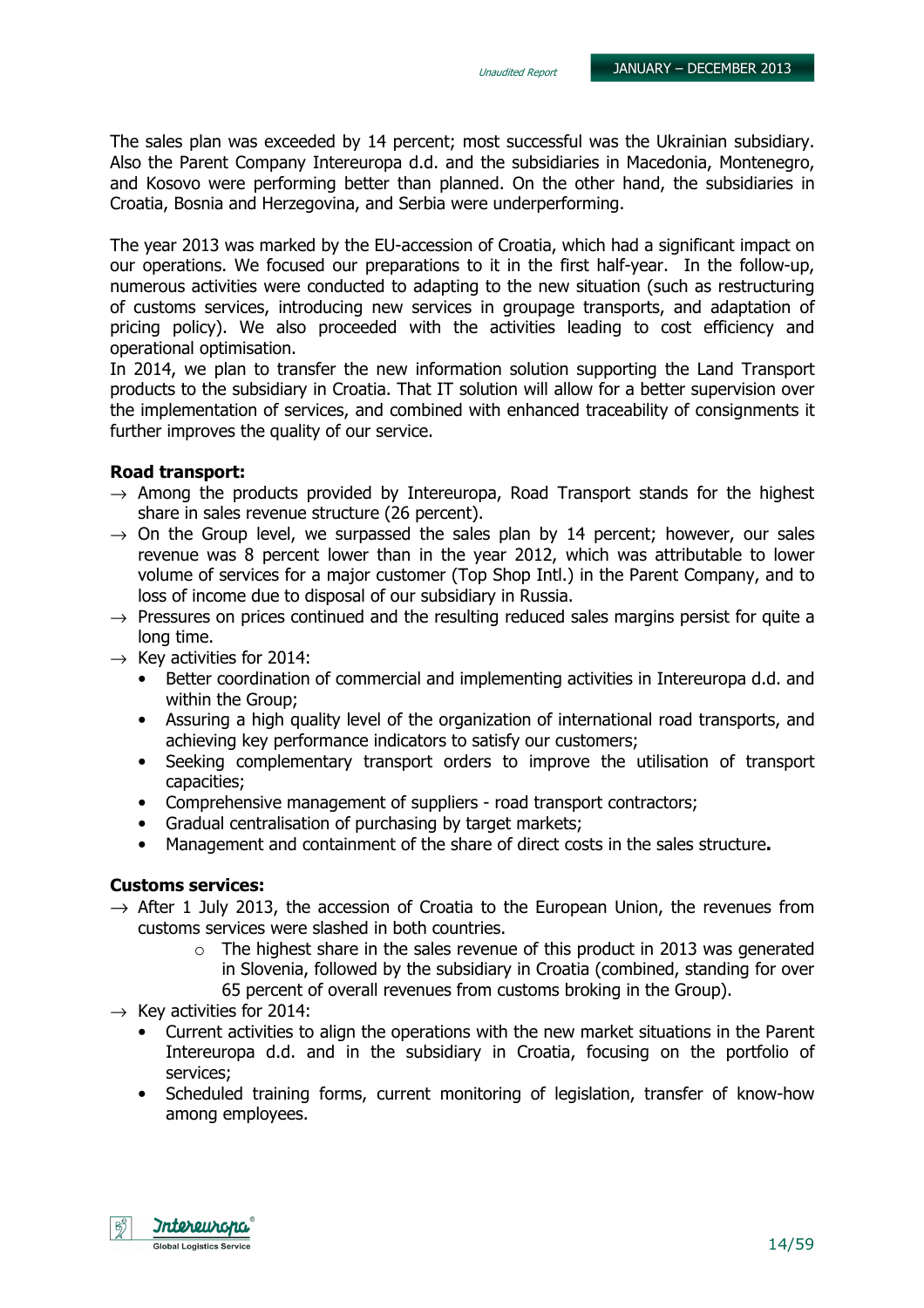#### Groupage Services:

- $\rightarrow$  The sales revenues in the reporting year were 2 percent below the level a year ago (2012).
- $\rightarrow$  Three quarters of all revenues from groupage services in the Group were generated in Slovenia.
- $\rightarrow$  Growing sales revenues were recorded in the subsidiaries in Serbia, Macedonia and Kosovo, as a result of growing quantities of carried goods.
- $\rightarrow$  Due to Croatia's accession to the EU, the activities to align the operations to the new market situation continued in both countries, in Slovenia and in Croatia. With 1 July 2013, we established an even more competitive two daily groupage lines between Slovenia and Croatia with guaranteed delivery on the next working day. We also adapted the prices for Croatia and the countries of the SE Europe to the new market situation.
- $\rightarrow$  Key activities for 2014:
	- Maintain the position of the leading provider of groupage services in Slovenia, Croatia, Bosnia and Herzegovina and Serbia, and increase the market shares in all countries in which Intereuropa is present with own subsidiaries;
	- Utilisation of synergies in the Group to contain the costs, increase the sales volume and enhance dynamics;
	- Employ the information solutions to assure process optimisation and enhance the extent of e-commerce with customers and partners in business;
	- Monitor additional quality indicators and introduce the measures leading to a higher quality level of service.

#### Express Transport:

- $\rightarrow$  Sales revenue maintained the level of 2012, as planned.
- $\rightarrow$  The highest share of sales turnover was again earned by the subsidiary in Croatia (61) percent), followed by Slovenia (24 percent), Bosnia and Herzegovina (10 percent) and Serbia (4 percent).
- $\rightarrow$  Slovenia saw a decline in revenue. The shortage was compensated by our subsidiaries outside Slovenia.
- $\rightarrow$  Activities to achieve cost efficiency and enhance the standardisation of operations were conducted in all parts of the Group. The companies in Slovenia and Croatia dedicated much effort to restructure sales segments and streamline the operations.
- $\rightarrow$  Based on a new sales concept for smaller shipments between Slovenia and Croatia that was applied after Croatia's accession to the EU, we were able to reduce the travel time of such shipments.
- $\rightarrow$  Key activities for 2014:
	- Enhance the extent of e-commerce with customers;
	- Transfer the new information solution to the Croatian subsidiary;
	- Development of distribution services as a support product in the remaining companies of the Group;
	- Optimisation of business processes and aligning the execution in view of cost containment, while preserving the high quality of service;
	- Target-driven sales.

#### Rail Transport :

 $\rightarrow$  We outstripped the sales target for this product by 50 percent, as well as the result achieved a year ago,

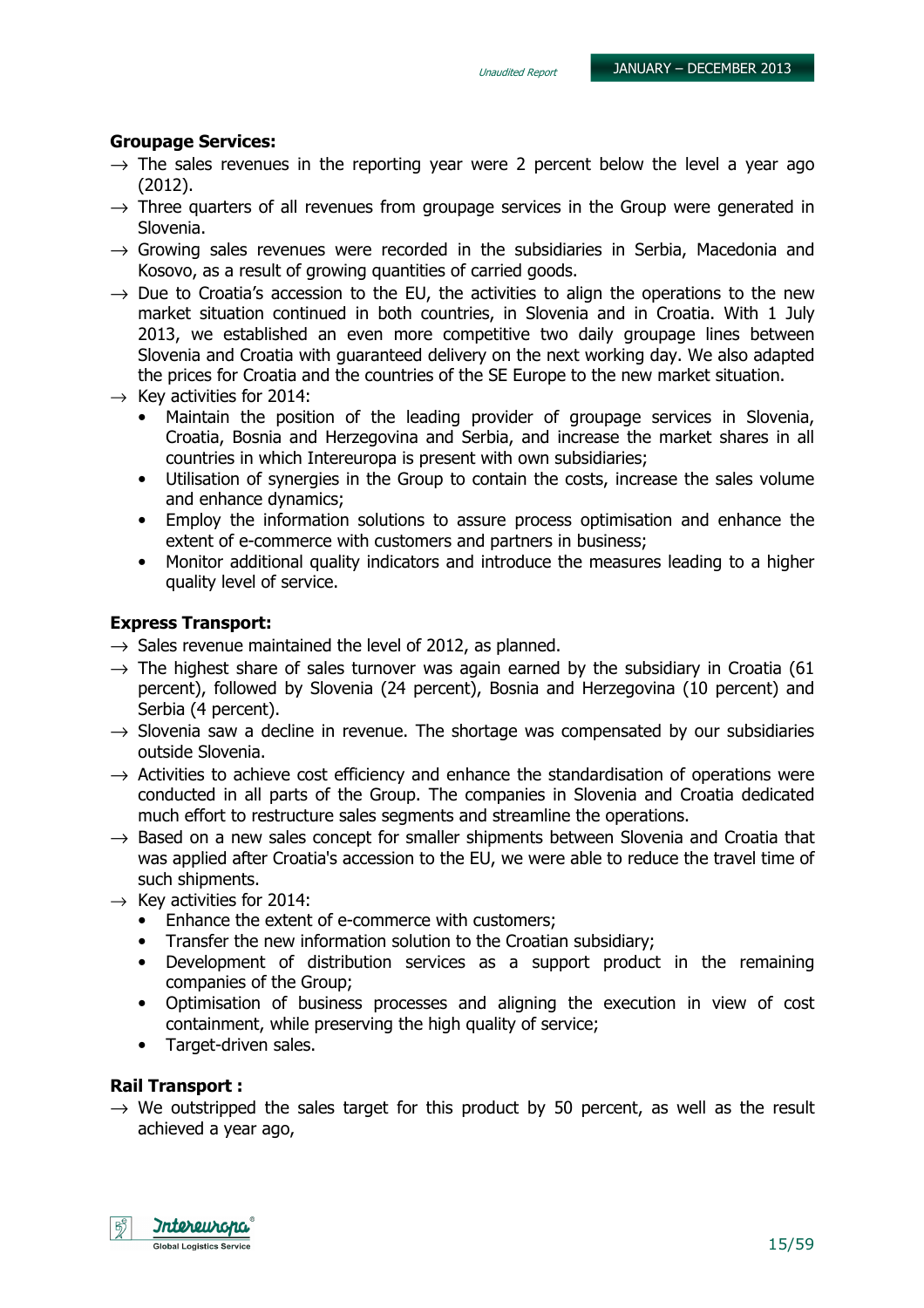- $\rightarrow$  the biggest contributor was the subsidiary TEK ZTS, Uzhgorod. The Ukrainian company thus generated as much as 24 percent of total sales revenues in the Land Transport Area.
- $\rightarrow$  Key activities for 2014:
	- Increasing the cooperation among subsidiaries and development of intermodal solutions;
	- Maintaining the high level of know-how and experience of our employees in this product, and transferring the good business practices from providers specialised in the organization of railway transport;
	- taking advantage of favourable geographical position at an intersection of the Fifth and the Tenth European Corridor.

The reporting year saw a fall in the goods flows and increasing competition in our markets, which resulted in stronger pressures to reduce the margins. Our customers are working very hard to reduce their logistics costs, so it is difficult to compete in international tenders and the earning is getting lower from tender to tender. We are therefore compelled to an ongoing streamlining of our operations, along with intensified presence in the market, with blanket coverage, in order to struggle for every shipment. We have witnessed ill payment practices on a large scale and financial difficulties of businesses in general, and need to be cautious in acquiring new business.

Despite such adverse conditions in logistics trade in the region covered by Intereuropa, we set very ambitious goals for the coming year. We envision replacing almost the entire 50 percent loss of customs services in both Member States, Slovenia and Croatia, after the EUaccession of Croatia, by increasing the operating revenue in other products and maintaining the sales turnover approximately on the level of 2013. To this end, we will intensify our marketing activities to acquire new business and align the cost management in all cost groups, focusing on direct costs.

#### Logistics Solutions

The Logistics Solutions Area contributed in the reporting year 10 percent, or €16.3 million of sales revenues in the revenue structure of the Group.

The year 2013 was another year to cope with a tough economic situation that resulted in a decline in goods flows. Our customers adapted to the situation by increasing the pressure on prices of services and optimising their inventories in warehouses; some of the customers even changed their logistics concepts. A comprehensive range of logistics has been continually gaining ground over the ordinary goods storage services, and such complex service now makes more than three quarters of our sales revenue of this Area.

In the reporting year, we were struck by a setback of 6 percent behind the sales targets for the Logistics Solutions and 28 percent below the sales result of 2012.

Lower sales volumes were recorded in all our markets, in particular on two key markets: Slovenia and Croatia. Both these markets represented 84 percent in the sales of logistics solutions and were worst hit by adverse economic trends and financial crisis.

Also in other countries of the Balkans in which our Company operates warehouses, we are faced with a weaker demand for logistics solutions, considerably stronger competition and excessive, unoccupied storage and industrial capacities. As a result, sales revenues fell below the level of the preceding year in the markets of Bosnia and Herzegovina, Montenegro,

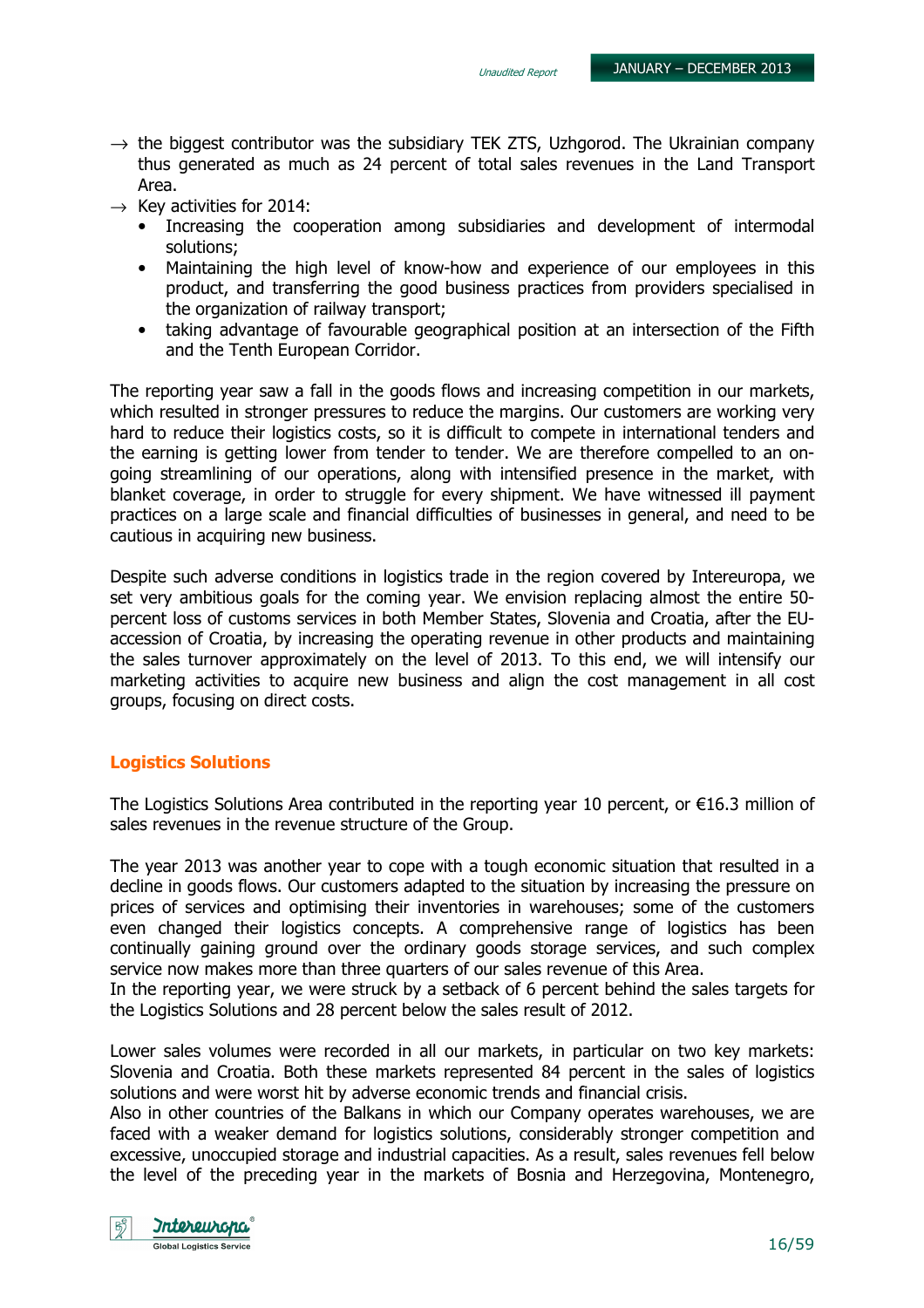Serbia, Macedonia and Kosovo that in total represent 16 percent in the sales structure of this business area.

In accordance with the corporate guidelines of the Group, we dedicated much effort to target-based sales of logistics solutions and optimization in the course of the reporting year.

- $\rightarrow$  Key activities for 2014:
- Building partner-like customer relations and expanding the cooperation with current customers to our other products/ services;
- Winning new logistics projects, primarily to improve the utilisation of unoccupied storage capacities and equipment;
- Effective implementation of IT support to warehousing operations in most of our warehouses in Slovenia, and launching the implementing activities in Croatia;
- Persisting with cost-effective operations and ecological efficiency (increasing the share of LED-based illumination and electric forklifts);
- Acquiring the SEVESO status for larger quantities of dangerous goods (for our locations Maribor, Celje);
- continued specialisation and optimisation of logistic processes by commodity category.

#### Intercontinental Transport

The sales revenues in our products of the Intercontinental Transport Area came to  $\epsilon$  33.2 million. That result was below the sales targets for this Area. On account of shrunken revenues from car logistics, the share of sales revenues from the sea-freight product rose to 66 percent in the sales structure of the Intercontinental Transport. Better performance than a year ago was recorded in the airfreight and shipping agency segments.

The trend of aggravated business in the key markets of this Area continued in the reporting year. Also, certain ship-owners, airlines and intermodal operators perceived an adverse situation and some of them suspended their own service to the Eastern Adriatic ports and to the airports of the Balkans.

#### Sea-Freight:

- $\rightarrow$  The sea-freight and shipping agency segments stood for 14 percent of the Group's sales revenue in the reporting year. Sea-freight contributed  $\epsilon$  22.6 million of sales revenue, which was 11 percent below the result of the year ago. Lower sales were reported from all our markets except Serbia, which has only a minor share in the sales structure of this segment.
- $\rightarrow$  On the Group level, conventional cargo represented nearly one half of the sales in the sea-freight turnover. We were 13 percent behind the sales target, and 14 percent below the achievement of this segment in the year 2012. We processed 3 million tons of varied liquid and general cargoes shipped via the Port of Koper.
- $\rightarrow$  In the container transport product, the setback behind the year before was slightly lower, by 6 percent. Sea-freight rates oscillated considerably during the year, as the shipowners and operators were adjusting their shipping terms to the demand in the market. Some of them decided to discontinue their service to certain Adriatic ports.
- $\rightarrow$  In the container transport segment, we processed 40 percent more containers than a year ago. The highest growth was achieved in container turnover via Koper.
- $\rightarrow$  The suspension of RO-RO line Koper-Albania had a significant impact on our RO-RO product. We achieved only 65 percent of the planned sales revenue from this product. A similar turnover is expected for the coming year, since no announcement to resume the line for Albania has been received.

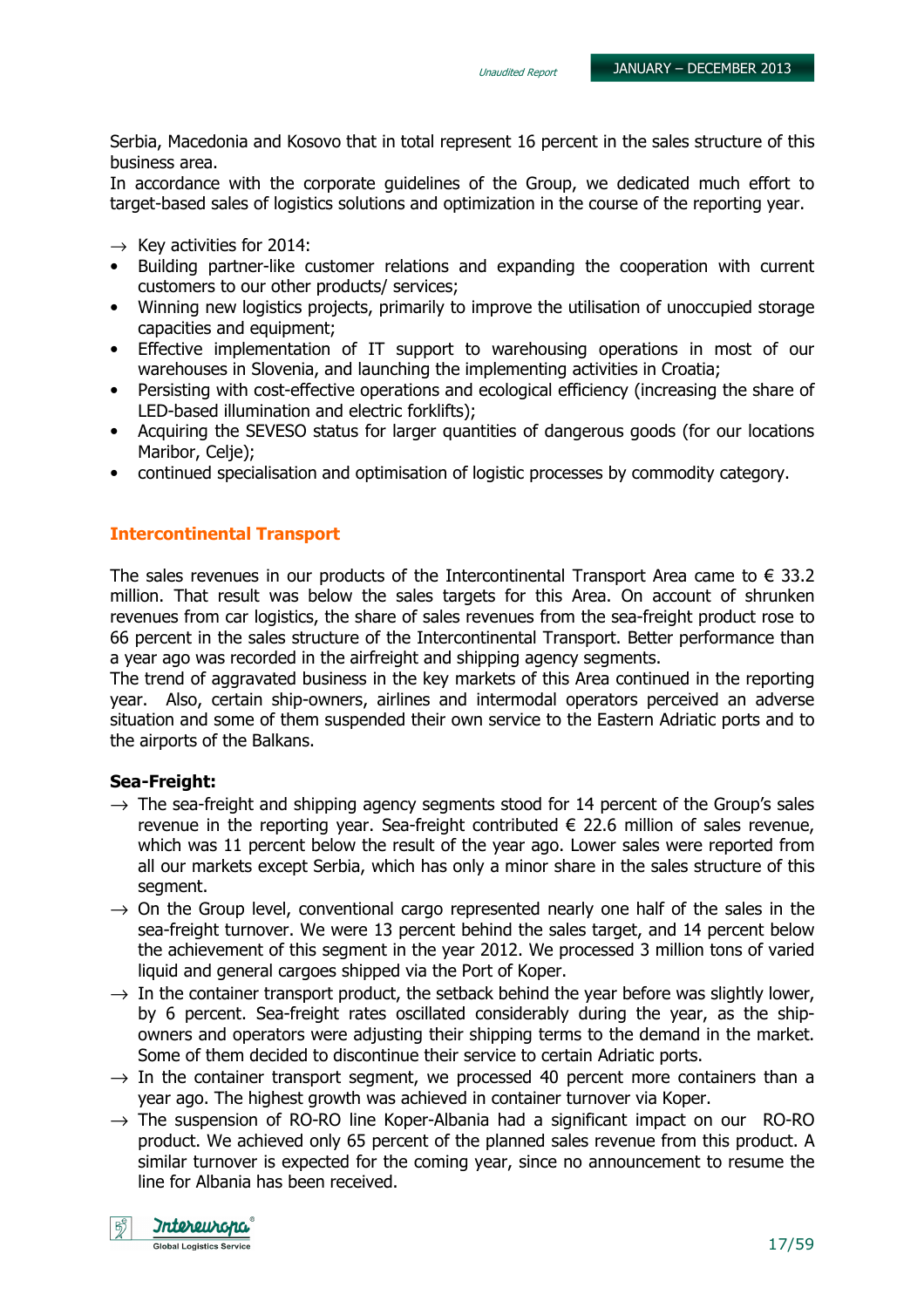- $\rightarrow$  Our shipping agency was performing on the level of the year ago, however, behind the plan baselines. Non-achievement of the sales targets has resulted from too ambitious expectations for the development of a container service, which the respective ship-owner did not realize in the reporting year. We represented 264 ships and maintained the leading position among shipping agencies in the number of ships represented in the Port of Koper.
- $\rightarrow$  Development of sea-freight in the companies of our Group remains the key quideline for this Area in the coming year, too. The development will focus on enhanced commercial activity of all sea-freight offices/ business units, coordinated operations with our continental business units, and on strengthening the partnership connections with overseas offices of our partners in business.

#### Car logistics:

- $\rightarrow$  The Car Logistics segment has been under strong pressure of the declining output of the entire automotive industry in Europe and other continents, which was strongly felt in our Car logistics product in the reporting year: we achieved  $\epsilon$  7 million of sales revenue, which was 30 percent below the targets.
- $\rightarrow$  After the disposal of our car terminal in Russia, Slovenia remains our key market: we operate two company-owned car terminals and keep the cars of various carmakers in store. Car storage is also offered in Serbia, where we acquired a new customer with another automotive brand at the end of the year.
- $\rightarrow$  Some new recently acquired export businesses via Koper promise a sound basis for the development of this segment. Upon favourable conditions and a recovery of automotive industry, there are prospects for the development of this product in other countries covered by our Group.
- $\rightarrow$  With more than 100 thousand vehicles handled per year, Car Logistics remains an important segment for the Intercontinental Transport and for our Group.

#### Air-freight Transport:

- $\rightarrow$  We generated €3.6 million of sales revenue and exceeded the result of the preceding year by 8 percent.
- $\rightarrow$  A significant 23-percent growth was recorded in Slovenia, which brings 65 percent of revenue in the sales structure of this segment.
- $\rightarrow$  Growth was also achieved in two minor markets: Macedonia and Kosovo. On the other hand, our second biggest market - Serbia - saw a decline that was attributable to a lower number of organised export charter flights.
- $\rightarrow$  Very good and close cooperation with our partner network proved to be of key importance in the reporting year, along with intensified marketing of this product with our current and potential customers, given that it is a specific organization of the functioning of supply chains.
- $\rightarrow$  We were processing mostly the shipments of higher value cargo that requires a short delivery time: that requirement is more difficult to satisfy in the fragmented market of the Balkans. That region is known for a strong competition of international logistics providers, which in addition fragments the relatively closed circle of customers and cargo available.
- $\rightarrow$  Key activities for 2014:
	- Strengthening the sales activities on sea-freight products in the sea-freight offices /business units of the Group, and enhancing the cooperation with back offices on the continent;

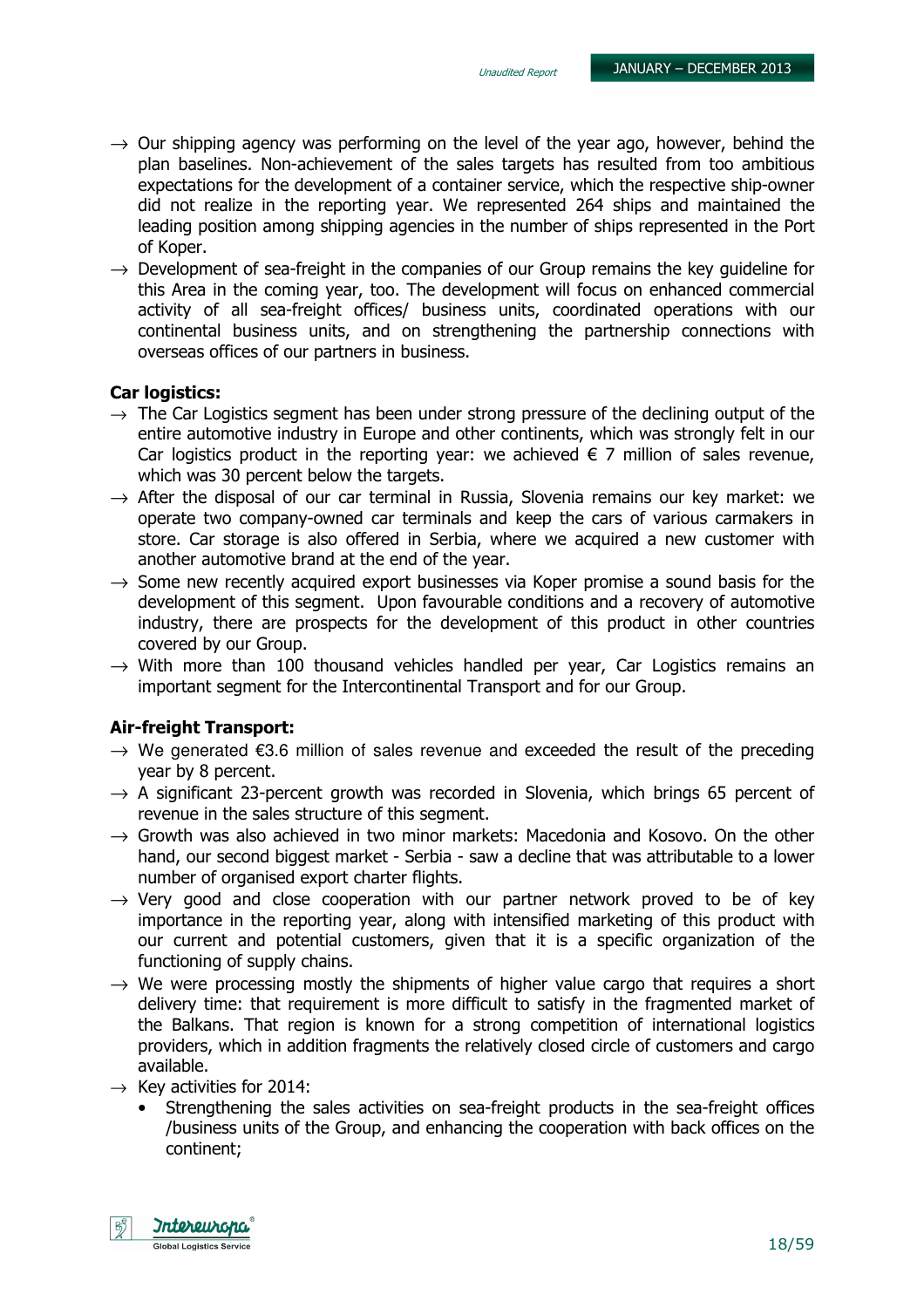- Development of international partnership cooperation, inclusion in independent logistics partner networks (such as the AON, WCA, etc.) for the sea-freight and airfreight products;
- On-going active development of logistics via Koper, focusing on more complex logistics operations in and outside Slovenia;
- Additional development of the LCL-service in import and export, and seeking synergies in the ECU Line network (mainly with the IT offices),
- Stronger cooperation with air carriers in the region, primarily on the LJ-ZG-BG axis (Ljubljana – Zagreb – Belgrade);
- Inclusion of agency representation for our container ship owner in integral supply chains on the markets of our Group;
- carrying on the activities to acquire the agency for a container ship operator in other ports on the Eastern Adriatic Coast;
- development (and introduction) of IT support to sea-freight products in Slovenia.

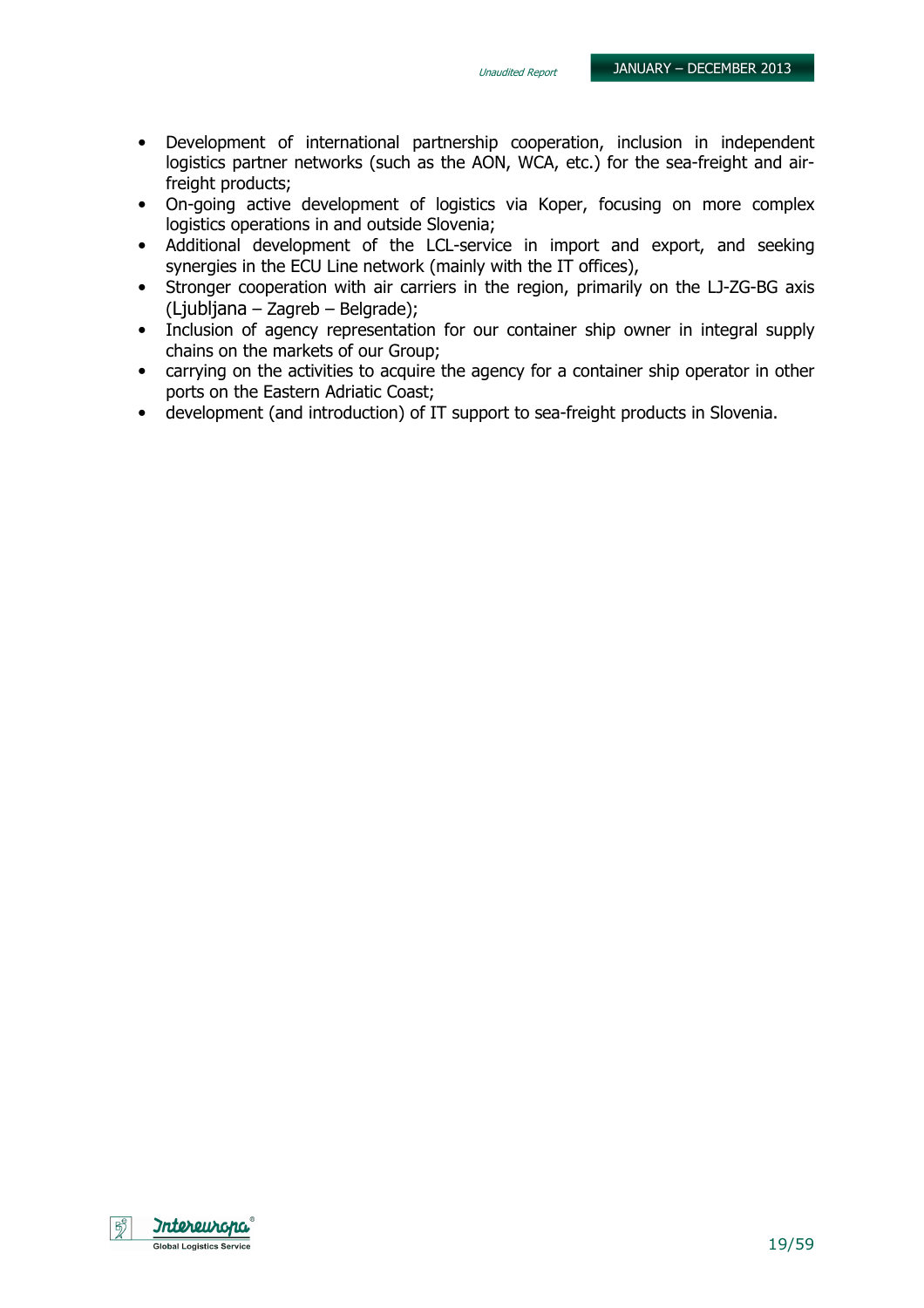## 1.2. Financial result

|                                | rabics 5 and 0. I mancial results of the Intercure operation for the year 2013, in thousand c |                  |           |              |              |  |  |  |  |  |
|--------------------------------|-----------------------------------------------------------------------------------------------|------------------|-----------|--------------|--------------|--|--|--|--|--|
| Item / Index                   | Jan - dec                                                                                     | Jan - Dec        | Jan - Dec | <b>Index</b> | <b>Index</b> |  |  |  |  |  |
|                                | 2013                                                                                          | <b>Plan 2013</b> | 2012      | $2013$ /plan | 2013/2012    |  |  |  |  |  |
| Sales revenue                  | 161,061                                                                                       | 156,042          | 188,409   | 103          | 85           |  |  |  |  |  |
| EBITDA*                        | 13,755                                                                                        | 15,875           | 12,693    | 87           | 108          |  |  |  |  |  |
| Operating profit or loss       | 5,301                                                                                         | 8,347            | $-7,226$  | 63           |              |  |  |  |  |  |
| Financing profit or loss       | $-4,790$                                                                                      | $-4,216$         | $-13,046$ |              |              |  |  |  |  |  |
| Net profit or loss             | 2,152                                                                                         | 3,880            | $-13,430$ | 55           |              |  |  |  |  |  |
|                                |                                                                                               |                  |           |              |              |  |  |  |  |  |
| EBIT margin in %               | 3.3%                                                                                          | 5.3%             | $-3.8\%$  | 62           |              |  |  |  |  |  |
| Sales revenue per              |                                                                                               |                  |           |              |              |  |  |  |  |  |
| employee/month                 | 8.777                                                                                         | 8.384            | 8.355     | 105          | 105          |  |  |  |  |  |
| Value added per employee/month | 2.296                                                                                         | 2.331            | 2.103     | 98           | 109          |  |  |  |  |  |

\* EBITDA: Earnings Before Interest, Taxes, Depreciation, Amortisation and revaluation operating expenses for intangible and tangible fixed assets

| Item / Index                  | 31.12.<br>2013 | <b>Plan</b><br>31.12.2013 | 31.12.<br>2012 | <b>Index</b><br>2013/plan | <b>Index</b><br>2013/2012 |
|-------------------------------|----------------|---------------------------|----------------|---------------------------|---------------------------|
| Balance sheet total*          | 313,419        | 319,809                   | 322,969        | 98                        | 97                        |
| Equity*                       | 153,763        | 165,445                   | 154,893        | 93                        | 99                        |
| Net debt**                    | 91,922         | 90,624                    | 100,121        | 101                       | 92                        |
| Short-term assets/ Short-term |                |                           |                |                           |                           |
| liabilities $*$               | 1.61           | 1.77                      | 1.56           | 91                        | 103                       |
| Net Return On Equity (yearly  |                |                           |                |                           |                           |
| $level)****$                  | 1.40%          | 2.40%                     | $-8.68%$       | 58                        | $\overline{\phantom{0}}$  |

\* as of the last day of the reporting period

\*\* financial liabilities – loans and deposits given - cash

\*\*\* average equity (capital) of the report. period

#### Operating Profit or Loss, and EBITDA (Earnings Before Interest, Taxes, Depreciation and Amortisation)

 $\rightarrow$  The underachievement of the planned Operating Profit/ Loss was attributable to lower margins (downward price pressures on the part of customers, changed sales structure in favour of lower-margin products), higher labour costs (a significant impact of the calculated termination benefits and unused annual leave), and higher allowances for receivables and revaluation expenses for fixed assets (impairment to the land in Zagreb).

#### Financing Profit or Loss

 $\rightarrow$  The negative Financing Profit/ Loss was under a strong impact of interest expenses and the impairment of certain financial investments. Better financing result than in the comparable period a year ago was mostly attributable to lower interest expenses (thanks to successful financial restructuring) and minor foreign exchange losses (in 2012, the latter originated mostly from the subsidiary in Russia). The higher negative financing result than planned was the consequence of the allowance for the long-term financial investments.

#### Net profit / loss

 $\rightarrow$  The net profit or loss is decreased by the corporate income tax and increased by deferred tax assets (the major part thereof pertaining to the parent company Intereuropa d.d.).

#### Structure of Statement of Financial Position

 $\rightarrow$  The current ratio has slightly risen over the figure achieved in the preceding year, so has the share of capital in the sources of finance.

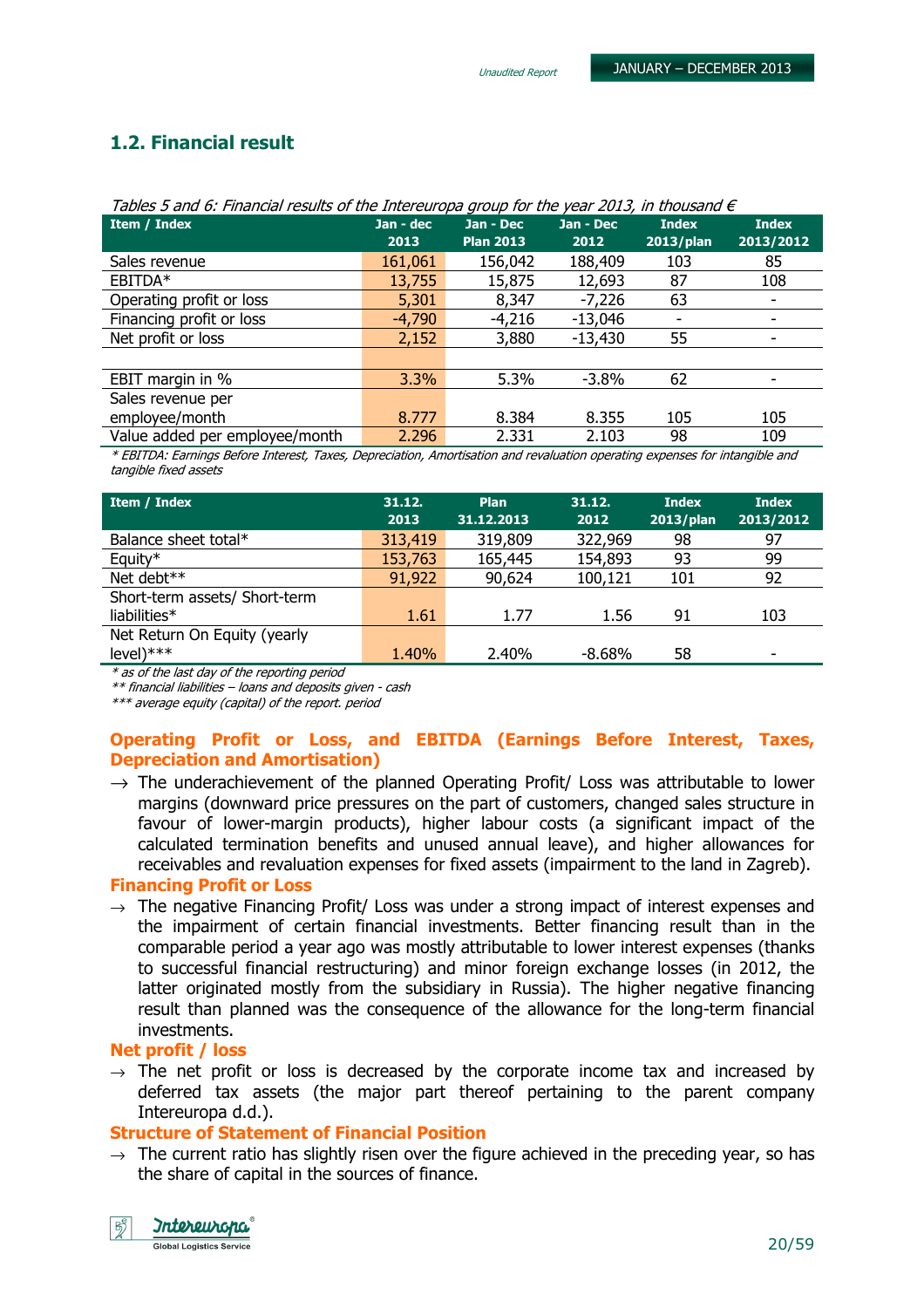#### 1.3. Investments in fixed assets

In 2013, the investments in fixed assets realized by the Intereuropa Group totalled EUR 2,180 thousand, thereof 530 thousand in real estate and 1,650 thousand in equipment and intangible assets. The annual plan of investments was completed to the level of 58 percent.

| <b>Company</b>                     | <b>Real property</b> |                     |                 | <b>Plant &amp; Equipment,</b><br>Intang. assets | <b>TOTAL</b>    | <b>Real</b>  |          |
|------------------------------------|----------------------|---------------------|-----------------|-------------------------------------------------|-----------------|--------------|----------|
|                                    | Jan-Dec<br>2013      | <b>Plan</b><br>2013 | Jan-Dec<br>2013 | <b>Plan</b><br>2013                             | Jan-Dec<br>2013 | Plan<br>2013 | property |
| Intereuropa d.d.                   | 166                  | 1,050               | 659             | 1,050                                           | 824             | 2,100        | 39       |
| <b>Subsidiaries</b>                | 364                  | 258                 | 991             | 1,397                                           | 1,356           | 1,655        | 82       |
| <b>TOTAL</b><br><b>INVESTMENTS</b> | 530                  | 1,308               | 1,650           | 2,447                                           | 2,180           | 3,755        | 58       |

Table 7: Overview of Investment in the year 2013, in thousand  $\epsilon$ 

The investments of the Parent Company Intereuropa d.d. were made in real estate, equipment and intangible assets ( $\epsilon$  824 thousand); other members of the Group invested  $\epsilon$ 1,356 thousand in fixed assets. The major investment was the purchase of four head trucks with semi-trailers by the subsidiary in Croatia ( $\epsilon$  438 thousand) in the first quarter 2013. The invested funds were earmarked to:

- − Buildings and fittings/ equipment (€ 901 thousand),
- − Repairs and purchase of motor vehicles (€ 895 thousand),
- − Computer hardware and software (€ 384 thousand).

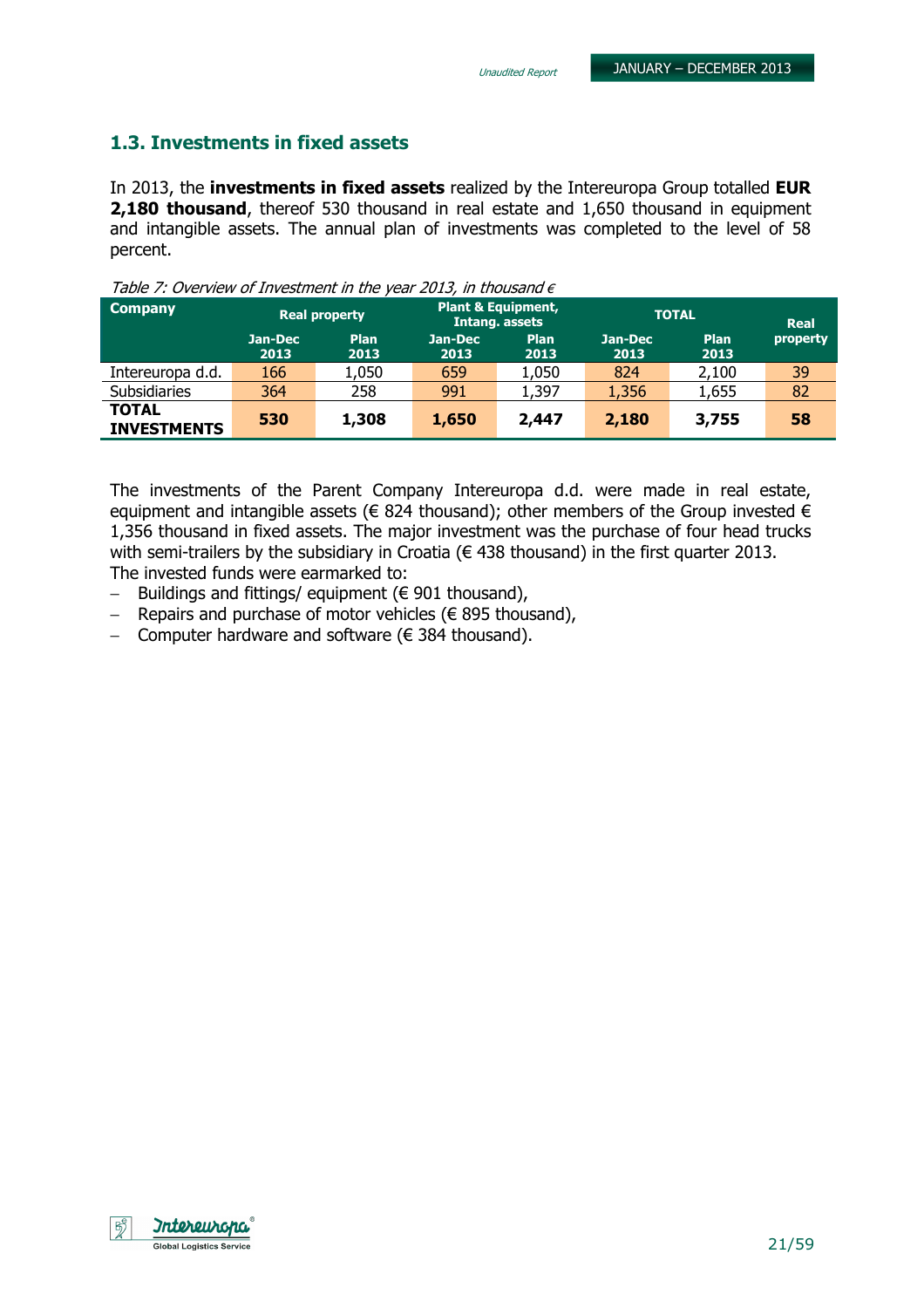#### 1.4. Risk management

The central goal in risk management is to effectively address and reduce uncertainty in the Company and thereby assure higher operating performance and retain the competitive advantages of the Company.

As of the year-end 2013, there were 58 types of risk identified in the company Intereuropa d.d., thereof 7 key risks. In the reporting year, the overall exposure to risks decreased, however, there was an increase in the exposure to the sales risk of a decreased demand for our services, pressure on the prices and consequently, lower gross margins. Intensified sales activities and acquisition of new customers helped us to compensate, in part, for that loss of income. The impact of the general economic situation in the country is seen in poor liquidity and reflects in extended payment terms on the part of our customers.

The sales risk is viewed as our most significant risk and enjoys our full attention. In that segment we identified 20 risk types, thereof 2 key risks. Despite stronger sales activities, we have not achieved the targets as a result of pressures on pricing policy and declining demand for our services on the part of certain customers. Our customers expect a reduction in our prices for the same quality level. We succeeded to acquire some major customers and thus partly compensate for the declining volume in the demand of our present customers. Also, our further activities are focused on acquiring new customers, along with increasing the productivity in our employees. Price sensitivity has been rising, which calls for internal streamlining of processes and cost containment as even more important.

In view of the sales risk management, we expect to be exposed to the risks involved in the services of our Land and Intercontinental Transport, while we expect to win a new demand for our Logistics Solutions, or to increase the volume of business with the present customers.

The credit risk has been constantly increasing for several years as a result of overall economic situation in Slovenia, in the European Union and also in the countries in which the Intereuropa Group is operating. Higher liquidity risk is shown in higher current ratio of operating receivables turnover rate (i.e., payment). Our day-to-day activities are focused on efficient and timely collection of accounts receivable. Observance of the limits for our exposure to certain customers is of key importance. Liquidity risk is controlled by a system of day-to-day control of the working capital and of our exposure to individual customers. The Managing Board controls its financial condition and exposure to certain customers on a regular basis.

Personnel risk and other operational risks (strategic risks, IT risks, legislation risks and those related to real estate) were maintained on acceptable levels, no significant discrepancy has been perceived. Individual risk managers monitor the exposure to risks and manage the risks on the level of the Company, customer, unit or of a concrete business.

We expect the exposure of the Company to sales risks to further rise in the coming year; therefore, we have taken additional measures in the area of sales and productivity of employees. Our response to the complex market situation is by individual approach to customers, adapting our prices and range of services to individual customers, and by enhancing the productivity and streamlining the operations.

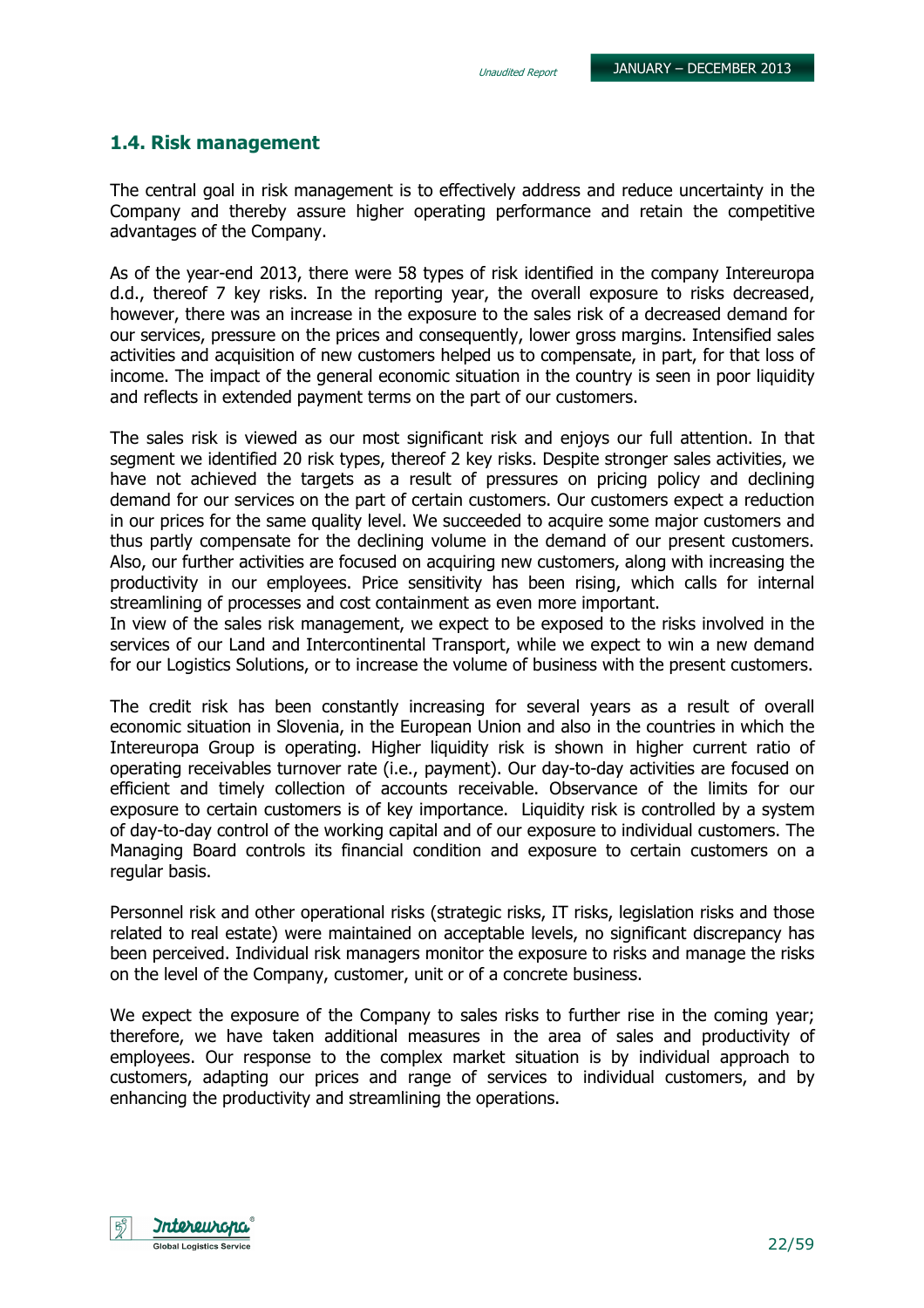### 1.5. Human Resources Management

#### EMPLOYMENT TRENDS

At the end of the year 2013, the Intereuropa Group had 1,464 employees. Thereof, 45 percent were employed in Slovenia, 22 percent in Croatia, 33 percent in the remaining subsidiaries abroad. Compared with the end of 2012, the number of our employees was 14 percent (or 238 employees) lower.

In the reporting year, the accession of Croatia to the European Union and the respective abolition of customs frontiers brought about a big loss of customs services for Intereuropa, which resulted in layoffs in the Parent Company and in our Croatian subsidiaries. The overall fluctuation rate recorded in our bigger companies was 20 percent.

Table 8: No. of employees in the Intereuropa Group according to countries, as of 31.12.2013

|                      | 31.12.2013 | 31.12.2012 | <b>Difference</b><br>$13 - 12$ | <b>Index</b><br>2013/2012 |
|----------------------|------------|------------|--------------------------------|---------------------------|
| Slovenia             | 665        | 740        | $-75$                          | 90                        |
| Croatia              | 318        | 461        | $-143$                         | 69                        |
| Bosnia & Herzegovina | 127        | 131        | -4                             | 97                        |
| Serbia               | 106        | 108        | $-2$                           | 98                        |
| Macedonia            | 35         | 33         |                                | 106                       |
| Kosovo               | 24         | 25         | -1                             | 96                        |
| Montenegro           | 139        | 153        | $-14$                          | 91                        |
| Albania              |            |            |                                | 100                       |
| Ukraine              | 48         | 49         | - 1                            | 98                        |
| <b>TOTAL</b>         | 1,464      | 1,702      | $-238$                         | 86                        |

We matched the structure and number of employees to current operational needs. In the Slovenian part of the Group, there were 128 employees transferred to a new area of work. We applied more flexible employment forms (such as sole traders, HR agencies, the Students' Job Centre) to cope with temporary needs for staff mostly for work in warehouse operations. In this way, 115 persons had work in our Group, representing additional 8 percent of the workforce as at 31.12.2013.

#### DEVELOPMENT AND TRAINING

We allocated 17,572 hours to education/ training for our human resources to acquire new knowledge/ skills, or in terms of budget  $\epsilon$  56 thousand, which means that 89 percent of employees were involved. On the Group level, the average amount of training was 12 hours per participant: in the Parent Company 7 hours, in the Croatian subsidiary as much as 39 hours. More than one half of the budget was used for education/ training in the Group, involving internal lecturers in two thirds of training forms in the reporting year.

According to the subject field, the highest share of training forms was dedicated to acquiring new knowledge and skills in the field of occupational safety and health. In addition to this field of training, we increased the number of hours dedicated to sales skills over the preceding year. Other subject fields were included on a smaller scale than a year ago due to a late start of intensive training forms (towards the year-end) in the Slovenian part of the

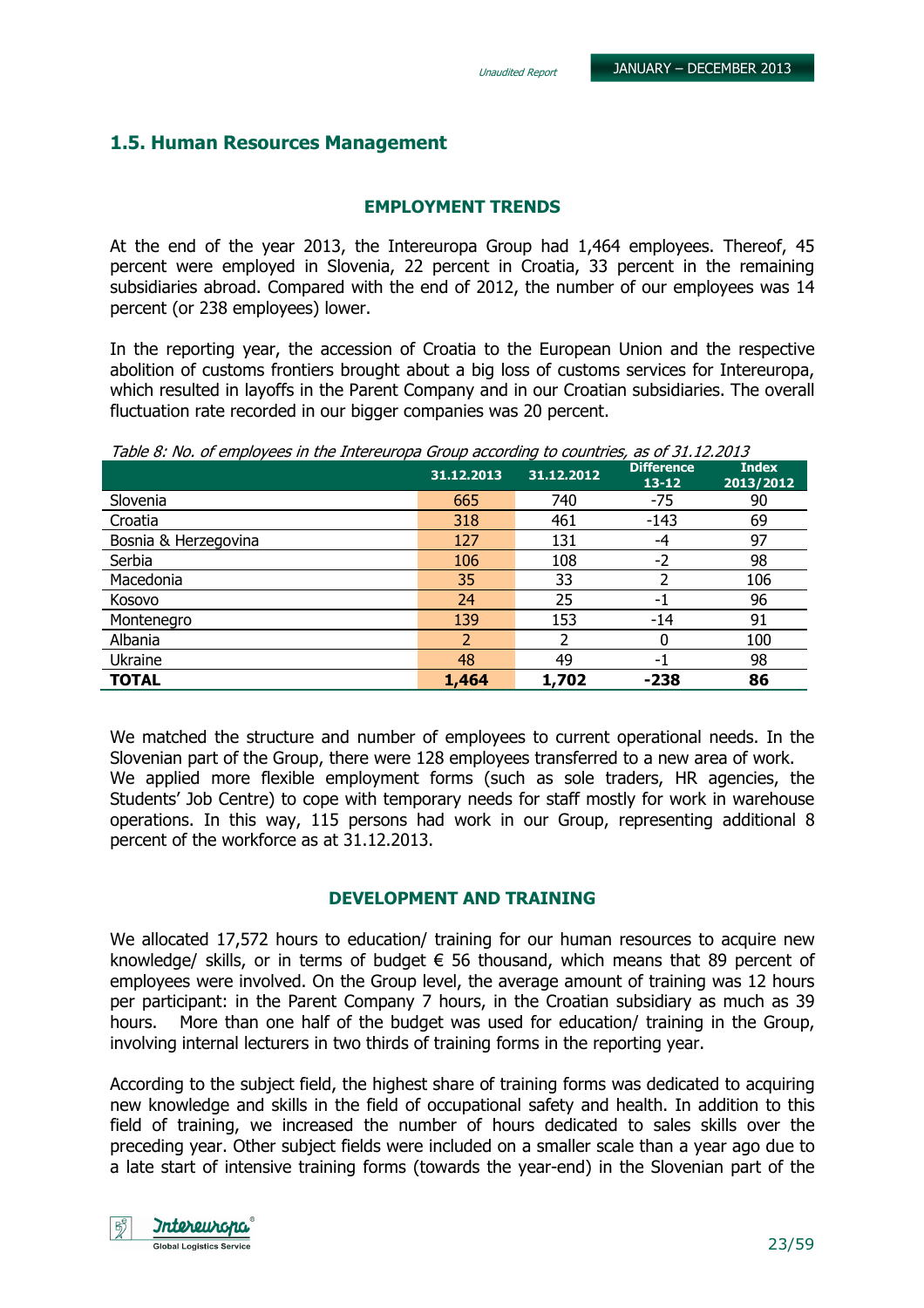Group: we completed the 'Competencies Model' and the 'Training Programme'' in the frame of the project ''Competence Centre for HR Development in Logistics'' earlier in the year.



Figure 2: Structure of training hours in the year 2013 according to topics (for the Group)

#### The »Competence Centre for HR development in Logistics« Project

Within this project we first prepared, in the Slovenian part of the Group, the ''Competencies Model'' and the training programmes, and then we held lengthier training forms for the sales and executive staff, in which the participants were acquiring skills for sales promotion and motivation raising to achieve the target results. We organised internal training on risk management in logistics, on customs operations, courses of foreign languages, training on occupational safety and health, etc. All the educational forms will be financed largely by public funds.

#### EMPLOYEE CARE AND WIDER SOCIAL ENVIRONMENT

Despite cost containment and restricted financial resources in all areas, we endeavour to maintain a good work atmosphere for our employees. We applied the following measures to achieve our goal:

- $\rightarrow$  Presentations of achievements and of good business practices in individual business units and by individual employees were published on the intranet;
- $\rightarrow$  Summaries from training forms attended by our employees were published on the intranet;
- $\rightarrow$  In the Slovenian part of the Group, 147 children received a gift coupon of 30 EUR for the New Year /holiday season;
- $\rightarrow$  At least 92 employees were awarded on the occasion of a round anniversary of service, on the Group level;

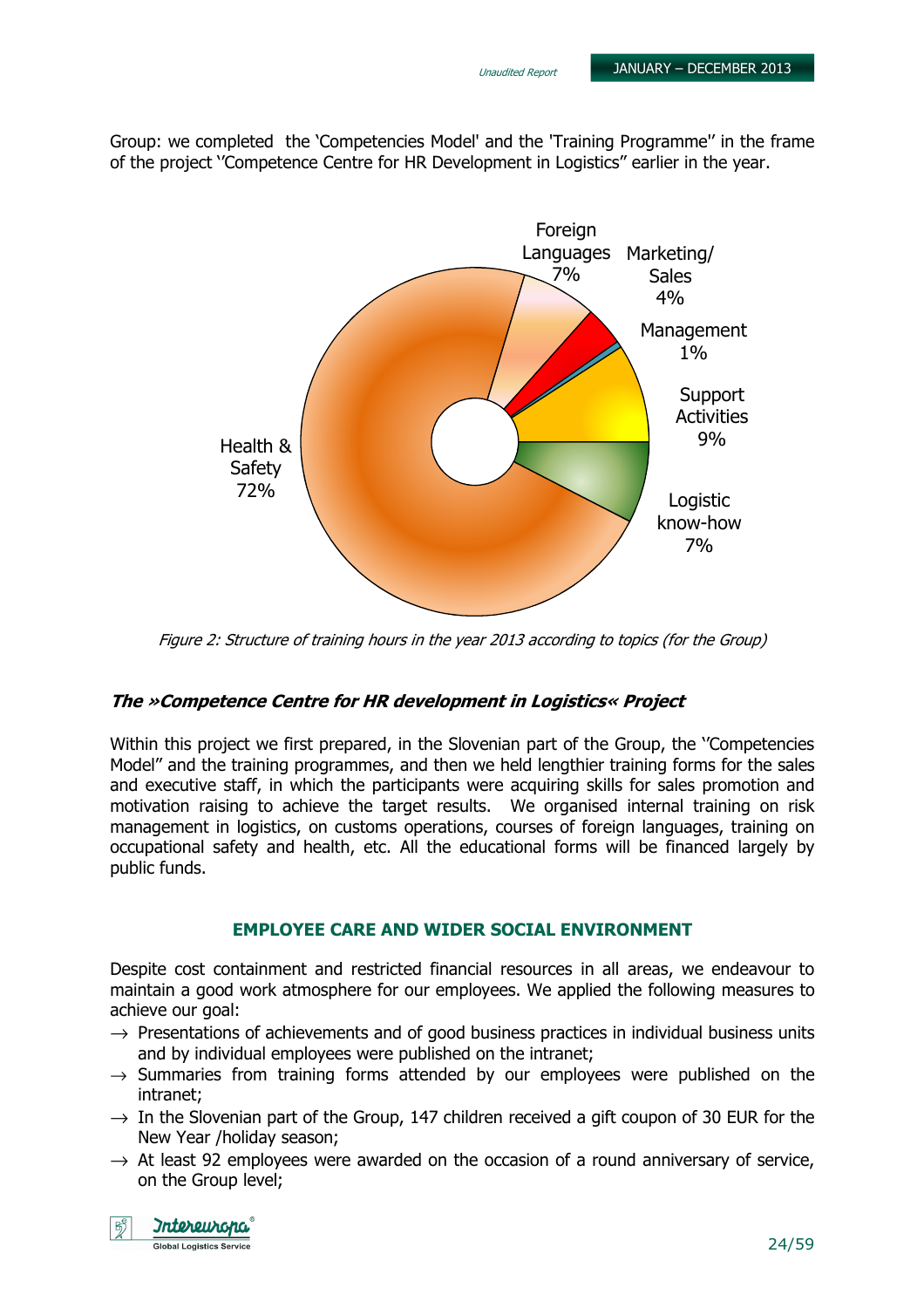- $\rightarrow$  Our present and retired employees were offered to spend a holiday in our holiday accommodation facilities at favourable prices; the occupancy in 2013 was 38 percent, or 2 percent better than a year ago;
- $\rightarrow$  Financial aid in total amount of  $\in$  32 thousand was granted to 59 employees who were affected by difficult health condition or had to cope with inferior financial position, death of family members and similar;
- $\rightarrow$  Additional voluntary pension insurance was paid for 623 (94 percent) of our employees in the Slovenian part of the Group, on average amounting to  $\epsilon$  37.70 per month and employee;
- $\rightarrow$  We cultivate our relations and connections with educational institutions in the local and broader environment: we provided obligatory work practice to 53 secondary school and tertiary level students; it can also be arranged that students select topics for seminar papers or diploma thesis, incl. technical assistance;
- $\rightarrow$  Our employees are encouraged to take part in recreational activities to maintain and promote health, and ''team-building'' events within or among individual business units;

#### HEALTH PROTECTION

The following activities were implemented in this area:

- $\rightarrow$  359 preventive medical check-ups for employees of the Group,
- $\rightarrow$  vaccination against flue was organised, participated by 76 employees,
- $\rightarrow$  Training forms on occupational and fire safety for 854 employees,
- $\rightarrow$  We joined the project "Promoting the occupational health care in the workplace".

In the field of fire safety and precautions, we conducted the following activities:

- $\rightarrow$  our employees took part in the training on fire-safety measures,
- $\rightarrow$  Regular inspections of facilities, work environment, active and passive fire-fighting equipment (fire extinguishers and hydrant network, fire detectors, domed smoke and heat vents/exhausts, automatic fire-proof doors, etc.) were conducted in the scope of fire safety and prevention;
- $\rightarrow$  in June 2013, we carried out a practical exercise of evacuation of employees and tenants/ lessees of the premises in BU Ljubljana, and organised a training for employees on fire-fighting at an early stage of brand, with fire extinguishers.

There were 1,795 pieces of working assets/ equipment and machines examined on the Group level in the reporting year. On the Group level were 23 injured in accidents at work (2 with severe outcome); in the Slovenian part, there were 5 slight injuries in the workplace.

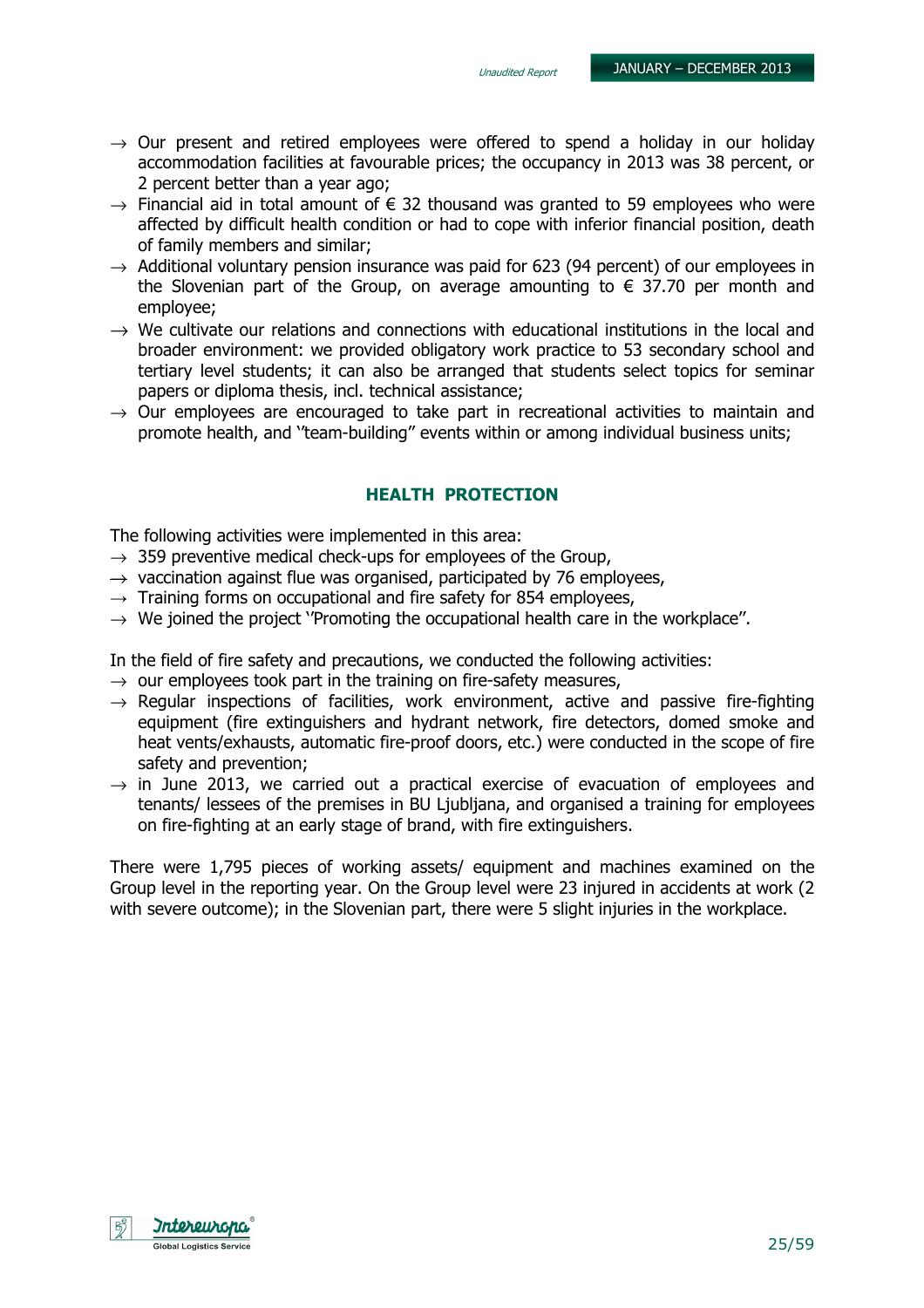#### 1.6. Total Quality Management

Two companies of the Intereuropa Group (out of 12) hold a certification under the ISO 9001:2008 Standard. Of the entire staff of the Group, 65 percent are employed in these certified companies (Intereuropa d.d., and Intereuropa, logističke usluge d.o.o., Zagreb). In the area of quality management, the year 2013 was marked by successfully completed external audits; however, certification was discontinued in our subsidiary Intereuropa RTC d.d., Sarajevo.

#### Maintaining the ISO 9001:2008 Quality Management System

- $\rightarrow$  Yearly Quality Management System (QMS) reports were prepared and the measures to improve the QM system were triggered in all both companies.
- $\rightarrow$  A new version version 2 of the Quality Management System Manual for the company Intereuropa d.d. was issued and the third version is in preparation.
- $\rightarrow$  We modernised the procedures, instructions and circular letters in customs broking.
- $\rightarrow$  In the Parent Company, we launched the procedure for assessment of suppliers of road transport services.
- $\rightarrow$  All the sales procedures and instructions were modernised; the information support to active sales and key account management is still in preparatory stage.
- $\rightarrow$  The preparation of process-based Key Performance Indicators (KPI) is being prepared.
- $\rightarrow$  The instructions and procedures changing with the accession of Croatia to the EU were updated in the subsidiary Intereuropa, logističke usluge d.o.o., Zagreb.

#### Internal auditing of service quality

 $\rightarrow$  We conducted an audit of process on the Intereuropa Express product in the Parent Company and issued 14 recommendations for improvement.

#### Quality control by QM indicators

There were almost 15 percent fewer complaints than in the comparable year 2012 and the total amount under complaint fell by 32 percent.

| rabela 5: complaints, claims and approved value for the year 2015 |       |               |               |       |                    |       |  |
|-------------------------------------------------------------------|-------|---------------|---------------|-------|--------------------|-------|--|
| No. of                                                            | Index | No. of claims | Value         | Index | Approved           | Index |  |
| complaints                                                        | 13/12 |               |               | 13/12 | Value <sup>1</sup> | 13/12 |  |
|                                                                   |       |               | in $1000 \in$ |       | in 1000 $\in$      |       |  |
| 400                                                               | 85    | 202           | 125           | 68    | 63                 | 56    |  |

Tabela 9: Complaints, claims and approved value for the year 2013

#### External quality of service audit by the certification authority

The Results of External Audit in 2013:

 $\rightarrow$  Intereuropa d.d. - the ordinary audit was the fifteenth in sequence. The audit was conducted in the following organizational units: Managing Board, Management of Forwarding and Logistics, the Department for Real Estate Management and Central Purchasing, the Finance Department, local office in Kranj, and BU Jesenice and Ljubljana. Auditors have confirmed that our operations are conducted in compliance with the requirements of the ISO 9001 standard. They did not find any non-compliance; however, they issued 16 recommendations for improvement.

The persons responsible prepared the implementation plan for the recommendations accepted on our part, and substantiated the grounds for any recommendation not accepted. At the beginning of June, the report on measures taken was submitted to the certification body.

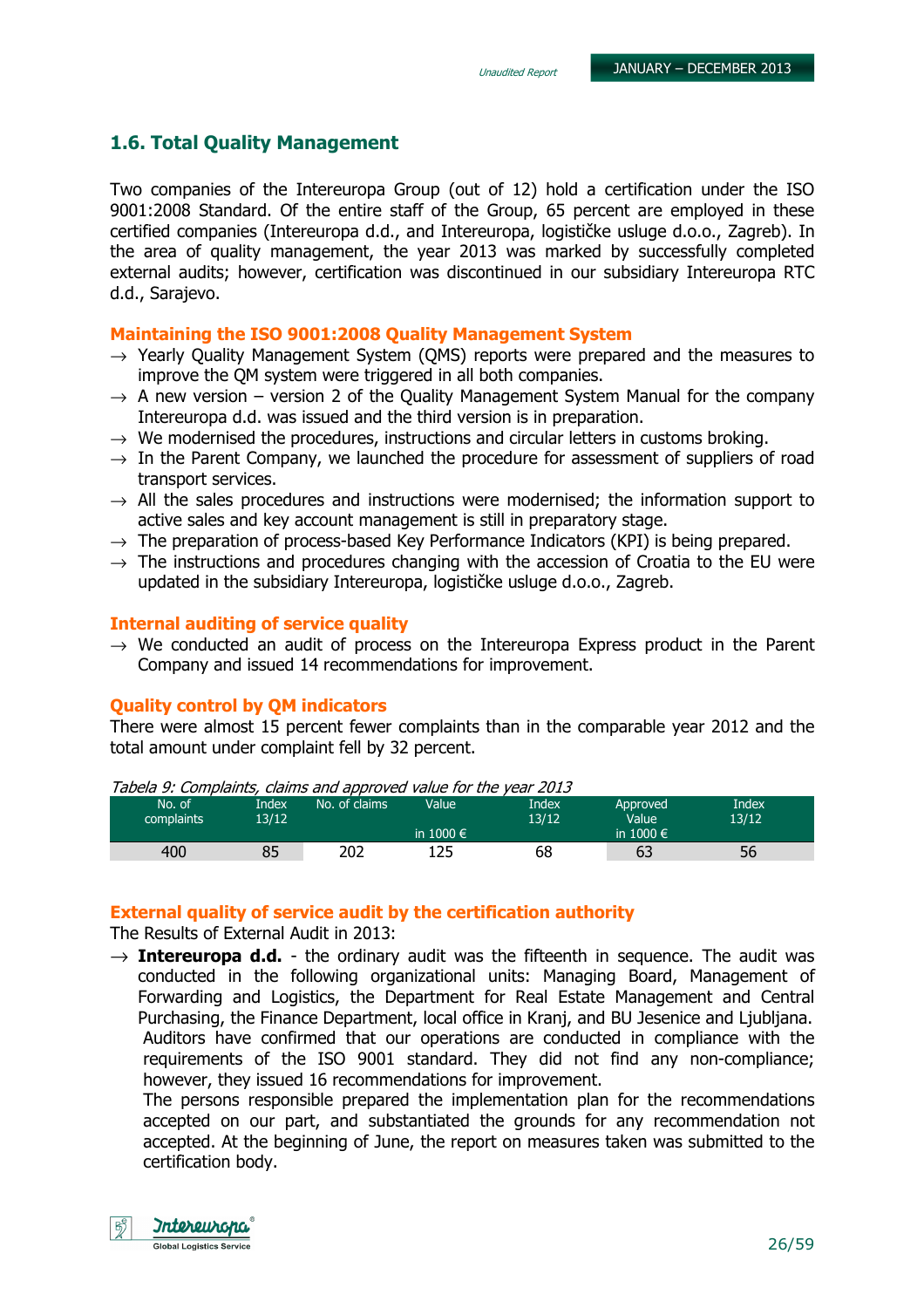$\rightarrow$  Intereuropa, logističke usluge d.o.o., Zagreb – Upon request of the management the external audit scheduled for June was postponed to the second half of September due to preparations and organizational changes addressing the EU accession of Croatia. The audit was an ordinary one, the third in sequence. Auditors confirmed that the operations were conducted in compliance with the requirements of the ISO 9001 standard. They did not find any non-compliance; however, they issued 13 recommendations for improvement of the quality management system ((ISO 9001 and ISO 22000).

#### Food Safety Management System

- $\rightarrow$  Intereuropa d.d. a non-certified system of food safety management under the HACCP system has been in use since 2004. The audit of the HACCP system, comprising the compliance check and updating of all rules and procedures relevant for food safety was done in February. The verification of the HACCP system was performed in October and November. There were four recommendations relating to cleanliness and equipment.
- $\rightarrow$  Intereuropa d.o.o., Zagreb External audit of the food safety management was undertaken concurrently with the external audit of the quality management system. Auditors did not detect any non-compliance, but issued one recommendation.

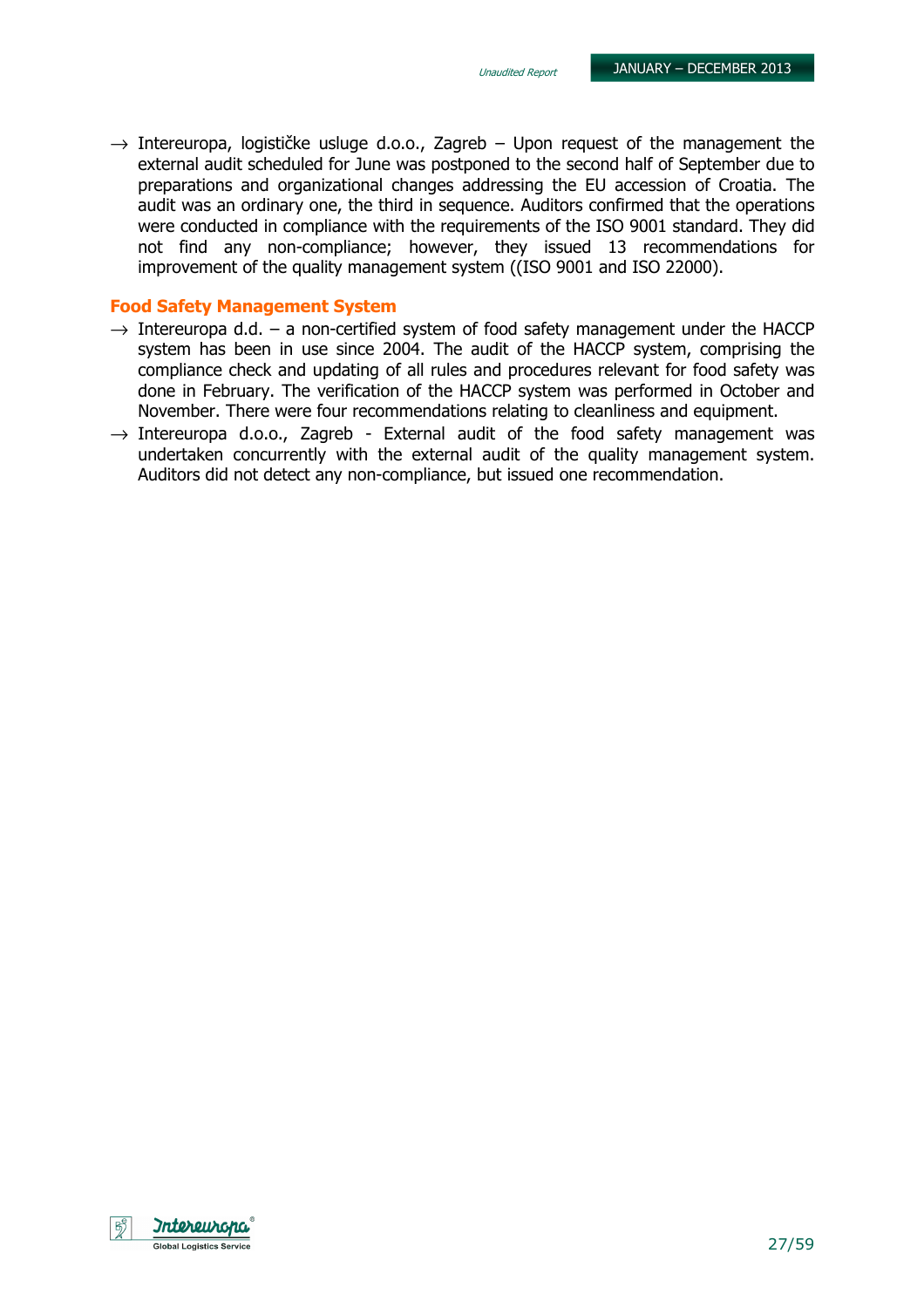## 1.7. Share IEKG and ownership structure

#### KEY DATA ON SHARE

Table 10: Key Data on Intereuropa Share (IEKG) for the year 2103

|                                               | Jan-Dec<br>2013 | Jan-Dec<br>2012 |
|-----------------------------------------------|-----------------|-----------------|
| No. of shares*                                | 27,488,803      | 27,488,803      |
| No. of preference shares IEKN*                | 10,657,965      | 10,657,965      |
| No. of ordinary shares IEKG*                  | 16,830,838      | 16,830,838      |
| od which no. of treasury shares*              | 18,135          | 18,135          |
|                                               |                 |                 |
| Share book value in $\epsilon^*$              | 3.67            | 3.67            |
| Earnings per share in $\epsilon$              | 0.05            | $-0.77$         |
| Market capitalisation in $\epsilon$ thousand* | 7,406           | 9,257           |
| Trading volume in $\epsilon$ thousand         | 938             | 223             |
| Closing price in $\epsilon$                   | 0.44            | 0.55            |
| Weighted average price in $\epsilon$          | 0.50            | 0.64            |
| Highest price in $\epsilon$                   | 0.85            | 1.32            |
| Lowest price in $\epsilon$                    | 0.32            | 0.30            |
| P/E                                           | 8.80            | $-0.71$         |
| Capital gain                                  | $-20.0\%$       | 27.9%           |
| * as of the last day of the period            |                 |                 |

Notes:

Book value = capital/ (number of all shares – number of treasury shares) Market capitalisation = closing price at the end of period  $*$  number of shares listed in SE Earnings per share = Net profit/( number of all shares – number of treasury shares)  $P/E = closing$  price at the end of period / Net earnings per share Capital gain = price increase in period

#### SHARE TRADING

The situation and development in the Slovenian economic and banking sector reflected on the volume of trading in securities on the Ljubljana Stock Exchange. Despite a rise in the prices of most shares, the share-trading turnover was one percent lower than a year ago. On the contrary, the trading volume in Intereuropa IEKG share in 2013 strengthened and recorded a notable increase after five year of downward trend.

Since 2007, the trading volume in Intereuropa share had been falling drastically, until 2013, when we recorded growth and slightly better liquidity of our shares. Compared with 2012, the share trading volume in the reporting year was four times bigger, amounting to  $\epsilon$  938 thousand. A significant transaction was the April sale of 615,730 IEKG shares by Luka Koper d.d. to its (100-percent owned) daughter company Luka Koper INPO d.o.o.: the reason for that trading was tax optimization.

The market price of the IEKG share fluctuated between  $\epsilon$  0.32 and  $\epsilon$  0.85 per share. The price in the first half-year was taking a negative trend, and then it levelled off at about  $\epsilon$ 0.40, with minor oscillations. It ended with  $\epsilon$  0.44 on the last trading day in the reporting year. In one year, the share lost 20.0 percent of its value, while the Slovenian Stock Exchange Index (SBITOP Index) recorded a 3.2 percent rise in the same period. The market capitalization closed the year at  $\epsilon$  7.4 million, which stands for 0.3 percentage points of the market capitalization of all shares on the Ljubljana SE.

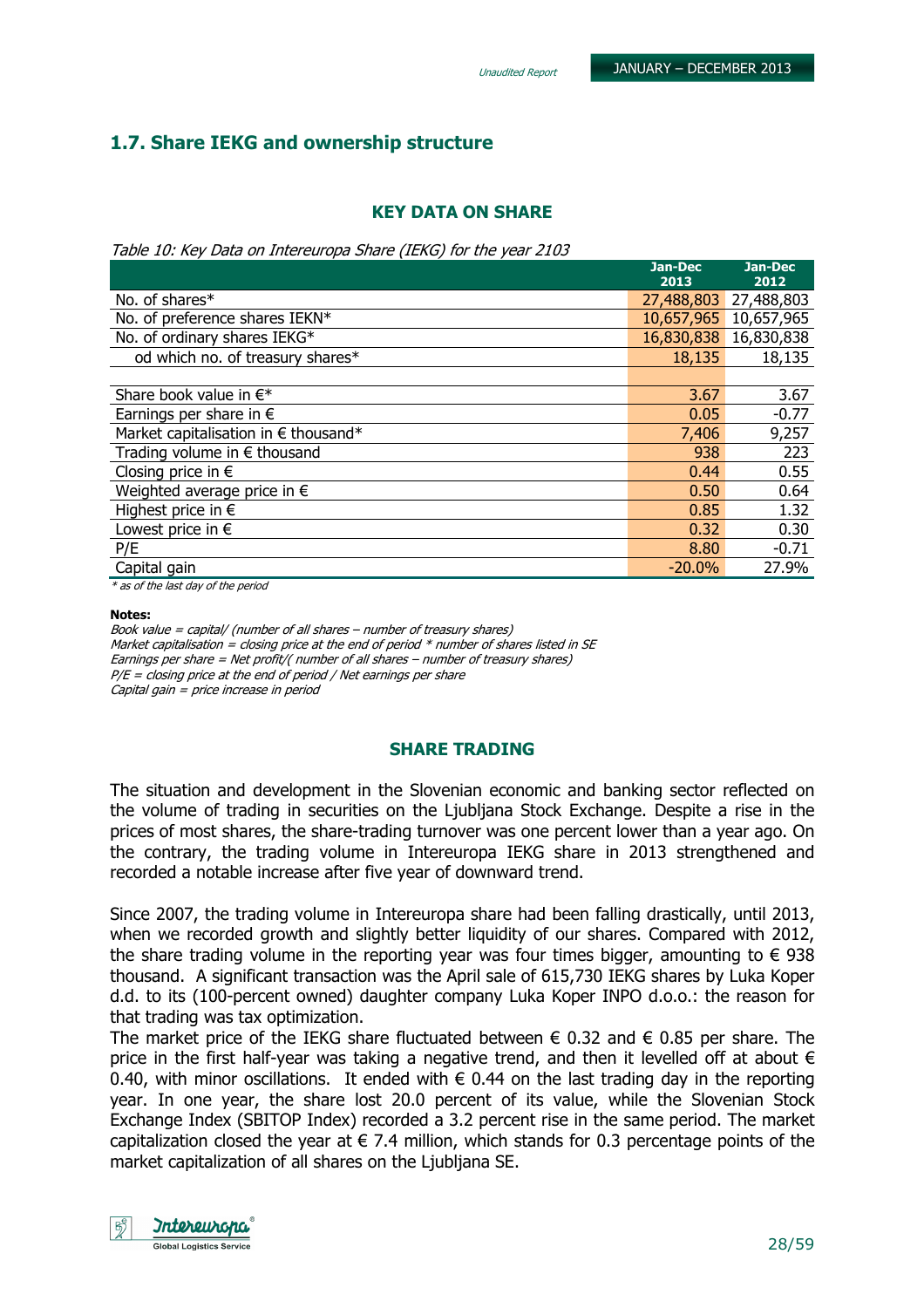

Figure 3: Closing prices of IEKG share and SBITOP index in the year 2013



Figure 4: Trading volume of IEKG share in the year 2013

#### OWNERSHIP STRUCTURE

The ownership structure saw no major changes in 2013. After a purchase of shares, a new shareholder entered among the top ten shareholders of Intereuropa: Luka Koper INPO d.o.o., a daughter company of the current shareholder Luka Koper d.d. The second change in the top ten shareholders was the transfer of shares owned by the bank NKBM d.d. till December 2013 to the newly established Bank Asset Management Company (DUTB d.d.).

Table 11: Top ten shareholders of Intereuropa d.d. as of 31.12.2013 compared to 31.12.2012

|     | rabic 11, Top temphanemolders of Interest operator as or SIMILIZIZO compared to SIMILIZIZO | 31.12.2013              |                        | 31.12.2012              | <b>Index</b>           |       |
|-----|--------------------------------------------------------------------------------------------|-------------------------|------------------------|-------------------------|------------------------|-------|
|     | <b>Shareholder</b>                                                                         | No. of<br><b>shares</b> | share<br>$\frac{9}{6}$ | No. of<br><b>shares</b> | share<br>$\frac{9}{6}$ | 13/12 |
| 1.  | SID banka d.d.                                                                             | 4,942,072               | 18.0                   | 4,942,072               | 18.0                   | 100   |
| 2.  | NLB d.d.                                                                                   | 4,770,601               | 17.4                   | 4,770,601               | 17.4                   | 100   |
| 3.  | Gorenjska banka d.d., Kranj                                                                | 3,068,990               | 11.2                   | 3,068,990               | 11.2                   | 100   |
| 4.  | Raiffeisen banka d.d.                                                                      | 2,850,752               | 10.4                   | 2,850,752               | 10.4                   | 100   |
| 5.  | SKB d.d.                                                                                   | 2,254,980               | 8.2                    | 2,254,980               | 8.2                    | 100   |
| 6.  | Luka Koper d.d.                                                                            | 1,344,783               | 4.9                    | 1,960,513               | 7.1                    | 69    |
| 7.  | DUTB d.d. $*$                                                                              | 1,185,292               | 4.3                    | 1,185,292               | 4.3                    | 100   |
| 8.  | Banka Koper d.d.                                                                           | 753,703                 | 2.7                    | 753,703                 | 2.7                    | 100   |
| 9.  | Kapitalska družba d.d.                                                                     | 719,797                 | 2.6                    | 719,797                 | 2.6                    | 100   |
| 10. | Luka Koper INPO d.o.o.                                                                     | 615,730                 | 2.2                    |                         | 0.0                    |       |

\* transfer of ownership form NKBM d.d. to DUTB d.d. in December 2013

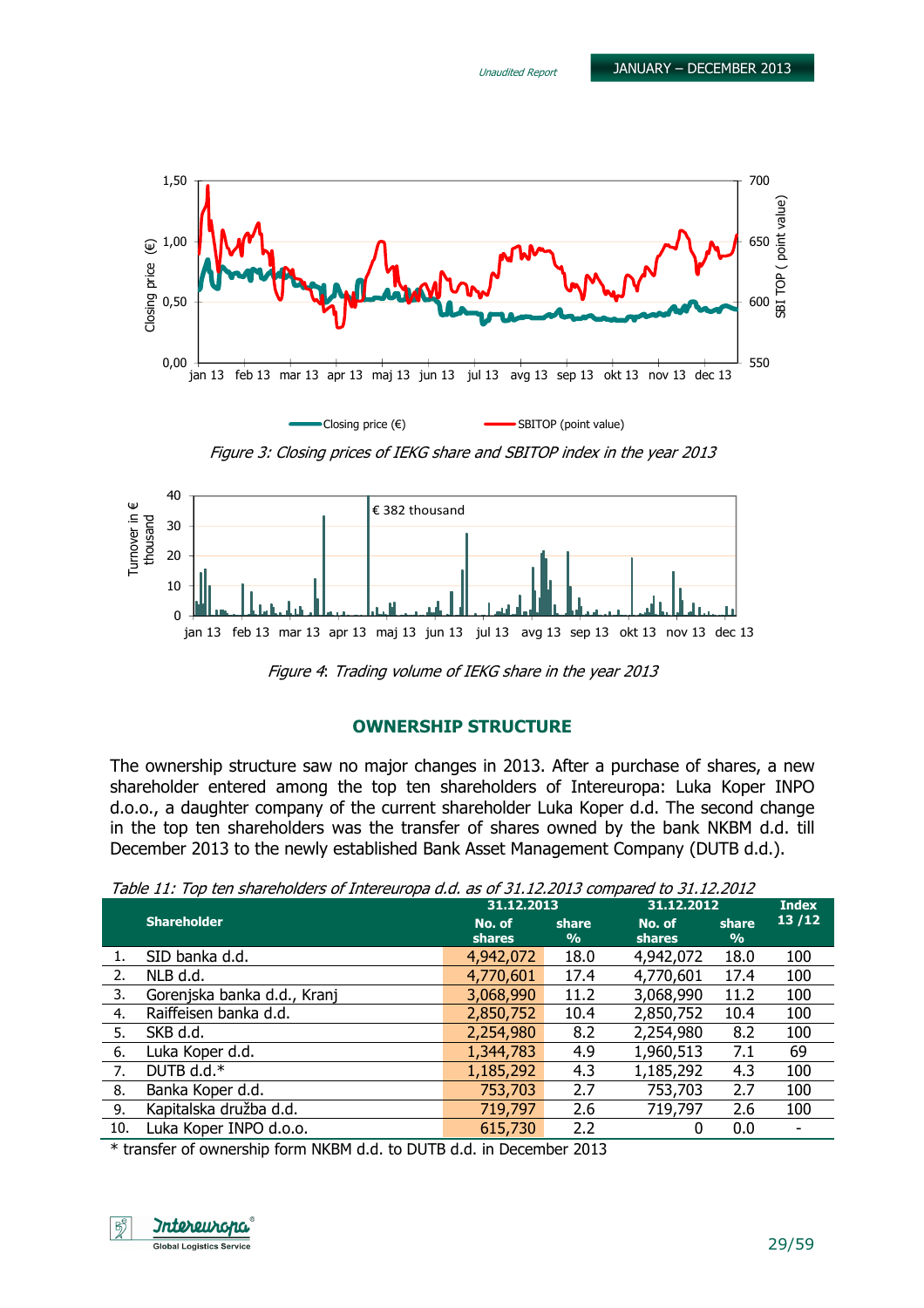As at 31.12.2013, the top ten shareholders held in total 81.9-percent shares in equity of Intereuropa.

As at year-end 2013, there were 5,340 shareholders entered in the Share Register or 3 percent fewer shareholders than at the year-end 2012. The shareholdings of foreign investors rose by 0.2 percent: at the end of the reporting year, they held 0.8 percent.



\* including shareholding of the company Luka Koper d.d. and its 100%-owned subsidiary Luka Koper INPO d.o.o.

Figure 5: Ownership structure of Intereuropa d.d. as of 31.12.2013

| Table 12: The largest holders of ordinary shares with voting rights of Intereuropa d.d. as of |  |  |
|-----------------------------------------------------------------------------------------------|--|--|
| 31.12.2013 compared to 31.12.2012                                                             |  |  |

|     |                                     | 31.12.2013            |            | 31.12.2012            |                         | <b>Indeks</b> |
|-----|-------------------------------------|-----------------------|------------|-----------------------|-------------------------|---------------|
|     | <b>Shareholder</b>                  | No. of<br>vot. rights | share<br>% | No. of<br>vot. rights | share.<br>$\frac{9}{6}$ | 13/12         |
| 1.  | Gorenjska banka d.d., Kranj         | 3,068,990             | 18.2       | 3,068,990             | 18.2                    | 100           |
| 2.  | Raiffeisen banka d.d.               | 2,850,752             | 16.9       | 2,850,752             | 16.9                    | 100           |
| 3.  | SKB d.d.                            | 2,254,980             | 13.4       | 2,254,980             | 13.4                    | 100           |
| 4.  | Luka Koper d.d.                     | 1,344,783             | 8.0        | 1,960,513             | 11.6                    | 69            |
| 5.  | Banka Koper d.d.                    | 753,703               | 4.5        | 753,703               | 4.5                     | 100           |
| 6.  | Kapitalska družba d.d.              | 719,797               | 4.3        | 719,797               | 4.3                     | 100           |
| 7.  | Luka Koper INPO d.o.o.              | 615,730               | 3.7        | 0                     | 0.0                     |               |
| 8.  | Slovenska odškodnninska družba d.d. | 474,926               | 2.8        | 474,926               | 2.8                     | 100           |
| 9.  | INFOND d.o.o. Infond Global mešani  | 300,401               | 1.8        | 313,391               | 1.9                     | 96            |
| 10. | NLB d.d.                            | 240,000               | 1.4        | 240,000               | 1.4                     | 100           |

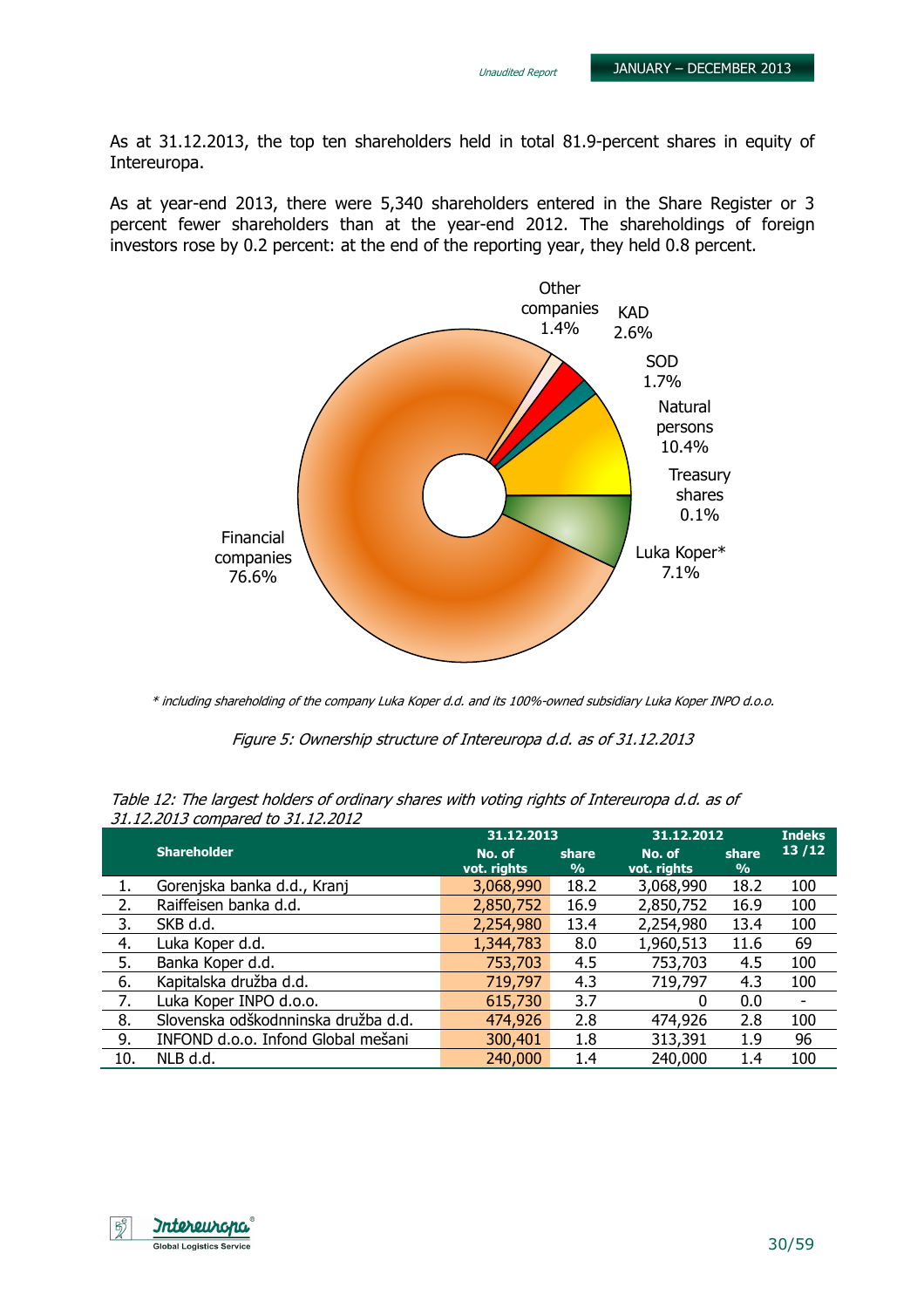#### SHARE OWNERSHIP BY THE MANAGEMENT AND SUPERVISORY BOARD MEMEBERS

The Management Board President Ernest Gortan, and Deputy President Tatjana Vošinek Pucer did not own any Intereuropa shares on 31.12.2013.

Table 13: Shares held by Supervisory Board members, as of 31.12.2013

| <b>Supervisory Board</b>                            | No. of shares share in % |       |
|-----------------------------------------------------|--------------------------|-------|
| Nevija Pečar, deputy president of Supervisory Board | 4,185                    | 0.053 |
| Maša Čertalič, Msc., member of Supervisory Board    | 99                       | 0.001 |

#### TREASURY SHARES

As of 31.12.2013, the company Intereuropa d.d. held 18,135 treasury shares (IEKG) representing 0.0660 percent of all shares. The percentage of treasury shares has not changed since 31.12.2012.

#### AUTHORISED CAPITAL

In accordance with the Statute of Intereuropa d.d. the Managing Board is authorized - in five years' time after this amendment to the Statute is registered in the Court Register of Companies, without having to issue a separate Resolution by the General Meeting but subject to the consent by the Supervisory Board - to increase the share capital by issuing new shares for contributions up to the amount of one half of the share capital existing on the day of adopting the Resolution amending the Statute in the 22<sup>nd</sup> General Meeting, which represents a nominal amount of  $\epsilon$  16,488,092.56 (the authorized capital). As of 31.12.2013, the company has got authorized and unused capital in total amount of  $\epsilon$  16,488,092.56.

#### DIVIDEND

Intereuropa d.d. did not pay any dividend in the year 2013. Depending on the implementation of the strategic goals set and following the improvement of operating results, the Managing Board will re-define its dividend policy.

#### INFORMING THE SHAREHOLDERS

The communication strategy of the company is based on the principle of transparent communication providing equal and timely information of all stakeholders. Shareholders have the decisive influence on strategic business decisions and directions, therefore we see a regular and open communication with existing and potential shareholders as the right way to strengthen the successful operation of Intereuropa.

In our communication with the shareholders are used:

- $\rightarrow$  Regular General Meetings of Shareholders,
- $\rightarrow$  Presentations of the Company in conference for investors,
- $\rightarrow$  Informing the media on business results and other price sensitive information,
- $\rightarrow$  Regular communication via by the Stock Exchange (SEO-net) electronic system,
- $\rightarrow$  Regular communication with financial media,
- $\rightarrow$  Website.
- $\rightarrow$  E-news.

Our shareholders can e-mail their remarks and proposals to us at: info@intereuropa.si.

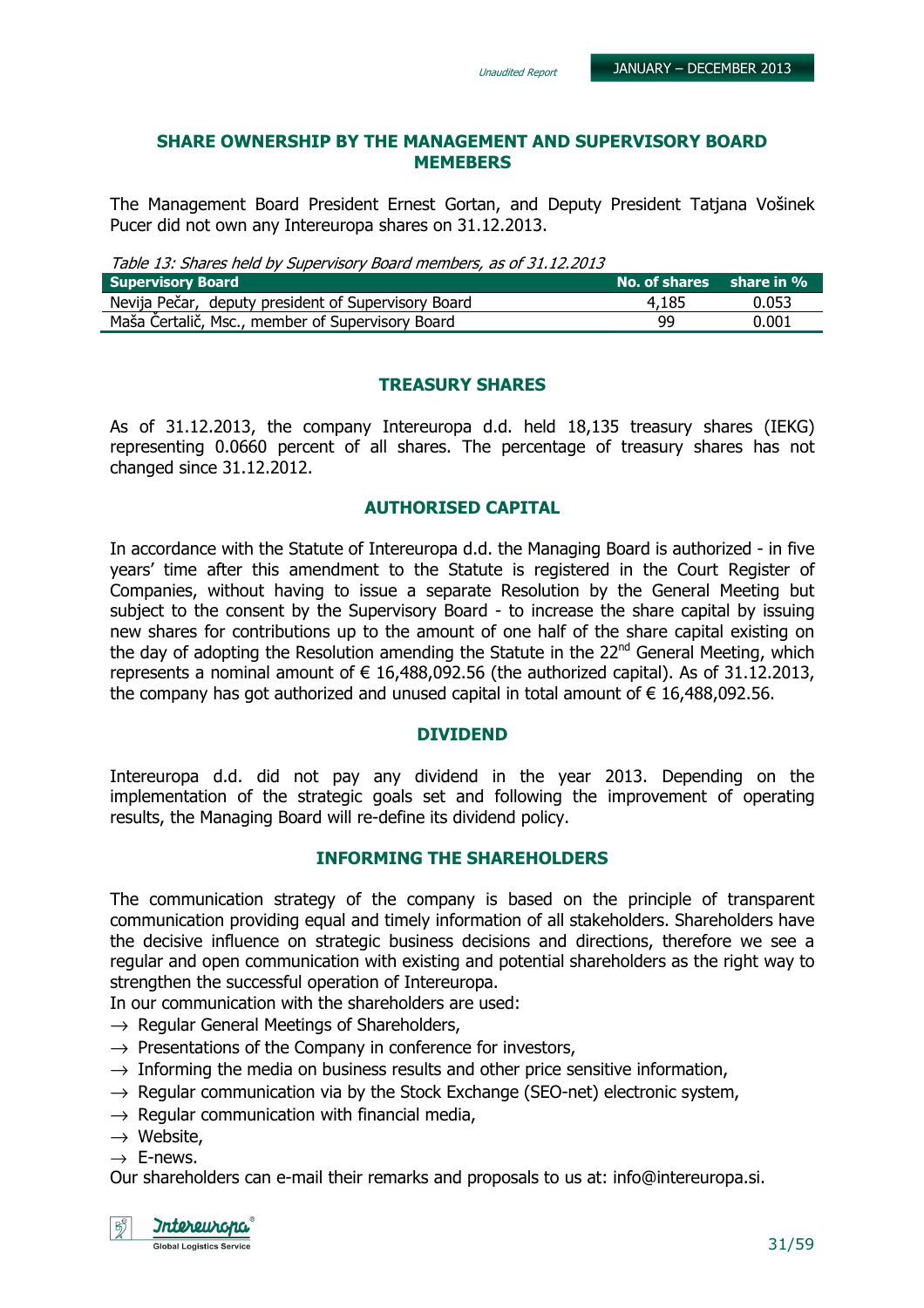## 2. PERFORMANCE OF THE COMPANY INTEREUROPA d.d.

| Tables 14 and 15. Operations of thiefearopa d.d. In the year 2015, in thousand $\epsilon$                                   |                   |                               |                   |                           |                           |  |
|-----------------------------------------------------------------------------------------------------------------------------|-------------------|-------------------------------|-------------------|---------------------------|---------------------------|--|
| <b>Item/Index</b>                                                                                                           | Jan - Dec<br>2013 | Jan - Dec<br><b>Plan 2013</b> | Jan - Dec<br>2012 | <b>Index</b><br>2013/plan | <b>Index</b><br>2013/2012 |  |
| Sales revenue                                                                                                               | 90,994            | 96,417                        | 108,222           | 94                        | 84                        |  |
| Land transport                                                                                                              | 46,107            | 44,486                        | 55,337            | 104                       | 83                        |  |
| Logistic solutions                                                                                                          | 10,599            | 11,204                        | 13,231            | 95                        | 80                        |  |
| Intercontinental transport                                                                                                  | 29,590            | 36,211                        | 34,686            | 82                        | 85                        |  |
| Other services                                                                                                              | 4,700             | 4,516                         | 4,968             | 104                       | 95                        |  |
| EBITDA*                                                                                                                     | 6,760             | 8,403                         | 5,960             | 80                        | 113                       |  |
| Operating profit or loss                                                                                                    | 2,602             | 4,138                         | $-8,558$          | 63                        |                           |  |
| Financing profit or loss                                                                                                    | $-3,575$          | $-2,718$                      | $-6,779$          |                           |                           |  |
| Net profit ot loss                                                                                                          | 1,000             | 1,311                         | $-6,619$          | 76                        |                           |  |
|                                                                                                                             |                   |                               |                   |                           |                           |  |
| EBIT margin in %                                                                                                            | 2.9%              | 4.3%                          | $-7.9\%$          | 67                        |                           |  |
| Sales revenue per employee/month                                                                                            | 11.404            | 11.976                        | 12.331            | 95                        | 92                        |  |
| Value added per employee/month                                                                                              | 3.014             | 3.089                         | 2.856             | 98                        | 106                       |  |
| * ERITDA: Earnings Refore Interest, Tayes, Depresiation, Amortication and revaluation operating expenses for intangible and |                   |                               |                   |                           |                           |  |

 $T^{\text{ch}}$  and  $T^{\text{th}}$ . Operations of Intereuropa d.d. in the year 2012, in the year d.G.

\* EBITDA: Earnings Before Interest, Taxes, Depreciation, Amortisation and revaluation operating expenses for intangible and tangible fixed assets

| Item/Index                             | 31.12.<br>2013 | <b>Plan</b><br>31.12.2013 | 31.12.<br>2012 | <b>Index</b><br>2013/plan | <b>Index</b><br>2013/2012 |
|----------------------------------------|----------------|---------------------------|----------------|---------------------------|---------------------------|
| Balance sheet total*                   | 240,974        | 243,897                   | 244,758        | 99                        | 98                        |
| Equity*                                | 100,712        | 108,986                   | 100,887        | 92                        | 100                       |
| Net debt**                             | 89,429         | 89,886                    | 94,397         | 99                        | 95                        |
| Short-term assets/ Short-term          |                |                           |                |                           |                           |
| liabilities $*$                        | 1.66           | 1.97                      | 1.81           | 84                        | 91                        |
| Net Return on Equity (yearly level)*** | 1.00%          | 1.22%                     | $-6.89%$       | 82                        | $\overline{\phantom{0}}$  |

\* as of the last day of the reporting period

\*\* financial liabilities – loans and deposits given - cash

\*\*\* average equity (capital) of the report. period

#### Operating Profit or Loss, and EBITDA (Earnings Before Interest, Taxes, Depreciation and Amortisation)

 $\rightarrow$  The underachievement of the planned Operating Profit was primarily due to a lower sales turnover in spite of having realised the target margin levels and streamlined indirect cost of services. Additional factors affecting the non-achievement of the planned operating result were: higher labour costs (the calculated termination benefits and expenses for unused annual leave), and allowances for receivables.

#### Financing Profit or Loss

 $\rightarrow$  The Financing profit or loss for the reporting period is negative. Interest expenses had the most relevant impact thereon. Compared with the result achieved a year ago, the setback was mainly attributable to the adjustments /allowances for long-term financial investments.

#### Net profit / loss

 $\rightarrow$  The net profit or loss is decreased by the corporate income tax and increased by deferred tax assets (mostly arising from the tax losses, due to changed taxation laws).

#### Structure of Statement of Financial Position

 $\rightarrow$  The current ratio has slightly decreased in the reporting year in comparison with the levels of the preceding terms, and so has the share of capital in the sources of finance.

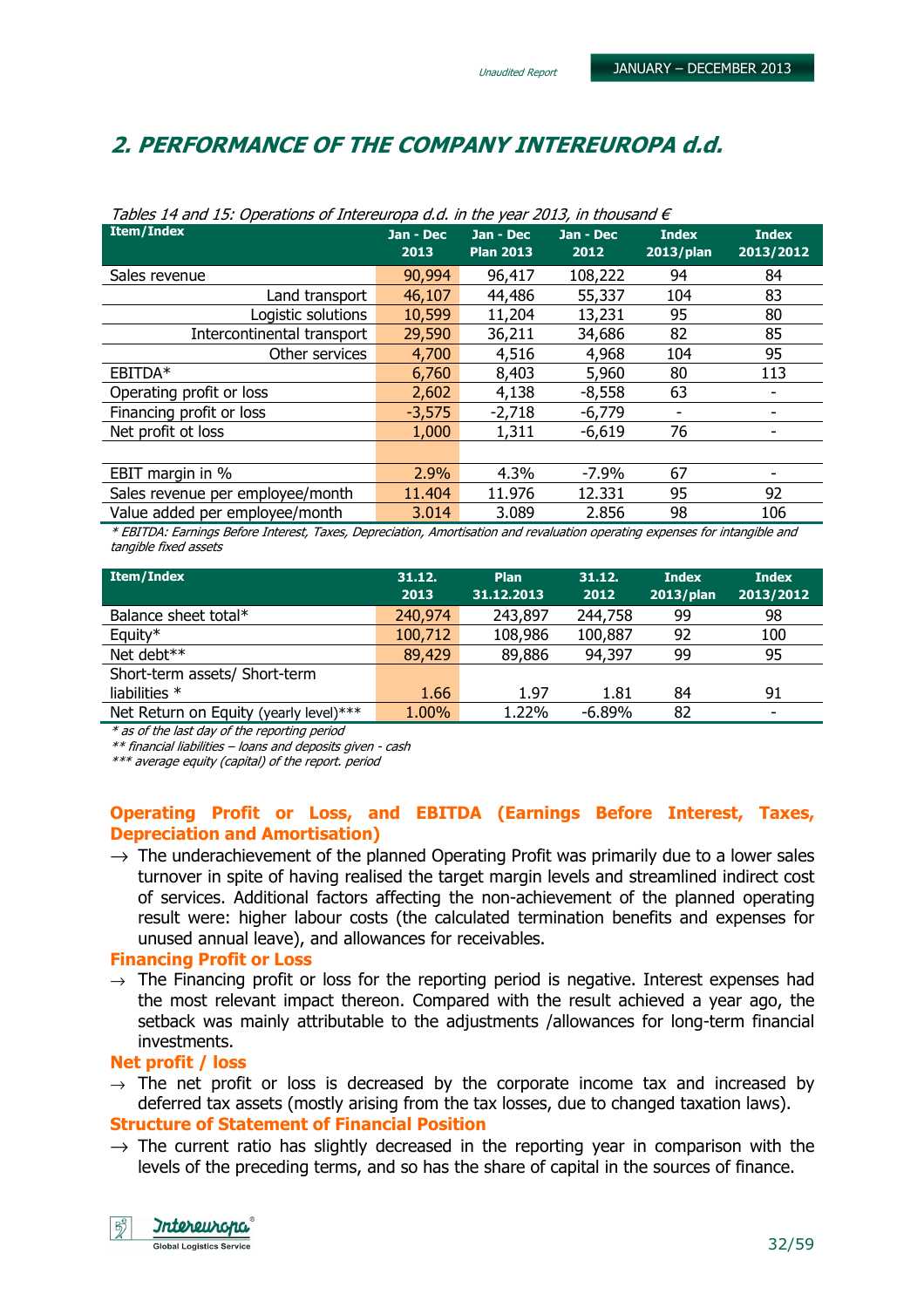## ACCOUNTING REPORT

The unaudited financial statements of the Parent Company and the consolidated financial statements for the Group are prepared in accordance with the law and the International Financial Reporting Standards (IFRS) as adopted by the EU.

The same accounting guidelines were applied in the consolidated financial statements as in those of the Parent Company, as indicated in the Financial Report for the financial year 2012, except for the provisions for termination benefits on retirement and years-of-service rewards, where we recognised the actuarial profits /losses in the Retained Net Profit/ Loss based on the amended international accounting standard IAS 19 (unlike in the preceding year, when they were stated directly in the Profit or Loss Statement). We estimate the respective change to have no relevant impact on financial statements.

In the given term, the subsidiary Intereuropa Transport d.o.o. was in liquidation proceedings; for the subsidiary Intereuropa Transport & Spedition Gmbh, Troisdorf, the closing liquidation balance sheet was confirmed and the remaining capital appropriated in the comparable term, and the company was finally deleted from the Register of Companies in June 2013. Capital increase was undertaken in the Ukrainian subsidiary TOV Intereuropa – Ukraine, Kiev; on the other hand, the registered capital was decreased in the subsidiary Intereuropa Sajam d.o.o., Zagreb.

The financial year 2012 ended with the sale of the Russian subsidiary, inclusive of the land, loans and interest receivables of the Parent Company due from the disposed subsidiary; therefore, the information on the reporting period does not comprise these data.

#### STATEMENT OF THE MEMBERS OF THE MANAGEMENT

The Management Board hereby confirms that according to its best knowledge and conscience, the financial report of the company Intereuropa, Global Logistics Service Ltd. Co., and of the Intereuropa Group has been compiled in accordance with the applicable financial reporting framework and is a true and fair view of the assets and liabilities, the financial position and the profit or loss statement of the company Intereuropa, Global Logistics Service Ltd., and of other companies included in the consolidation. The business report includes a fair view of the information on the material transactions with related parties and has been drawn up in accordance with the relevant accounting standard.

> INTEREUROPA d.d. The Management Board

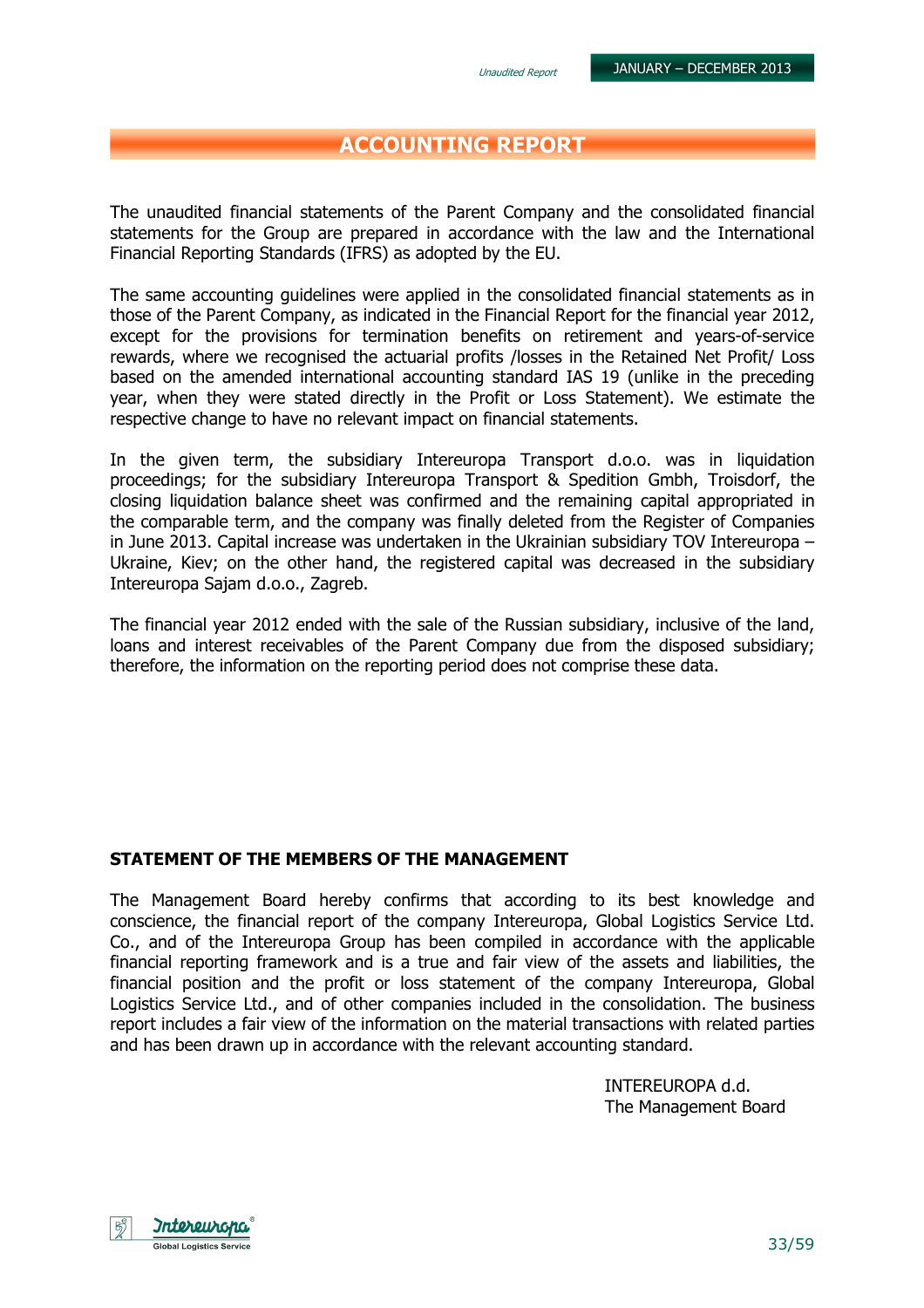## 1. FINANCIAL REPORT FOR INTEREUROPA GROUP

## 1.1. Underlying financial statements of the Intereuropa Group

Unaudited Report

#### CONSOLIDATED INCOME STATEMENT FOR INTEREUROPA GROUP from 1.1.2013 to 31.12.2013

| in 1000 €                                                          | 2013       | 2012       |
|--------------------------------------------------------------------|------------|------------|
| <b>Sales revenues</b>                                              | 161,061    | 188,409    |
| Other operating revenues                                           | 3,748      | 4,556      |
| Costs of material and services                                     | $-117,768$ | $-128,978$ |
| Labour costs                                                       | $-28,372$  | $-34,725$  |
| Write-downs in value                                               | $-11,270$  | $-21,669$  |
| Other operating expenses                                           | $-2,098$   | $-14,819$  |
| <b>Operating profit/loss</b>                                       | 5,301      | $-7,226$   |
| Financial income                                                   | 817        | 1,037      |
| Financial expenses                                                 | $-5,608$   | $-14,083$  |
| <b>Profit/loss from financial operations</b>                       | $-4,791$   | $-13,046$  |
| Result recognized according to equity method                       | 34         | 34         |
| <b>Profit/loss from regular operations</b>                         | 544        | $-20,238$  |
| Corporate income tax (with deferred tax)                           | 1,608      | 6,808      |
| Net profit / loss for the period                                   | 2,152      | $-13,430$  |
| Net profit or loss / non-controlling interest                      | 352        | 368        |
| Net profit or loss / controlling interest                          | 1,800      | $-13,798$  |
| Basic and diluted net earnings per ordinary share (in $\epsilon$ ) | 0.10       | -1.60      |

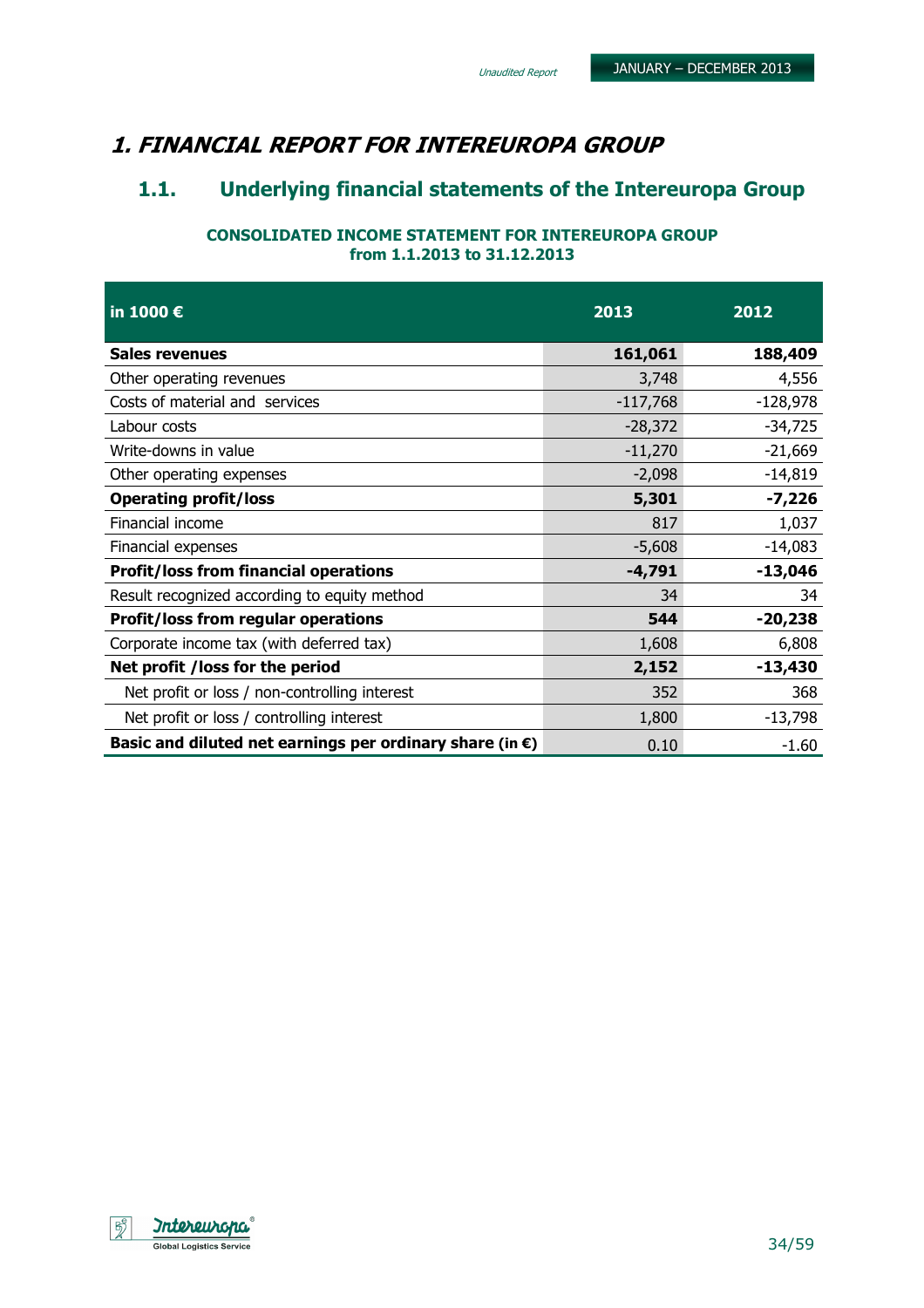#### CONSOLIDATED STATEMENT OF COMPREHENSIVE INCOME FOR INTEREUROPA GROUP from 1.1.2013 to 31.12.2013

| in 1000 €                                                                                                                          | 2013     | 2012         |
|------------------------------------------------------------------------------------------------------------------------------------|----------|--------------|
| Net profit or loss                                                                                                                 | 2,152    | $-13,430$    |
| <b>Other Comprehensive Income</b>                                                                                                  | $-2,887$ | 8,108        |
| Change in fair value of land                                                                                                       | $-1,376$ | $\mathbf{0}$ |
| Transfer of land revaluation surplus to retained earnings<br>(from sale of land)                                                   | $-54$    | $\mathbf{0}$ |
| Deferred tax in revaluation surplus of land                                                                                        | $-986$   | 3,186        |
| Change in fair value of financial assets available for sale                                                                        | 18       | 112          |
| Transfer of revaluation surplus of financial assets for sale to<br>revenues                                                        | 12       | $\Omega$     |
| Deferred tax in revaluation surplus of financial assets for sale                                                                   | $-4$     | $-29$        |
| Retained earnings from land revaluation (at sale of land)                                                                          | 54       | 0            |
| Current tax from retained earnings                                                                                                 | $-4$     | $\mathbf 0$  |
| Actuarial net profit/loss from termination benefits upon<br>retirement and pay years-of-service rewards in retained<br>profit/loss | 71       | $\Omega$     |
| Other changes in retained earnings                                                                                                 | 0        | -4           |
| Exchange rate translation differencies                                                                                             | $-618$   | 4,843        |
| <b>Comprehensive income total</b>                                                                                                  | $-735$   | $-5,322$     |
| Comprehensive income total - non-controlling part                                                                                  | 343      | 201          |
| Comprehensive income total - controlling part                                                                                      | $-1,078$ | $-5,523$     |

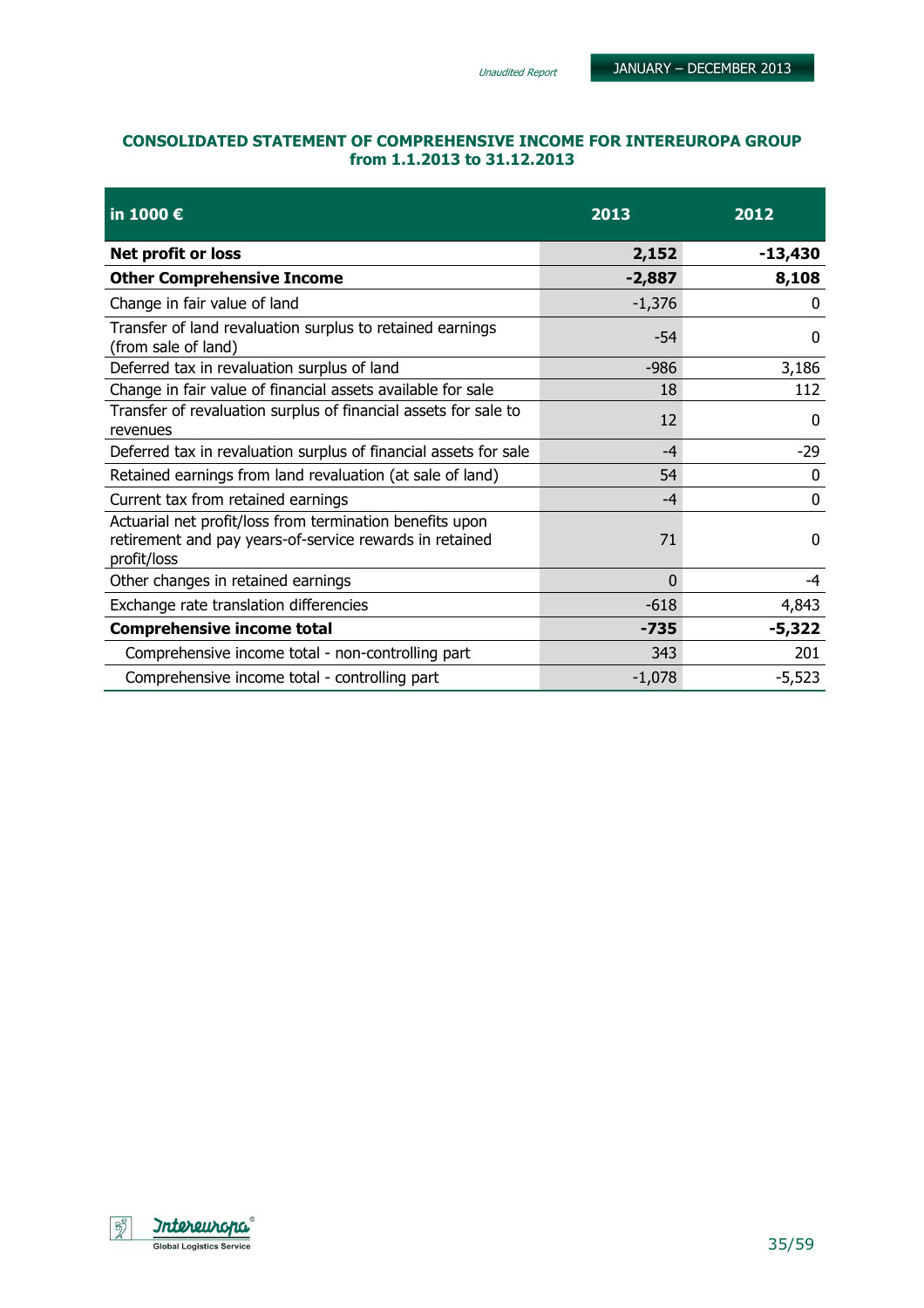#### CONSOLIDATED STATEMENT OF FINANCIAL POSITION FOR INTEREUROPA GROUP as at 31.12.2013

| in 1000 €                                                    | 31.12.2013  | 31.12.2012 |
|--------------------------------------------------------------|-------------|------------|
| <b>ASSETS</b>                                                |             |            |
| Tangible fixed assets                                        | 226,852     | 234,727    |
| Investment property                                          | 6,345       | 6,585      |
| Intangible assets                                            | 7,124       | 7,513      |
| Other non-current operating assets                           | 175         | 317        |
| Deferred tax assets                                          | 16,843      | 14,775     |
| Long-term loans given and deposits                           | 83          | 54         |
| Investment in a jointly controlled company                   | 135         | 135        |
| Other financial investments                                  | 1,813       | 3,106      |
| <b>TOTAL NON-CURRENT ASSETS</b>                              | 259,370     | 267,212    |
| Available-for-sale assets                                    | 0           | 0          |
| <b>Inventories</b>                                           | 241         | 143        |
| Short-term loans given, deposits and cerificates of deposits | 13,132      | 10,779     |
| Short-term operating receivables                             | 32,872      | 35,630     |
| Short-term income tax receivables                            | 678         | 815        |
| Cash and cash equivalents                                    | 7,126       | 8,390      |
| <b>TOTAL CURRENT ASSETS</b>                                  | 54,049      | 55,757     |
| <b>TOTAL ASSETS</b>                                          | 313,419     | 322,969    |
| <b>EQUITY</b>                                                |             |            |
| <b>Equity - controlling interest</b>                         | 144,282     | 145,361    |
| Share capital                                                | 27,489      | 27,489     |
| Equity reserves                                              | 18,455      | 18,455     |
| Revenue reserves                                             | 3,840       | 2,804      |
| Revaluation surplus                                          | 68,777      | 71,176     |
| Translation exchange differencies                            | $-6,937$    | $-6,339$   |
| Transferred net profit/loss                                  | 31,865      | 38,955     |
| Net profit/loss                                              | 793         | $-7,179$   |
| <b>Equity - non-controlling interest</b>                     | 9,481       | 9,532      |
| <b>TOTAL EQUITY</b>                                          | 153,763     | 154,893    |
| <b>LIABILITIES</b>                                           |             |            |
| Provisions and long-term deferred revenue                    | 5,647       | 7,034      |
| Long-term borrowings and financial leases                    | 105,611     | 111,663    |
| Other long-term financial liabilities                        | $\mathbf 0$ | 0          |
| Long-term operating liabilities                              | 668         | 434        |
| Deferred tax liabilities                                     | 14,191      | 13,216     |
| <b>TOTAL NON-CURRENT LIABILITIES</b>                         | 126,117     | 132,347    |
| Short-term borrowings and financial leases                   | 6,192       | 5,975      |
| Other short-term financial liabilities                       | 460         | 1,706      |
| Short-term operating liabilities                             | 26,650      | 27,904     |
| Short-term income tax liabilities                            | 237         | 144        |
| <b>TOTAL CURRENT LIABILITIES</b>                             | 33,539      | 35,729     |
| <b>TOTAL LIABILITIES</b>                                     | 159,656     | 168,076    |
| TOTAL CAPITAL AND LIABILITIES                                | 313,419     | 322,969    |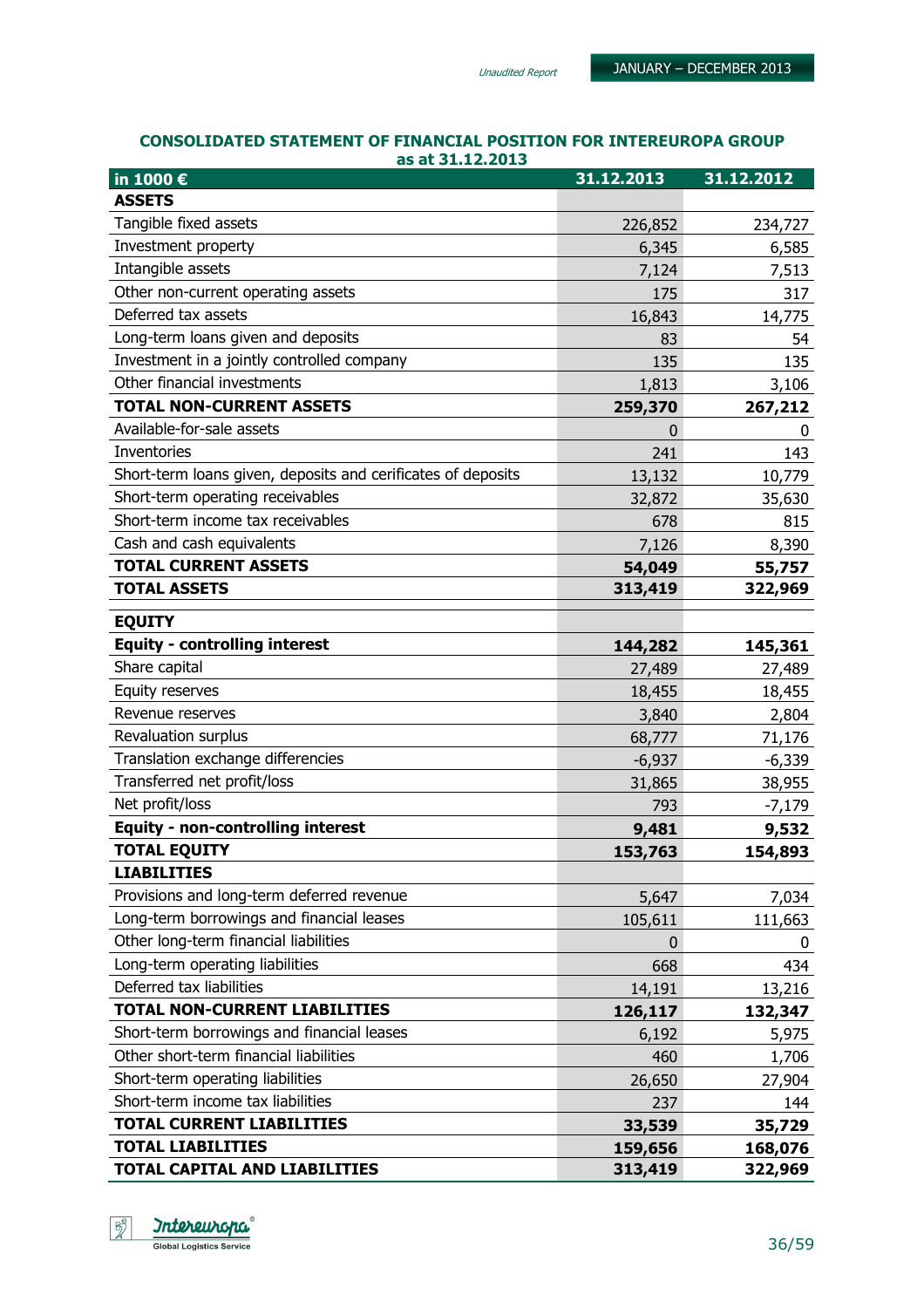#### CONSOLIDATED STATEMENT OF CASH FLOWS FOR INTEREUROPA GROUP from 1.1.2013 to 31.12.2013

| in 1000 €                                                                                          | 2013             | 2012      |
|----------------------------------------------------------------------------------------------------|------------------|-----------|
| <b>Cash flows from operating activities</b>                                                        |                  |           |
| Net profit/loss for the period                                                                     | 2,152            | $-13,430$ |
| <b>Adjustments for:</b>                                                                            |                  |           |
| - Depreciation                                                                                     | 7,245            | 9,165     |
| - Impairment and writedowns of tangible fixed assets and<br>intangible assets                      | 1,098            | 881       |
| - Revaluation operating revenues from disposal of tangible<br>fixed assets and investment property | $-591$           | $-1,328$  |
| - Revaluation operating expenses from disposal of tangible<br>fixed assets and investment property | 111              | 9,873     |
| - Impairment of receivables                                                                        | 2,815            | 1,750     |
| - Non-monetary expenses                                                                            | 397              | 11,295    |
| - Non-monetary revenues                                                                            | $-626$           | $-962$    |
| - Financial revenues                                                                               | $-817$           | $-1,037$  |
| - Recognized result of jointly controlled company according<br>to equity method                    | $-34$            | -34       |
| - Financial expenses                                                                               | 5,608            | 14,083    |
| - Income tax (incl. deferred tax)                                                                  | $-1,608$         | $-6,808$  |
| Operating profit before changes in net working capital<br>and taxes                                | 15,751           | 23,448    |
| Changes in net working capital and provisions                                                      |                  |           |
| Changes in receivables                                                                             | $-169$           | 6,586     |
| Changes in inventories                                                                             | -98              | 98        |
| Changes in operating liabilities                                                                   | $-1,578$         | $-8,812$  |
| Changes in provisions and long-term deferred revenue                                               | $-1,183$         | $-525$    |
| Corporate income tax payed                                                                         | $-220$           | $-1,513$  |
| <b>Cash from operating activities</b>                                                              | 12,503           | 19,282    |
| <b>Cash flows from investing activities</b>                                                        |                  |           |
| Disposal of subsidiary after deduction of cash received                                            | 0                | 43,177    |
| Interest income                                                                                    | 888              | 1,086     |
| Dividens and shares in profit received                                                             | 38               | 1         |
| Inflows from disposal of tangible fixed assets                                                     | 967              | 5,324     |
| Inflows from long-term deposits given                                                              | 14               | 28        |
| Outflows for acquisition of tangible fixed assets                                                  | $-1,625$         | $-1,945$  |
| Outflows for acquisitions of intangible assets                                                     | $-179$           | $-119$    |
| Outflows for long-term deposits given                                                              | $-50$            | $-11$     |
| Outflows from increase of short-term loans given                                                   | $-48$            | $-77$     |
| Outflows from increase of short-term deposits and cerificates of<br>deposits given                 | $-2,299$         | $-2,180$  |
| Outflows from settlement of derivative financial instruments                                       | $\boldsymbol{0}$ | $-1,342$  |
| <b>Cash from investing activities</b>                                                              | $-2,294$         | 43,942    |

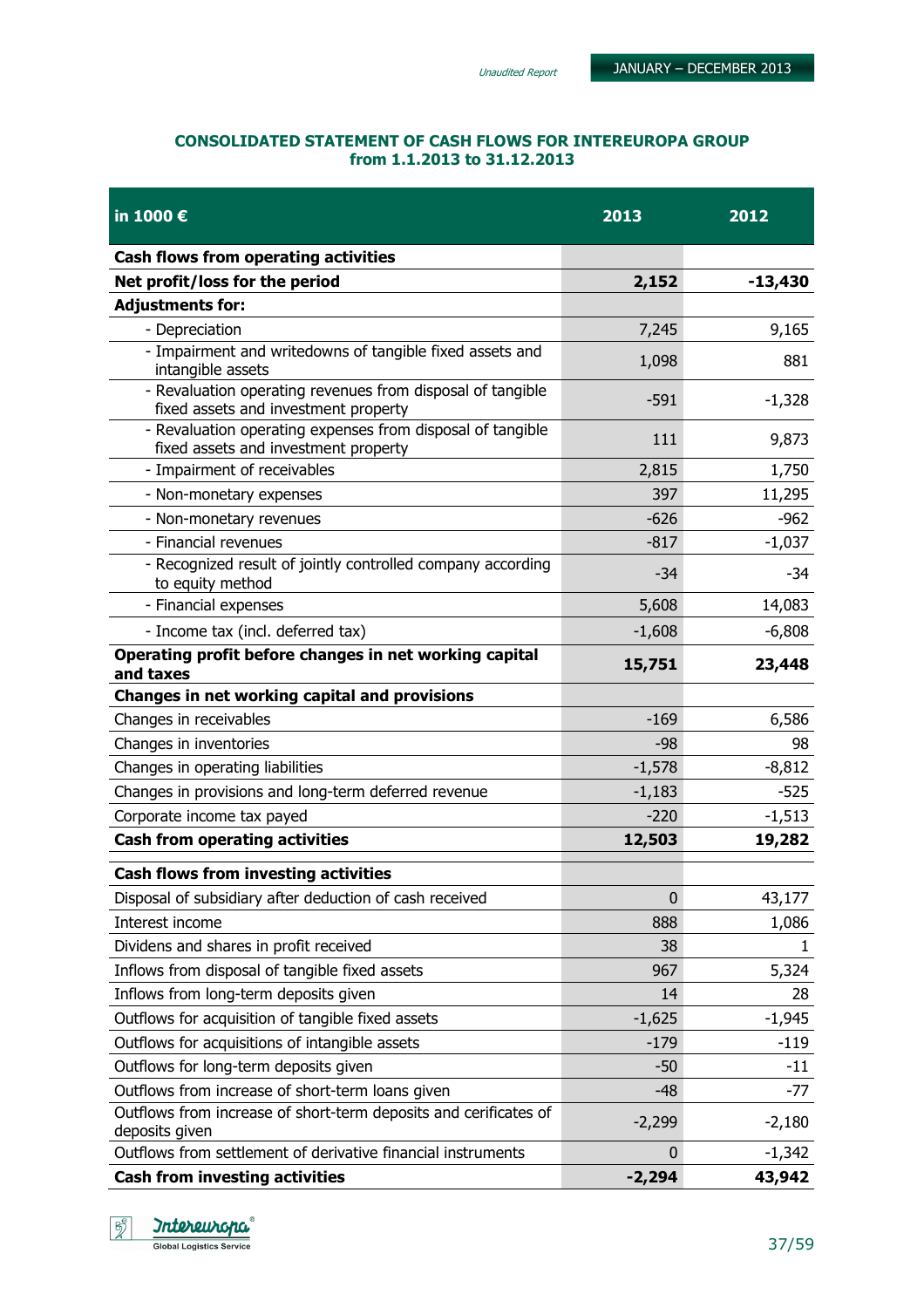| <b>Cash flows from financing activities</b>                            |           |           |
|------------------------------------------------------------------------|-----------|-----------|
| Inflows from long-term borrowings received and financial               | 698       | 547       |
| leasing                                                                |           |           |
| Paid interest                                                          | $-4,023$  | $-8,882$  |
| Outflows from repayment of long-term borrowings                        | $-5,299$  | $-49,243$ |
| Outflows from decrease of short-term borrowings                        | $-1,203$  | $-12,217$ |
| Outflows from decrease of other short-term financial liabilities       | $-1,267$  | $-2,317$  |
| Paid dividend and payment from share capital decrease of<br>subsidiary | -373      | $-353$    |
|                                                                        |           |           |
| <b>Cash from financing activities</b>                                  | $-11,467$ | $-72,465$ |
|                                                                        |           |           |
| Cash and cash equivalents at beginning of period                       | 8,390     | 17,651    |
| Exchange rate differences from cash                                    | -6        | $-20$     |
| Net increase/decrease in cash                                          | $-1,264$  | $-9,261$  |
| Cash and cash equivalents at end of period                             | 7,126     | 8,390     |

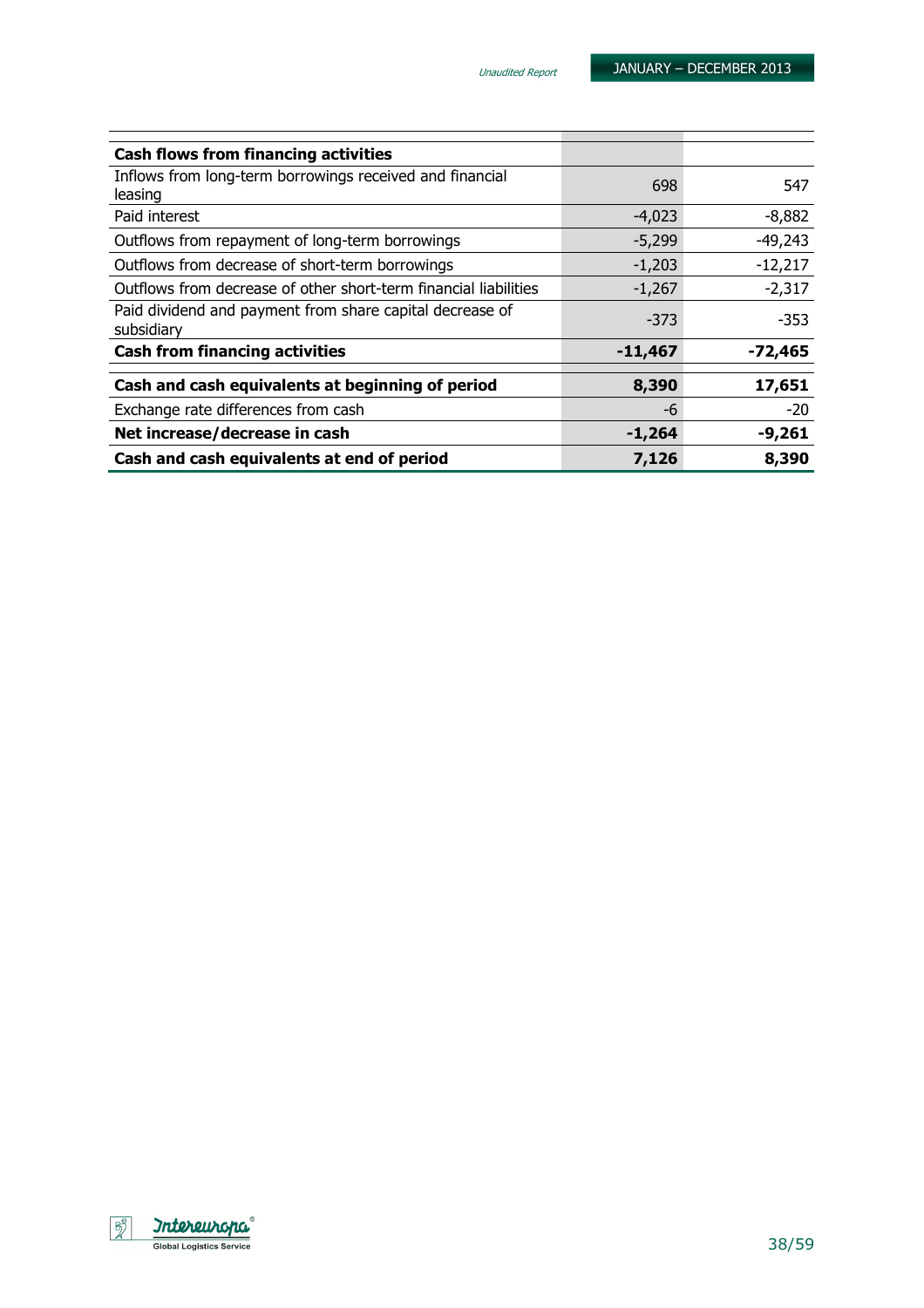## CONSOLIDATED STATEMENT OF CHANGES IN EQUITY FOR INTEREUROPA GROUP from 1.1.2013 to 31.12.2013

| in 1000 $\epsilon$                                                                             |                         |                                  |                                 |                                              | <b>REVENUE RESERVES</b>                       |                              |                                          | <b>Translati</b>                       |                                                | <b>RETAINED EARNINGS</b>                            |                                             |                                                           |                        |
|------------------------------------------------------------------------------------------------|-------------------------|----------------------------------|---------------------------------|----------------------------------------------|-----------------------------------------------|------------------------------|------------------------------------------|----------------------------------------|------------------------------------------------|-----------------------------------------------------|---------------------------------------------|-----------------------------------------------------------|------------------------|
|                                                                                                | <b>Share</b><br>capital | <b>Equity</b><br><b>reserves</b> | <b>Legal</b><br><b>reserves</b> | <b>Reserve</b><br>s for<br>treasur<br>shares | <b>Treasurv</b><br>shares<br>(deductib<br>le) | <b>Statutory</b><br>reserves | <b>Revaluat</b><br>ion<br><b>surplus</b> | on<br>exchang<br>e<br>differen<br>cies | <b>Transferr</b><br>ed net<br>profit/los<br>s. | <b>Net</b><br>profit/loss<br>for the<br><b>year</b> | Equity -<br><b>controllin</b><br>g interest | Equity -<br>non-<br><b>controlling</b><br><b>interest</b> | <b>Total</b><br>equity |
| <b>Opening balance as</b><br>at 1.1.2013                                                       | 27,489                  | 18,455                           | 2,601                           | 180                                          | $-180$                                        | 203                          | 71,176                                   | $-6,339$                               | 38,955                                         | $-7,179$                                            | 145,361                                     | 9,532                                                     | 154,893                |
| <b>Total comprehensive</b><br>income                                                           | $\mathbf 0$             | $\mathbf 0$                      | $\bf{0}$                        | $\mathbf 0$                                  | $\mathbf{0}$                                  | 0                            | $-2,399$                                 | $-598$                                 | 119                                            | 1,800                                               | $-1,078$                                    | 343                                                       | $-735$                 |
| Net profit/loss                                                                                | $\overline{0}$          | $\mathbf{0}$                     | $\overline{0}$                  | $\mathbf 0$                                  | $\overline{0}$                                | $\bf{0}$                     | $\mathbf{0}$                             | $\mathbf{0}$                           | $\mathbf{0}$                                   | 1,800                                               | 1,800                                       | 352                                                       | 2,152                  |
| Other comprehensive<br>income                                                                  | $\mathbf 0$             | 0                                | $\mathbf 0$                     | 0                                            | $\mathbf 0$                                   | $\mathbf 0$                  | $-2,399$                                 | $-598$                                 | 119                                            | 0                                                   | $-2,878$                                    | -9                                                        | $-2,887$               |
| <b>Transactions with</b>                                                                       |                         |                                  |                                 |                                              |                                               |                              |                                          |                                        |                                                |                                                     |                                             |                                                           |                        |
| owners                                                                                         |                         |                                  |                                 |                                              |                                               |                              |                                          |                                        |                                                |                                                     |                                             |                                                           |                        |
| Transfer of net<br>profit/loss for the<br>previous year to<br>transferred retained<br>earnings | $\mathbf 0$             | $\mathbf 0$                      | $\mathbf 0$                     | 0                                            | $\overline{0}$                                | $\bf{0}$                     | $\overline{0}$                           | 0                                      | $-7,179$                                       | 7,179                                               | $\mathbf{0}$                                | $\mathbf 0$                                               | $\mathbf 0$            |
| Payment of dividends or<br>profit participations                                               | $\pmb{0}$               | 0                                | $\mathbf{0}$                    | $\pmb{0}$                                    | $\mathbf 0$                                   | $\mathbf 0$                  | $\overline{0}$                           | $\mathbf{0}$                           | $\mathbf 0$                                    | 0                                                   | $\mathbf 0$                                 | $-305$                                                    | $-305$                 |
| Payment from share<br>capital decrease in<br>subsidiary                                        |                         | 0                                | $\mathbf 0$                     | 0                                            | $\mathbf 0$                                   | $\mathbf 0$                  | $\mathbf{0}$                             | $\mathbf{0}$                           | $\mathbf{0}$                                   | 0                                                   | $\mathbf 0$                                 | $-89$                                                     | $-89$                  |
| Transfer of retained<br>earnings to reserves                                                   | $\mathbf 0$             | 0                                | 1,028                           | 0                                            | $\mathbf{0}$                                  | 9                            | $\mathbf{0}$                             | 0                                      | $-37$                                          | $-1,000$                                            | $\mathbf 0$                                 |                                                           | $\mathbf{0}$           |
| Transfer between<br>Reserves items                                                             | $\mathbf{0}$            | 0                                | 53                              | 0                                            | $\overline{0}$                                | $-53$                        | $\overline{0}$                           | $\mathbf{0}$                           | $\mathbf 0$                                    | 0                                                   | $\mathbf 0$                                 |                                                           | $\mathbf{0}$           |
| Coverage of loss from<br>previous years                                                        |                         | 0                                | $\pmb{0}$                       | 0                                            | $\mathbf 0$                                   | $\bf{0}$                     | $\mathbf{0}$                             | 0                                      | $\overline{7}$                                 | $-7$                                                | $\mathbf 0$                                 | 0                                                         | $\mathbf 0$            |
| <b>Closing balance as at</b><br>31.12.2013                                                     | 27,489                  | 18,455                           | 3,682                           | 180                                          | $-180$                                        | 158                          | 68,777                                   | $-6,937$                               | 31,865                                         | 793                                                 | 144,282                                     | 9,481                                                     | 153,763                |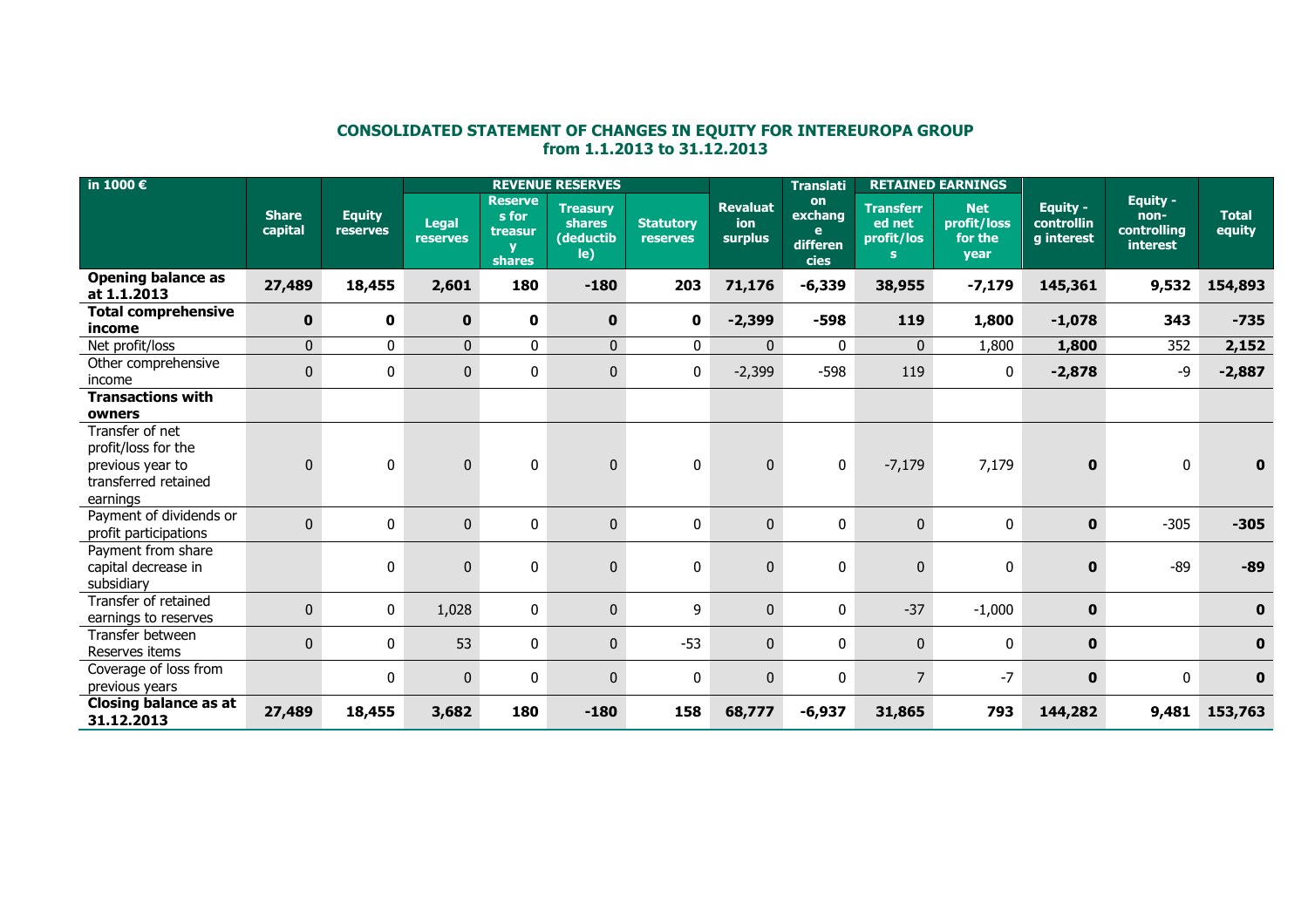Unaudited Report

JANUARY – DECEMBER <sup>2013</sup>

## CONSOLIDATED STATEMENT OF CHANGES IN EQUITY FOR INTEREUROPA GROUP from 1.1.2012 to 31.12.2012

| in 1000 €                                                                               |                         |                           |                          |                                              | <b>REVENUE RESERVES</b>                              |                              | <b>Translati</b>                  |                                               |                                                          | <b>RETAINED EARNINGS</b>                            |                                             |                                                    |                        |
|-----------------------------------------------------------------------------------------|-------------------------|---------------------------|--------------------------|----------------------------------------------|------------------------------------------------------|------------------------------|-----------------------------------|-----------------------------------------------|----------------------------------------------------------|-----------------------------------------------------|---------------------------------------------|----------------------------------------------------|------------------------|
|                                                                                         | <b>Share</b><br>capital | <b>Equity</b><br>reserves | <b>Legal</b><br>reserves | <b>Reserve</b><br>s for<br>treasur<br>shares | <b>Treasury</b><br><b>shares</b><br>(deductib<br>le) | <b>Statutory</b><br>reserves | <b>Revaluat</b><br>ion<br>surplus | on<br>exchang<br>e<br>differen<br><b>cies</b> | <b>Transferr</b><br>ed net<br>profit/los<br>$\mathbf{S}$ | <b>Net</b><br>profit/loss<br>for the<br><b>year</b> | <b>Equity -</b><br>controllin<br>q interest | Equity -<br>non-<br>controlling<br><b>interest</b> | <b>Total</b><br>equity |
| <b>Opening balance as</b><br>at 1.1.2012                                                | 32,976                  | $\bf{0}$                  | 2,396                    | 180                                          | $-180$                                               | 9                            | 67,905                            | $-11,346$                                     | 41,393                                                   | $-2,036$                                            | 131,296                                     | 9,692                                              | 140,988                |
| <b>Total comprehensive</b><br>income                                                    | $\mathbf 0$             | 0                         | $\mathbf 0$              | $\mathbf 0$                                  | $\mathbf{0}$                                         | $\mathbf 0$                  | 3,271                             | 5,007                                         | $-3$                                                     | $-13,798$                                           | $-5,523$                                    | 201                                                | $-5,322$               |
| Net profit/loss                                                                         | $\overline{0}$          | $\mathbf{0}$              | $\mathbf{0}$             | $\mathbf{0}$                                 | $\overline{0}$                                       | $\mathbf{0}$                 | $\mathbf{0}$                      | $\mathbf{0}$                                  | $\mathbf 0$                                              | $-13,798$                                           | $-13,798$                                   | 368                                                | $-13,430$              |
| Other comprehensive<br>income                                                           | $\pmb{0}$               | $\mathbf{0}$              | $\mathbf{0}$             | 0                                            | $\mathbf 0$                                          | 0                            | 3,271                             | 5,007                                         | $-3$                                                     | 0                                                   | 8,275                                       | $-167$                                             | 8,108                  |
| <b>Transactions with</b>                                                                |                         |                           |                          |                                              |                                                      |                              |                                   |                                               |                                                          |                                                     |                                             |                                                    |                        |
| owners                                                                                  |                         |                           |                          |                                              |                                                      |                              |                                   |                                               |                                                          |                                                     |                                             |                                                    |                        |
| Transfer of net<br>profit/loss for previous<br>year to transferred<br>retained earnings | $\mathbf 0$             | 0                         | $\mathbf 0$              | 0                                            | $\mathbf 0$                                          | 0                            | $\mathbf 0$                       | 0                                             | $-2,036$                                                 | 2,036                                               | $\mathbf 0$                                 | $\mathbf 0$                                        | $\mathbf 0$            |
| Simplified share capital<br>reduction due to transfer<br>to equity reserves             | $-25,074$               | 25,074                    | $\pmb{0}$                | $\pmb{0}$                                    | $\pmb{0}$                                            | 0                            | $\mathbf 0$                       | 0                                             | $\mathbf{0}$                                             | 0                                                   | $\bf{0}$                                    | 0                                                  | $\mathbf 0$            |
| Increase in share<br>capital by contributions<br>in-kind                                | 19,586                  | 0                         | $\pmb{0}$                | $\mathbf 0$                                  | $\mathbf 0$                                          | 0                            | $\mathbf 0$                       | 0                                             | $\mathbf 0$                                              | 0                                                   | 19,586                                      | 0                                                  | 19,586                 |
| Payment of dividends or<br>profit participations                                        | $\pmb{0}$               | 0                         | $\mathbf{0}$             | $\pmb{0}$                                    | $\mathbf 0$                                          | 0                            | $\mathbf 0$                       | 0                                             | $\mathbf{0}$                                             | 0                                                   | $\mathbf 0$                                 | $-358$                                             | $-358$                 |
| Payment from<br>liquidation of subsidiary                                               | $\mathbf 0$             | 0                         | $\bf{0}$                 | $\pmb{0}$                                    | $\mathbf 0$                                          | 0                            | $\mathbf 0$                       | $\pmb{0}$                                     | $\mathbf 0$                                              | $\bf{0}$                                            | $\mathbf 0$                                 | $-3$                                               | $-3$                   |
| Transfer of retained<br>earnings to reserves                                            | $\pmb{0}$               |                           | 205                      | $\pmb{0}$                                    | $\mathbf{0}$                                         | 194                          | $\mathbf{0}$                      | 0                                             | $-399$                                                   | 0                                                   | $\mathbf 0$                                 | 0                                                  | $\mathbf 0$            |
| Settlement of the net<br>/loss for the year                                             | $\pmb{0}$               | $-6,619$                  | $\bf{0}$                 | 0                                            | $\pmb{0}$                                            | 0                            | $\mathbf 0$                       | $\pmb{0}$                                     | $\mathbf 0$                                              | 6,619                                               | $\mathbf 0$                                 | 0                                                  | $\bf{0}$               |
| Other changes                                                                           | $\mathbf{1}$            | $\mathbf{0}$              | $\overline{0}$           | $\mathbf 0$                                  | $\Omega$                                             | $\mathbf{0}$                 | $\overline{0}$                    | $\mathbf{0}$                                  | $\mathbf{0}$                                             | $\mathbf{0}$                                        | $\mathbf{1}$                                | $\mathbf{0}$                                       | $\mathbf{1}$           |
| <b>Closing balance as at</b><br>31.12.2012                                              | 27,489                  | 18,455                    | 2,601                    | 180                                          | $-180$                                               | 203                          | 71,176                            | $-6,339$                                      | 38,955                                                   | $-7,179$                                            | 145,361                                     | 9,532                                              | 154,893                |

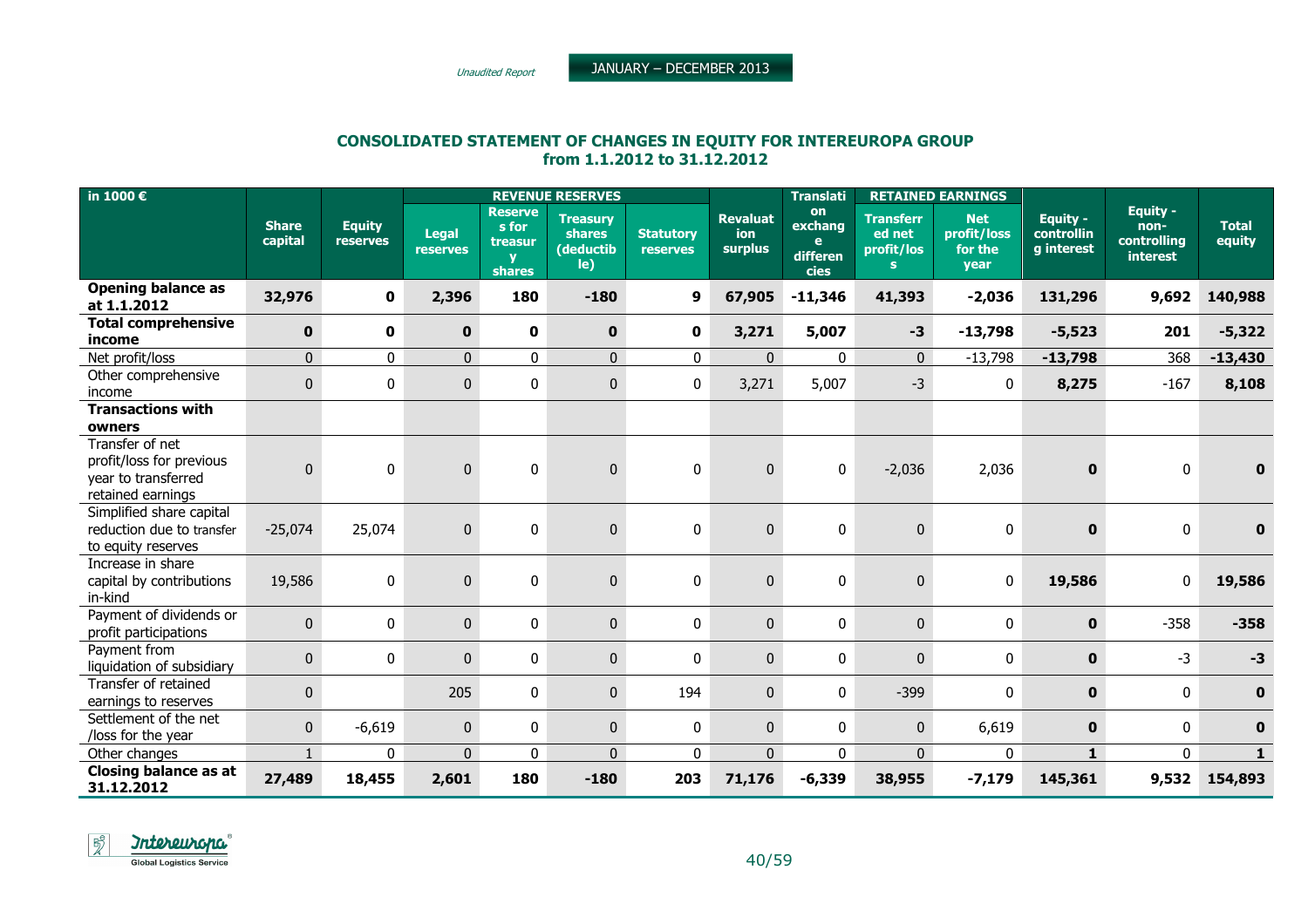## 1.1. Notes to Financial Statements of the Intereuropa Group

## a) Notes to the CONSOLIDATED INCOME STATEMENT

Sales revenues amounting to  $\epsilon$  161,061 thousand represent the revenues from services supplied.

The Company also realized **other operating revenues**, amounting to  $\epsilon$  3,748 thousand, mainly consisting of the proceeds from damages received from the settlement of customs duty on account of an incomplete transit procedure under the Decision by the Customs Administration of the Republic of Slovenia (amounting to  $\epsilon$  1,076 thousand), for which the provisions made in the preceding year were used. The Group estimates the collection of respective compensation for damages will be aggravated, therefore the operating receivable was impaired in full and recognised in write-offs. The remaining portion of other operating revenues relates to the revenue from elimination of allowances for and write-offs of receivables (€ 990 thousand), revaluation operating revenues from disposal of items of plant, property and equipment ( $\epsilon$  591 thousand), revenues from state grants awarded for cofinancing of projects and funds obtained from employing disabled persons above the quota (€ 335 thousand), revenues from elimination of provisions (€ 141 thousand), revenues from write-offs of debts ( $E109$  thousand), and other revenues ( $E506$  thousand).

#### Costs of material and services

| Table 16: Costs of material and services of the Intereuropa group in the period January - December |  |
|----------------------------------------------------------------------------------------------------|--|
| <i>2013</i>                                                                                        |  |

| in 1000 $\epsilon$          | 2013    | 2012    |
|-----------------------------|---------|---------|
| Cost of material            | 4,242   | 5,389   |
| Cost of services            | 113,526 | 123,589 |
| Direct costs                | 101,990 | 106,902 |
| Telephone costs             | 541     | 741     |
| Mainteinence costs          | 2,487   | 3,416   |
| Insurance premiums          | 811     | 1,149   |
| Traning and education costs | 54      | 64      |
| Professional services costs | 511     | 731     |
| Other costs of services     | 7,131   | 10,586  |
| <b>Total</b>                | 117,768 | 128,978 |

#### Labour costs

Table 17: Labour cost of the Intereuropa group in the period January – December 2013

| v 1000 €                    | 2013   | 2012   |
|-----------------------------|--------|--------|
| Wages and salaries          | 20,139 | 24,657 |
| Pension insurance costs     | 2,527  | 2,876  |
| Other social security costs | 2,073  | 2,303  |
| Other labour costs:         | 3,632  | 4,889  |
| holiday allowance           | 606    | 918    |
| transport and meals         | 2,233  | 2,523  |
| other labour costs          | 793    | 1,447  |
| <b>Total</b>                | 28,372 | 34,725 |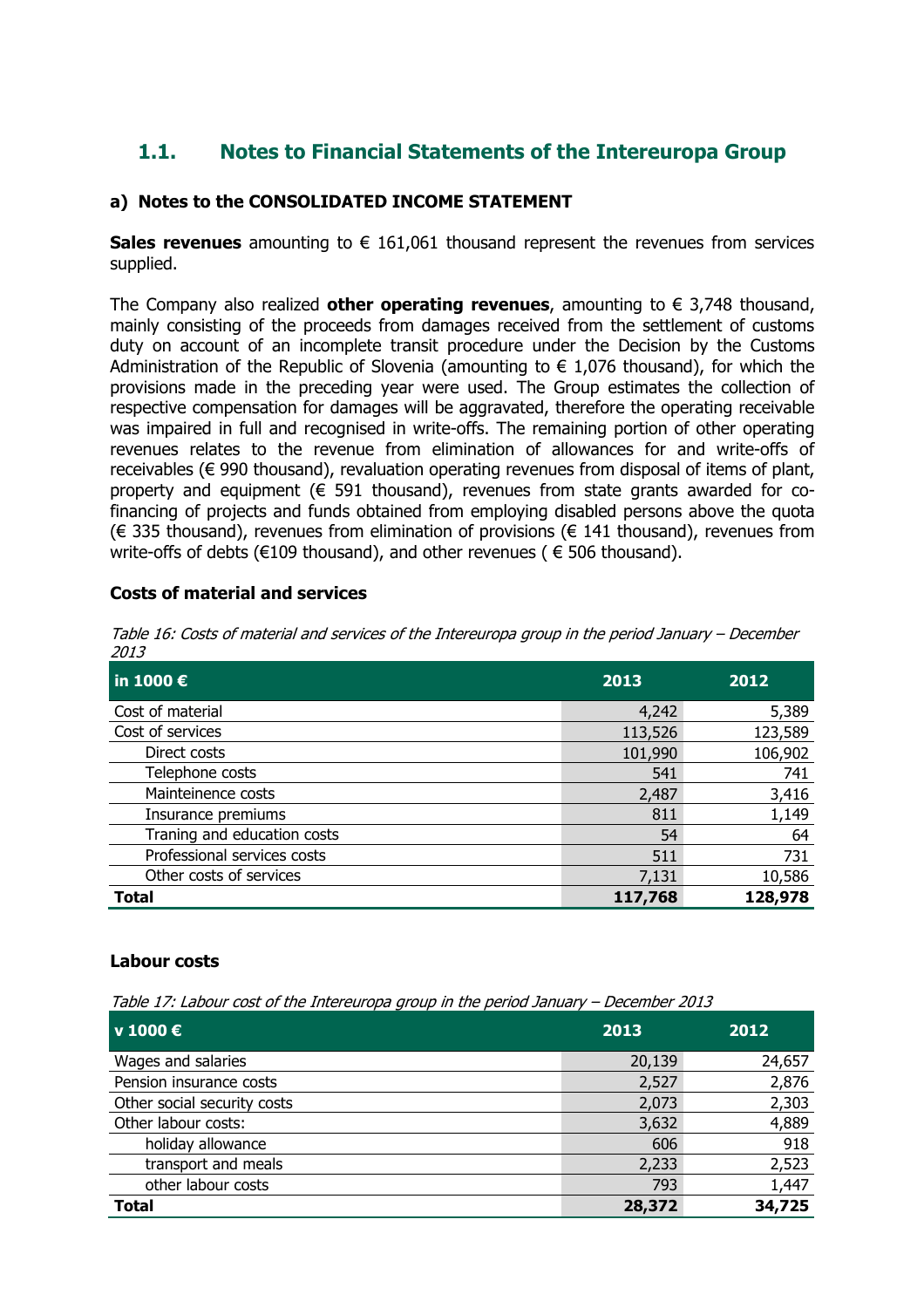#### Write-offs

Table 18: Write-offs of the Intereuropa group in the period January – December 2013

| $\vert$ in 1000 $\bm{\epsilon}$                           | 2013   | 2012   |
|-----------------------------------------------------------|--------|--------|
| Amortisation of intangible assets                         | 591    | 688    |
| Depreciation of property, plant and equipment and         |        |        |
| investment properties                                     | 6,654  | 8,476  |
| Revaluatory operating expenses of intangible and tangible |        |        |
| fixed assets                                              | 1,209  | 10,754 |
| Expenses from revaluation adjustments (impairments) and   |        |        |
| written-off receivables                                   | 2,815  | 1,750  |
| <b>Total</b>                                              | 11,270 | 21,669 |

Other operating expenses amounted to  $\epsilon$  2,098 thousand, mainly relating to land-use fees and similar expenses ( $\in$  1,199 thousand).

#### The effect of Financial Revenues and Expenses on the Profit or Loss

Table 19: The effect of financial revenues and expenses on the profit or loss of the Intereuropa group in the period January – December 2013

| in 1000 $\epsilon$                                                           | 2013     | 2012      |
|------------------------------------------------------------------------------|----------|-----------|
| Interest income                                                              | 800      | 1,035     |
| Dividend income and participation in profit of others                        | 4        |           |
| Profit from disposal of financial investments                                | $\Omega$ |           |
| Revenue from elimination of impairments of financial<br>investments          | 13       | O         |
| <b>Total financial income</b>                                                | 817      | 1,037     |
| Interest expenses                                                            | $-4,155$ | $-7,711$  |
| Expenses at disposal of financial investments                                | $-12$    |           |
| Financial expenses from impairments and written-off financial<br>investments | $-1,324$ | $-561$    |
| Expenses from derivative financial instruments                               | $\Omega$ | $-699$    |
| Net exchange rate differences                                                | $-117$   | $-5,112$  |
| <b>Total financial expenses</b>                                              | $-5,608$ | $-14,083$ |
| <b>Profit/loss from financing activities</b>                                 | -4,791   | $-13,046$ |

The less negative Financing Result is primarily attributable to lower items of the Foreign Exchange Differences and Interest Expenses.

The Group achieved the Operating Profit or Loss from ordinary activities in the amount of  $\epsilon$  544 thousand, which is being decreased by the tax assessed at  $\epsilon$  389 thousand and by the non-deductible tax withheld  $\epsilon$  60 thousand, and increased by the revenues from deferred tax assets €2,059 thousand primarily arising from the recalculation of deferred tax assets of the Parent Company from the 15-percent tax rate to 17 percent (the total effect of tax comes to  $\epsilon$  1,608 thousand and increases the operating result).

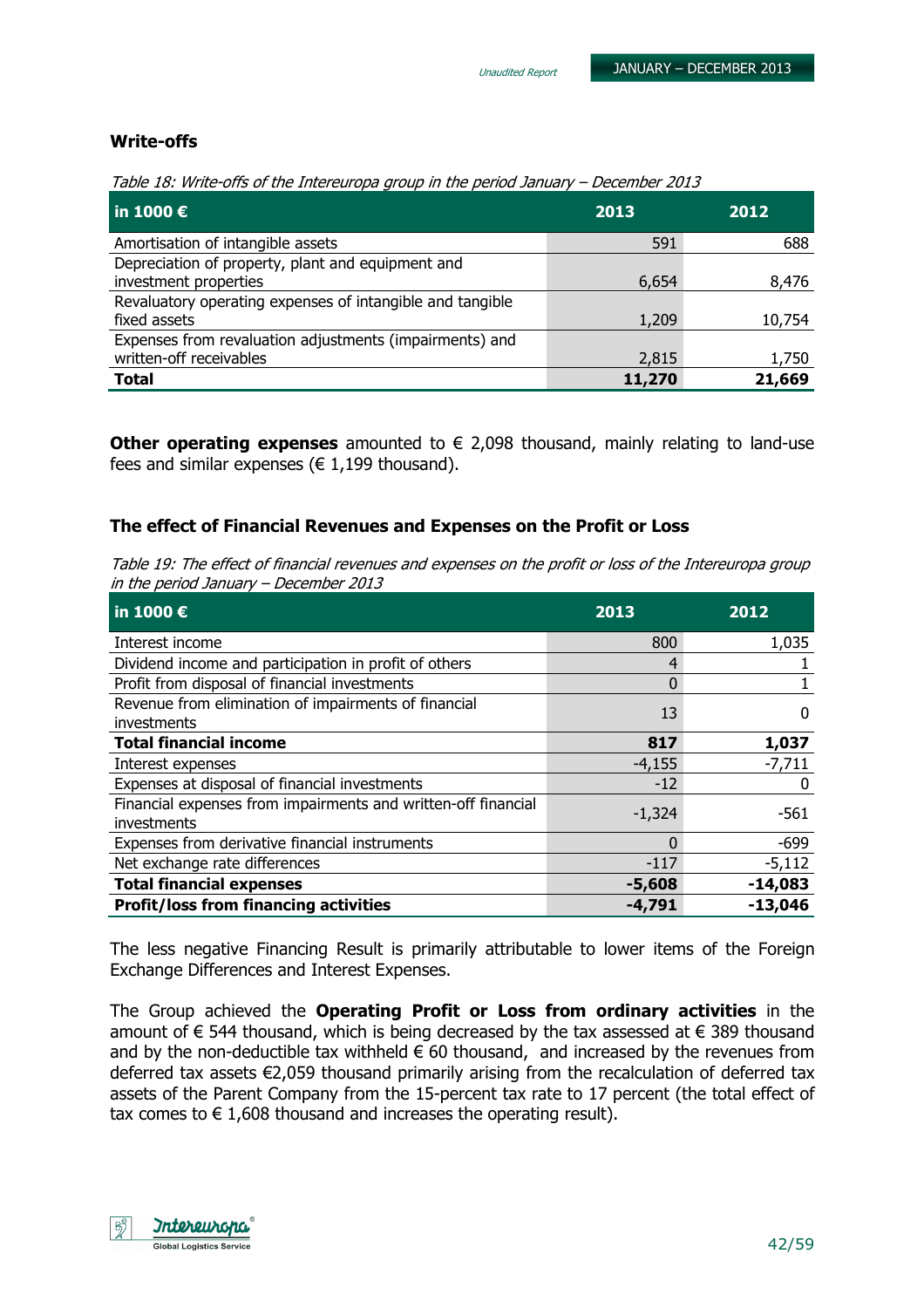The **Net Profit** achieved in the reporting term amounted to  $\epsilon$  2,152 thousand, thereof the amount of  $\epsilon$ 1,800 thousand for the **controlling part,** and  $\epsilon$  352 thousand for the controlled part.

#### b) Notes to the CONSOLIDATED STATEMENT OF FINANCIAL POSITION

#### Tangible fixed assets

Table 20: Tangible fixed assets of the Intereuropa group as at 31.12.2013

| $\ln 1000 \in$                           | 31.12.2013 | 31.12.2012 |
|------------------------------------------|------------|------------|
| Land and buildings                       | 221,759    | 228,768    |
| a) Land                                  | 115,017    | 117,863    |
| b) Buildings                             | 106,742    | 110,905    |
| Other property, plant and equipment      | 4,825      | 5,501      |
| Tangible fixed assets under construction | 268        | 459        |
| <b>Total</b>                             | 226,852    | 234,727    |

#### Intangible assets

Table 21: Intangible assets of the Intereuropa group as at 31.12.2013

| v 1000 €                             | 31.12.2013 | 31.12.2012 |
|--------------------------------------|------------|------------|
| Long-term title rights               | 2,032      | 2,331      |
| Goodwill                             | 1,275      | 1,275      |
| Long-term deferred development costs | 3,817      | 3,906      |
| <b>Total</b>                         | 7,124      | 7,513      |

#### Loans given, deposits and certificates of deposit

Table 22: Loans given, deposits and certificates of deposit of the Intereuropa group as 31.12.2013

| $\mathsf{v}$ 1000 €                                             | 31.12.2013 | 31.12.2012 |
|-----------------------------------------------------------------|------------|------------|
| Long-term loans given and deposits                              | 83         | 54         |
| - loans given                                                   | 22         | 28         |
| - deposits                                                      | 61         | 26         |
| Short-term loans given, deposits and certificates of<br>deposit | 13,132     | 10,779     |
| - loans given                                                   | 161        | 114        |
| - deposits and certificates of deposit                          | 12,970     | 10,665     |
| <b>Total</b>                                                    | 13,215     | 10,833     |

Other financial investments in the amount of  $\epsilon$  3,117 thousand relate to the item ''Financial assets available for sale''.

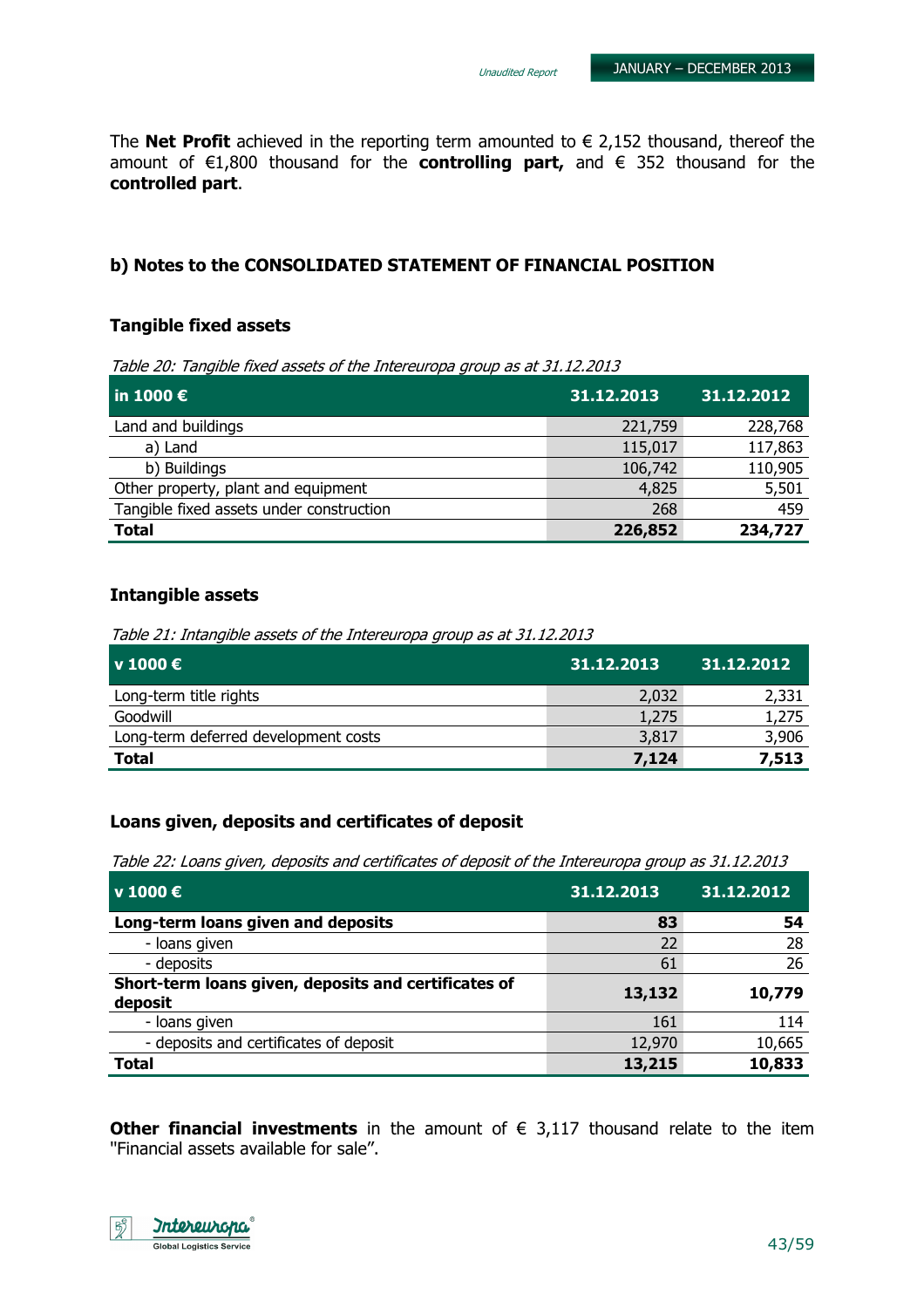#### Short-term operating receivables

Table 23: Short-term operating receivables of the Intereuropa group as at 31.12.2013

| l in 1000 €                                  | 31.12.2013 | 31.12.2012 |
|----------------------------------------------|------------|------------|
| Short-term operating receivables from buyers | 30,292     | 33,022     |
| Short-term operating receivables from others | 2,581      | 2,608      |
| Total short-term operating receivables       | 32,872     | 35,630     |

#### Equity

On the Group level, the **Equity** amounts to at  $\epsilon$  153,763 thousand and represents 49 percent of the liabilities to sources of funding.

#### Provisions and long-term deferred revenue

Table 24: Provisions and long-term deferred revenue of the Intereuropa group as at 31.12.2013

| $ $ in 1000 $\bm{\epsilon}$ ,                        | 31.12.2013 | 31.12.2012 |
|------------------------------------------------------|------------|------------|
| Provisions for terminal bonus payments on retirement | 1,134      | 1,192      |
| Provisions on litigations                            | 120        | 241        |
| Other provisions                                     | 4,160      | 5,480      |
| Long-term deferred income                            | 233        | 121        |
| <b>Total</b>                                         | 5,647      | 7,034      |

The long-term loans received and financial leases amounted to EUR 105,611 thousand. This item was increased in the reporting period by  $\epsilon$  698 thousand on account of financial leases and decreased by  $\in$  4,756 thousand due to transfer to the short-term portion of loans and financial leases, by  $\epsilon$  1,963 thousand due to repayments, and by  $\epsilon$  31 thousand on account of foreign exchange differences.

The short-term loans received and financial leases amounted to  $\epsilon$  6,192 thousand. As of the reporting date, all the liabilities due by the Group under the loan agreements were settled.

#### Other long-term and short-term financial liabilities

Table 25: Other long-term and short-term financial liabilities of the Intereuropa group as at 31.12.2013

| $ $ in 1000 € $ $                                  | 31.12.2013 | 31.12.2012 |
|----------------------------------------------------|------------|------------|
| Liabilities for dividends and other participations | 460        | 439        |
| Other short-term financial liabilities             |            | 1,266      |
| <b>Total</b>                                       | 460        | 1,706      |

**Other short-term financial liabilities** arise from the early termination of the derivative financial instrument of cross-currency swap with currency option in the year 2012. At the time of termination of the derivative, the unsettled liabilities were recognized as Other Short-Term Financial Liabilities, and have been fully settled as of the Balance Sheet Date.

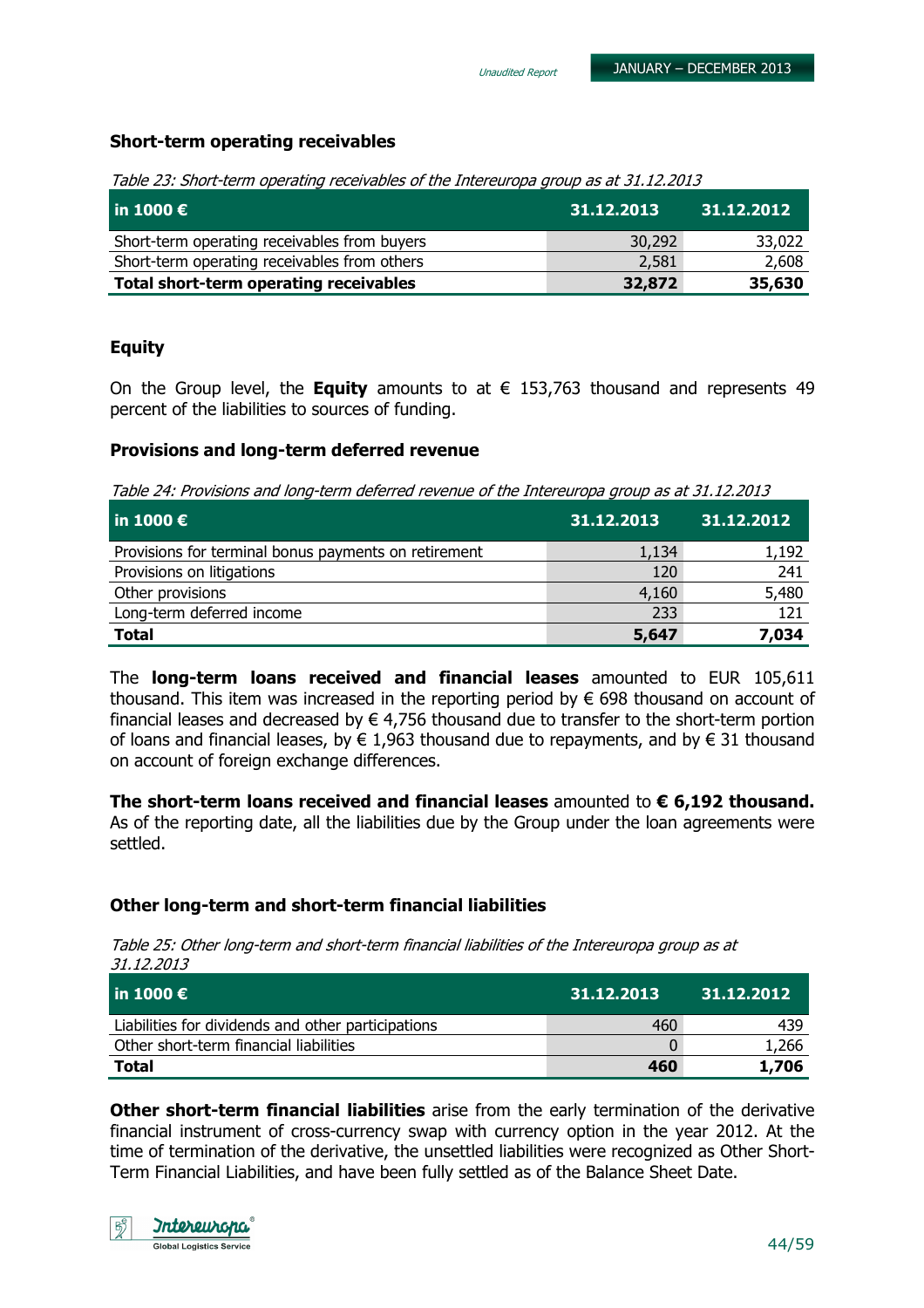## Short-term operating liabilities

Table 26: Short-term operating liabilities of the Intereuropa group as at 31.12.2013

| $\vert$ in 1000 $\bm{\epsilon}$                | 31.12.2013 | 31.12.2012 |
|------------------------------------------------|------------|------------|
| Short-term operating liabilities to suppliers  | 20,962     | 21,336     |
| Short-term operating liabilities from advances | 1,991      | 1,458      |
| Other short-term operating liabilities         | 3,697      | 5,110      |
| <b>Total</b>                                   | 26,650     | 27,904     |

#### Contingent liabilities

Table 27: Contingent liabilities of the Intereuropa group as at 31.12.2013

| $ $ in 1000 €                                    | 31.12.2013 | 31.12.2012 |
|--------------------------------------------------|------------|------------|
| Arising from bank guarantees and guaratees given | 12,505     | 11,172     |
| Arising from legal proceedings                   | 3,261      | 2,023      |
| From D.S.U., družba za svetovanje in upravljanje | 250        | 250        |
| Other contingent liabilities                     | 311        | 206        |
| <b>Total</b>                                     | 16,327     | 13,651     |

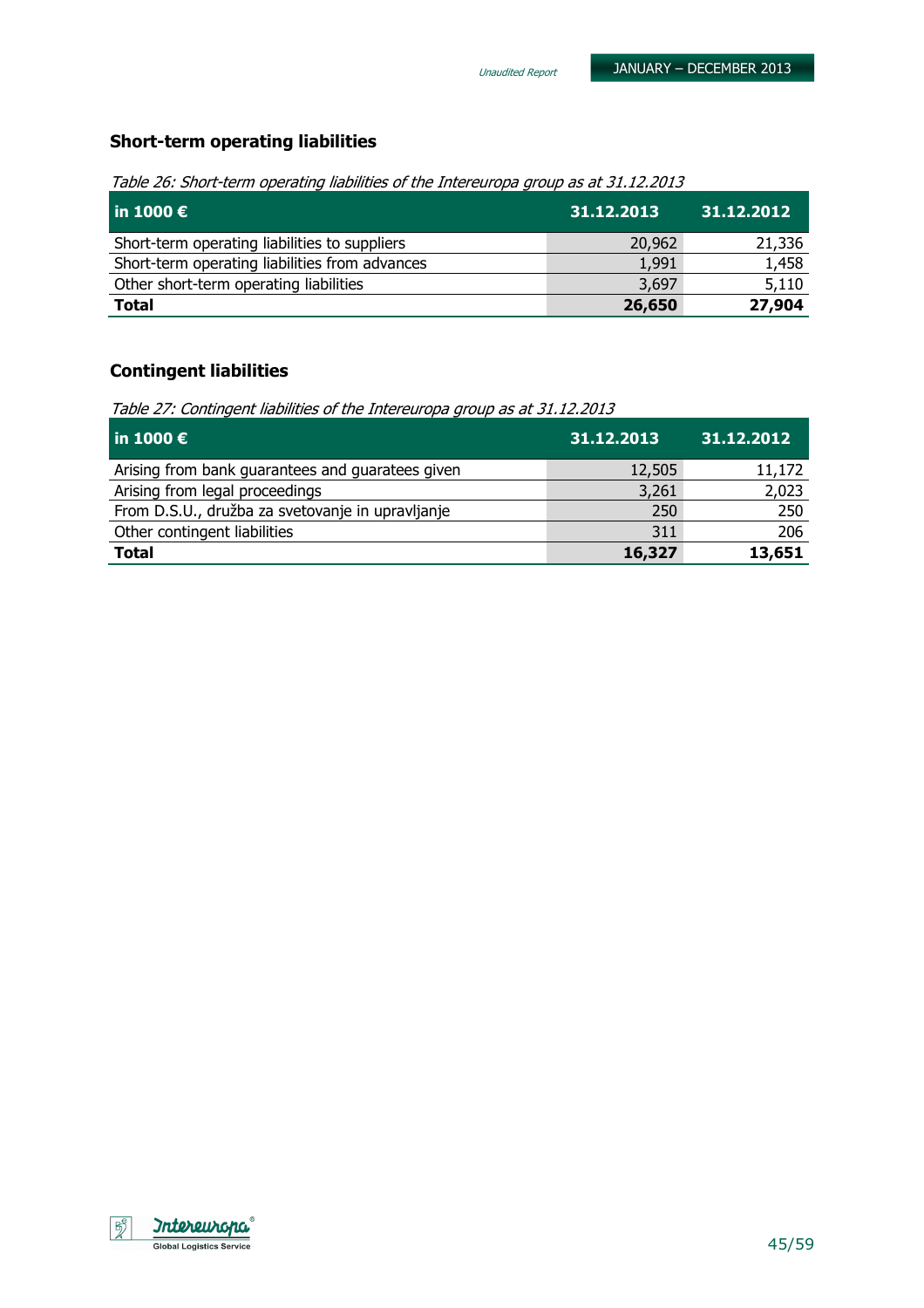#### INFORMATION ACCORDING TO BUSINESS SEGMENTS FOR THE YEAR 2013

|                                                         | <b>Slovenia</b> |                 | <b>Croatia</b>  |                 | <b>Bosnia &amp;</b><br><b>Herzegovina</b> |                 | <b>Serbia</b>   |                 | <b>Montenegro</b> |                 |
|---------------------------------------------------------|-----------------|-----------------|-----------------|-----------------|-------------------------------------------|-----------------|-----------------|-----------------|-------------------|-----------------|
| in 1000 $\epsilon$                                      | Jan-Dec<br>2013 | Jan-Dec<br>2012 | Jan-Dec<br>2013 | Jan-Dec<br>2012 | Jan-Dec<br>2013                           | Jan-Dec<br>2012 | Jan-Dec<br>2013 | Jan-Dec<br>2012 | Jan-Dec<br>2013   | Jan-Dec<br>2012 |
| Revenues from external customers                        | 88,969          | 105,509         | 26,974          | 30,897          | 5,708                                     | 5,990           | 3,391           | 3,539           | 4,946             | 5,434           |
| Revenues from business with other segments              | 2,906           | 4,248           | 357             | 583             | 420                                       | 462             | 674             | 695             | 155               | 79              |
| Total revenues                                          | 91,875          | 109,757         | 27,331          | 31,479          | 6,128                                     | 6,452           | 4,065           | 4,234           | 5,101             | 5,514           |
| Depreciation                                            | 4,149           | 4,595           | 1,728           | 1,929           | 369                                       | 398             | 239             | 242             | 558               | 601             |
| Operating profit or loss                                | 2,700           | $-8,881$        | $\Omega$        | 2,568           | 565                                       | 125             | 520             | 520             | 573               | 1,059           |
| Revenues from interest rates                            | 663             | 3,533           | 114             | 229             |                                           |                 | 13              | 21              | 129               | 116             |
| Expenses from interest rates                            | 3,709           | 7,136           | 184             | 335             | 40                                        | 69              | 190             | 237             |                   | 0               |
| Net profit or loss from ordinary activities             | $-835$          | $-15,683$       | $-87$           | 2,451           | 525                                       | 59              | 301             | 52              | 702               | 1,175           |
| Corporate income tax                                    | $-1,949$        | $-8,699$        | $-7$            | 522             | 55                                        |                 | 19              | -0              | 106               | 110             |
| Assets                                                  | 243,047         | 246,860         | 63,041          | 68,700          | 16,715                                    | 16,989          | 10,238          | 10,336          | 22,895            | 23,071          |
| Tangible fixed assets under construction                | 59              |                 | 87              | 88              | 55                                        | 72              | 23              |                 | 40                | 281             |
| Long-term assets                                        | 203,922         | 206,043         | 55,497          | 59,562          | 15,659                                    | 16,013          | 9,242           | 9,492           | 18,628            | 18,900          |
| Operating liabilities                                   | 36,742          | 35,473          | 5,989           | 7,919           | 1,272                                     | 1,808           | 1,239           | 1,371           | 1,120             | 963             |
| <b>Financial liabilities</b>                            | 105,921         | 110,871         | 4,647           | 6,498           | 343                                       | 553             | 2,235           | 2,437           | 385               | 365             |
| Investment in jointly controlled entities               | 75              | 75              | $\Omega$        | 0               | $\Omega$                                  | 0               |                 | 0               |                   | 0               |
| Revenues from investment in jointly controlled entities | 34              | 35              | $\overline{0}$  | 0               | $\overline{0}$                            | 0               | $\overline{0}$  | 0               | $\overline{0}$    | 0               |

#### Table 28: Business segments of the Intereuropa Group in the year 2013

|                                                         | <b>Ukraine</b>  |                 | <b>Russia</b>   |                 | <b>Others</b>   |                 | <b>Total</b>    |                 | Adjustments*    |                 | <b>Group</b>    |                 |
|---------------------------------------------------------|-----------------|-----------------|-----------------|-----------------|-----------------|-----------------|-----------------|-----------------|-----------------|-----------------|-----------------|-----------------|
| in 1000 €                                               | Jan-Dec<br>2013 | Jan-Dec<br>2012 | Jan-Dec<br>2013 | Jan-Dec<br>2012 | Jan-Dec<br>2013 | Jan-Dec<br>2012 | Jan-Dec<br>2013 | Jan-Dec<br>2012 | Jan-Dec<br>2013 | Jan-Dec<br>2012 | Jan-Dec<br>2013 | Jan-Dec<br>2012 |
| Revenues from external customers                        | 25,258          | 19,593          |                 | 13,513          | 5,827           | 3,930           | 161,074         | 188,405         | $-13$           | 4               | 161,061         | 188,409         |
| Revenues from business with other segments              |                 | 57              |                 |                 | 613             | 647             | 5,126           | 6,773           | $-5,126$        | $-6,773$        |                 | 0               |
| Total revenues                                          | 25,259          | 19,650          |                 | 13,514          | 6,440           | 4,577           | 166,200         | 195,177         | $-5,139$        | $-6,768$        | 161,061         | 188,409         |
| Depreciation                                            | 145             | 157             |                 | 1,168           | 57              | 74              | 7,245           | 9,165           |                 | $-1$            | 7,245           | 9,164           |
| Operating profit or loss                                | 801             | $-275$          |                 | 2,928           | 141             | 117             | 5,301           | $-1,839$        |                 | $-5,387$        | 5,301           | $-7,226$        |
| Revenues from interest rates                            | 13              | $\overline{4}$  |                 | 45              |                 |                 | 938             | 3,953           | $-137$          | $-2,918$        | 801             | 1,035           |
| Expenses from interest rates                            | 168             | 187             |                 | 2,664           |                 | $\Omega$        | 4,292           | 10,628          | $-137$          | $-2,918$        | 4,155           | 7,711           |
| Net profit or loss from ordinary activities             | 597             | $-511$          |                 | 2,339           | 145             | 121             | 1,349           | $-9,997$        | $-805$          | $-10,240$       | 544             | $-20,238$       |
| Corporate income tax                                    | 157             | 134             |                 | 1,109           | 11              | 6               | $-1,608$        | $-6,813$        |                 | 5               | $-1,608$        | $-6,808$        |
| Assets                                                  | 4,996           | 5,534           |                 | $\Omega$        | 3,127           | 2,867           | 364,058         | 374,358         | $-50,638$       | $-51,390$       | 313,419         | 322,969         |
| Tangible fixed assets under construction                |                 | $\overline{4}$  |                 | $\Omega$        |                 | $\Omega$        | 268             | 459             |                 | 0               | 268             | 459             |
| Long-term assets                                        | 3,395           | 3,421           |                 | $\Omega$        | 1,137           | 1,159           | 307,479         | 314,591         | $-48,109$       | $-47,380$       | 259,370         | 267,212         |
| Operating liabilities                                   | 1,386           | 2,024           |                 |                 | 938             | 772             | 48,686          | 50,330          | $-1,293$        | $-1,598$        | 47,393          | 48,732          |
| <b>Financial liabilities</b>                            | 2,093           | 2,409           |                 | $\Omega$        | 35              | $\Omega$        | 115,660         | 123,132         | $-3,397$        | $-3,789$        | 112,263         | 119,344         |
| Investment in jointly controlled entities               |                 | $\Omega$        |                 | $\Omega$        | $\Omega$        | $\Omega$        | 75              | 75              | 60              | 60              | 135             | 135             |
| Revenues from investment in jointly controlled entities |                 | $\Omega$        |                 | $\Omega$        | $\Omega$        | $\Omega$        | 34              | 35              | $-1$            | $-1$            | 34              | 34              |

\* All adjustments are subject to consolidation procedures.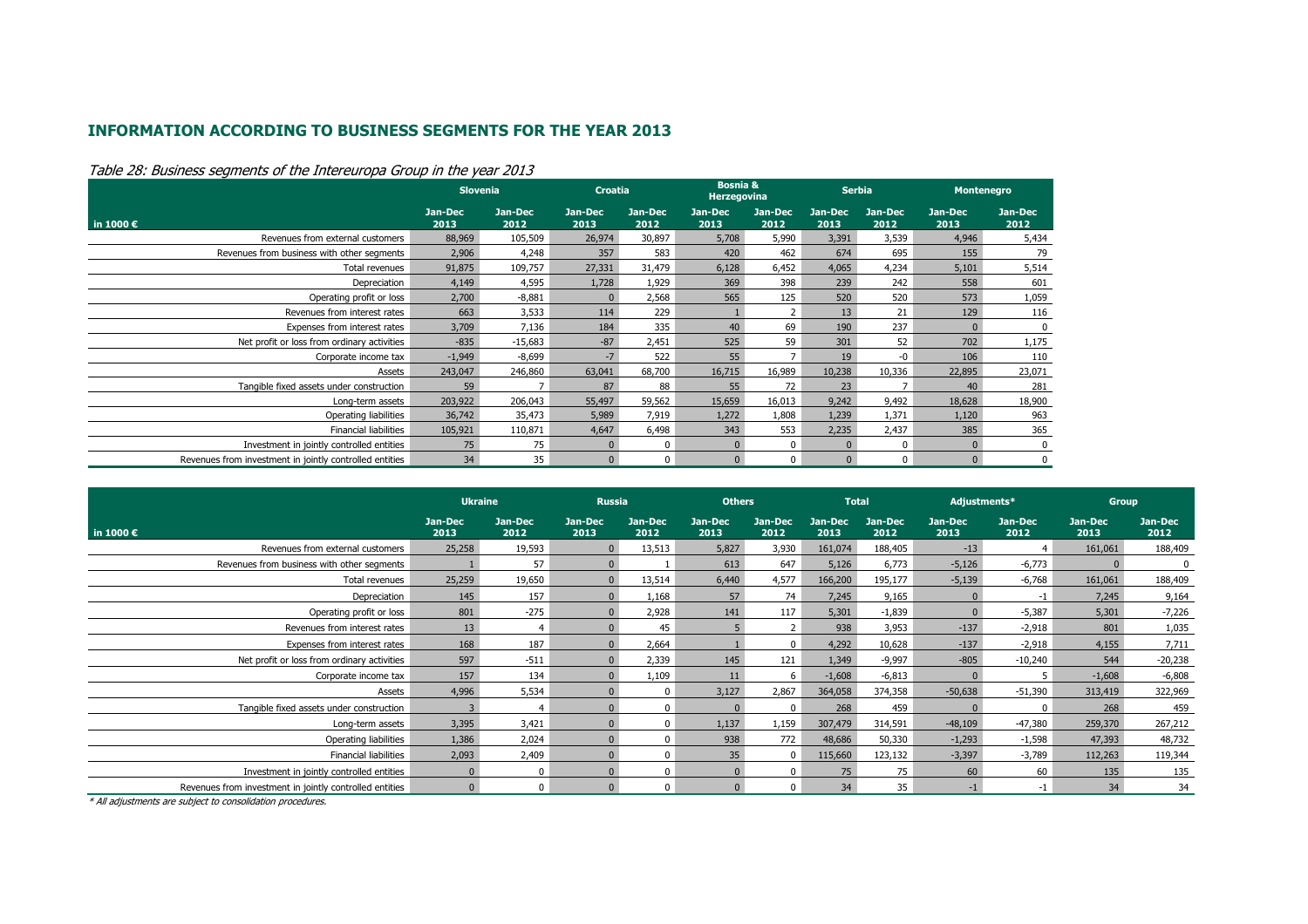## 2. FINANCIAL REPORT FOR THE PARENT COMPANY INTEREUROPA d.d

## 2.1. Underlying financial statements of the parent company Intereuropa d.d.

#### INCOME STATEMENT OF INTEREUROPA d.d. from 1.1.2013 to 31.12.2013

| in 1000 €                                                          | 2013      | 2012      |
|--------------------------------------------------------------------|-----------|-----------|
| <b>Sales revenues</b>                                              | 90,994    | 108,222   |
| Other operating revenues                                           | 1,929     | 1,512     |
| Costs of material and services                                     | $-65,507$ | $-77,075$ |
| Labour costs                                                       | $-17,293$ | $-19,105$ |
| Write-downs in value                                               | $-6,001$  | $-15,441$ |
| Other operating expenses                                           | $-1,520$  | $-6,671$  |
| <b>Operating profit/loss</b>                                       | 2,602     | $-8,558$  |
| Financial income                                                   | 1,561     | 6,154     |
| Financial expenses                                                 | $-5,136$  | $-12,933$ |
| <b>Profit/loss from financial operations</b>                       | $-3,575$  | $-6,779$  |
| <b>Profit/loss from regular operations</b>                         | -973      | $-15,337$ |
| Corporate income tax (with deferred tax)                           | 1,973     | 8,718     |
| Net profit / loss for the period                                   | 1,000     | $-6,619$  |
| Basic and diluted net earnings per ordinary share (in $\epsilon$ ) | 0.05      | $-0.77$   |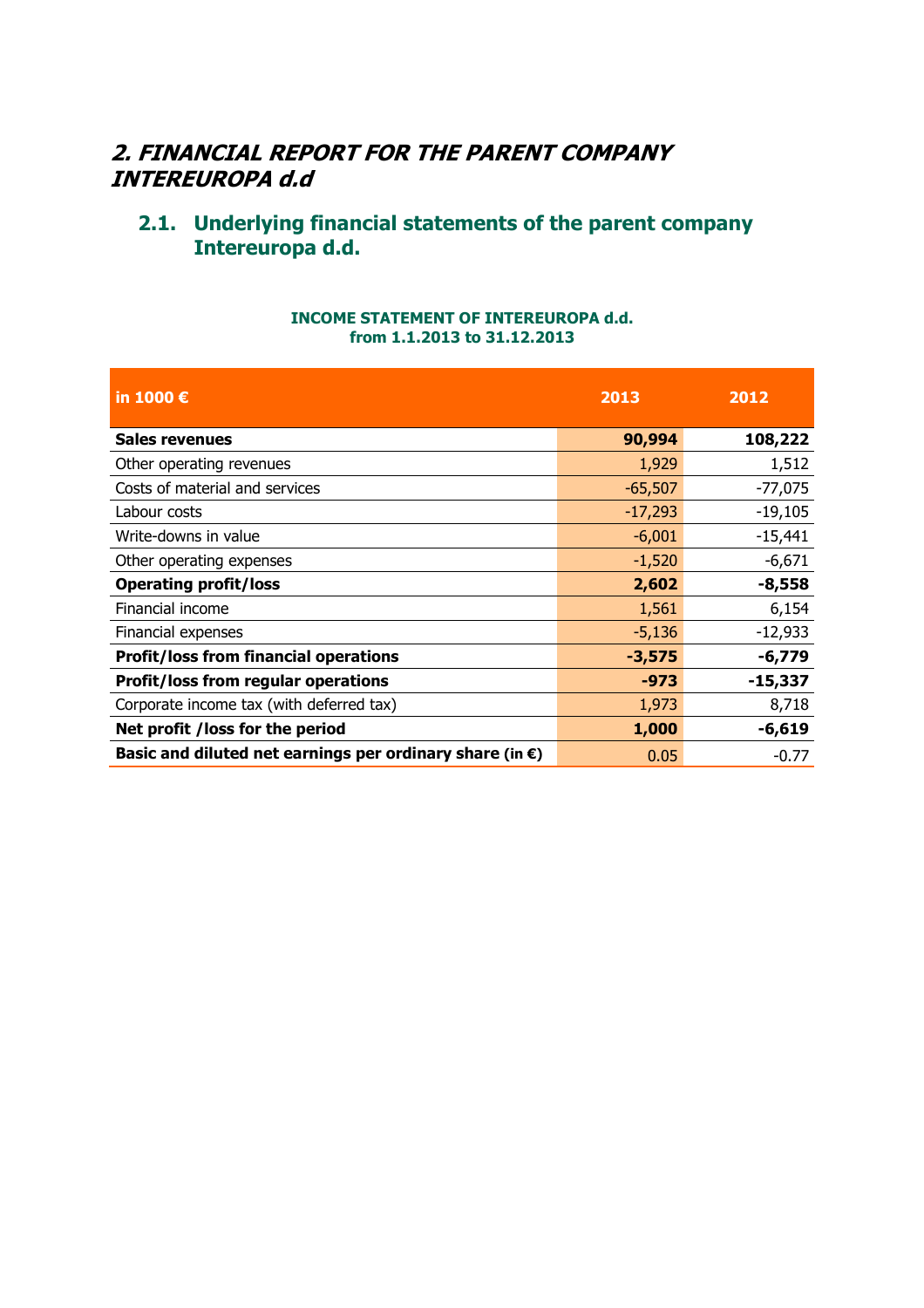| STATEMENT OF COMPREHENSIVE INCOME FOR INTEREUROPA d.d. |
|--------------------------------------------------------|
| from 1.1.2013 to 31.12.2013                            |

| in 1000 $\epsilon$                                                                                                                 | 2013     | 2012        |  |
|------------------------------------------------------------------------------------------------------------------------------------|----------|-------------|--|
| Net profit or loss                                                                                                                 | 1,000    | $-6,619$    |  |
| <b>Other Comprehensive Income</b>                                                                                                  | $-1,175$ | 3,275       |  |
| Revaluation of land to fair value                                                                                                  |          |             |  |
| Transfer of land revaluation surplus to retained earnings from<br>sale of land                                                     | $-7$     | 0           |  |
| Deferred tax in revaluation surplus of land                                                                                        | $-1,273$ | 3,186       |  |
| Revaluation of financial investments available for sale to fair<br>value                                                           | 18       | 118         |  |
| Transfer of revaluation surplus of financial assets for sale to<br>revenues/expenses (at sale of financial assets)                 | 12       | $\Omega$    |  |
| Deferred tax in revaluation surplus of financial assets for sale                                                                   | $-3$     | -29         |  |
| Retained earnings from land revaluation (at sale)                                                                                  | 7        | $\mathbf 0$ |  |
| Actuarial net profit/loss from termination benefits upon<br>retirement and pay years-of-service rewards in retained<br>profit/loss | 71       | $\Omega$    |  |
| <b>Comprehensive income total</b>                                                                                                  | -175     | -3,344      |  |

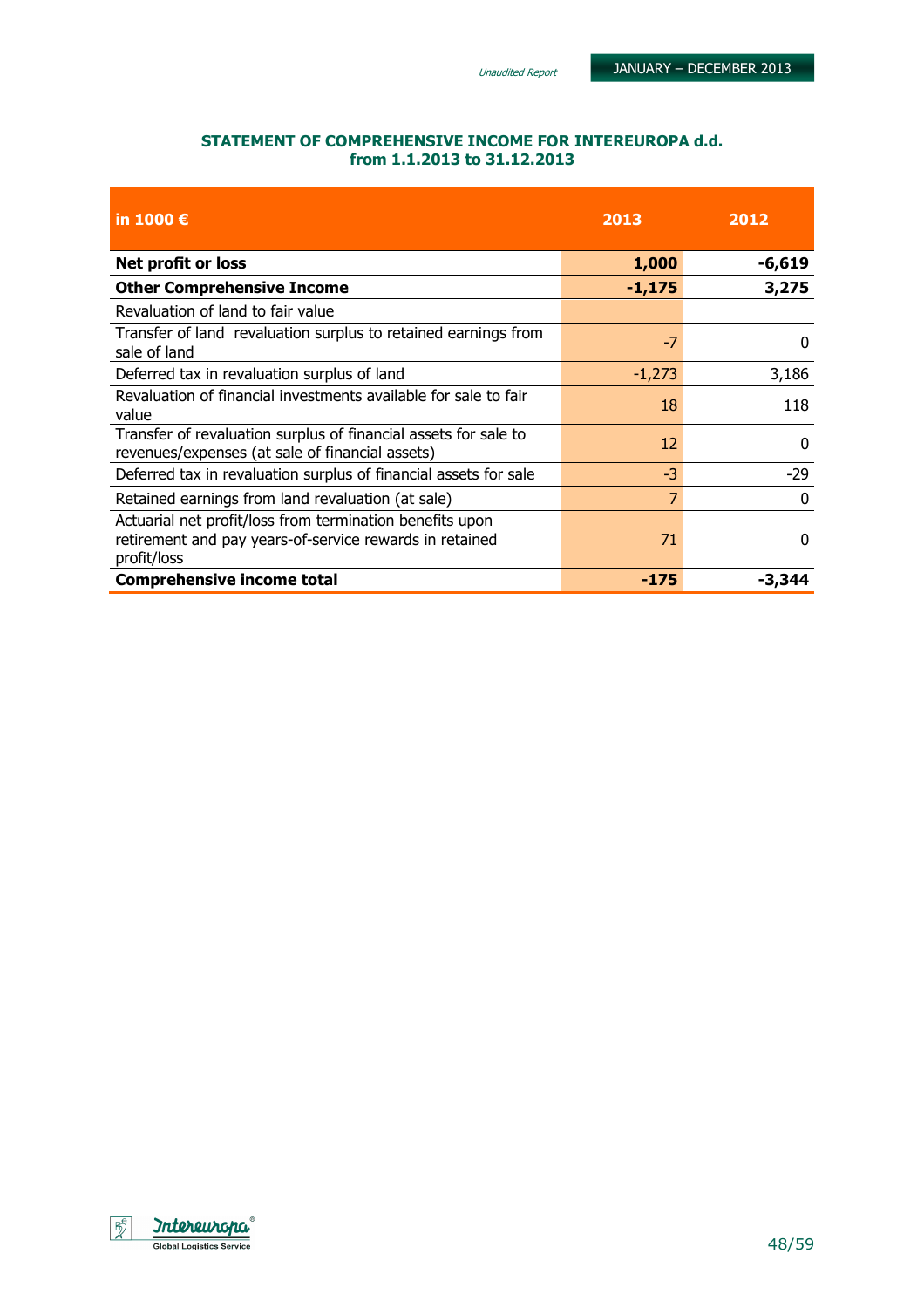#### STATEMENT OF FINANCIAL POSITION FOR INTEREUROPA d.d. as at 31.12.2013

| in 1000€                                                                                    | 31.12.2013 | 31.12.2012 |
|---------------------------------------------------------------------------------------------|------------|------------|
| <b>ASSETS</b>                                                                               |            |            |
| Tangible fixed assets                                                                       | 125,862    | 128,804    |
| Investment property                                                                         | 5,307      | 5,516      |
| Intangible assets                                                                           | 5,735      | 6,092      |
| Other non-current operating assets                                                          | 177        | 312        |
| Deferred tax assets                                                                         | 16,669     | 14,639     |
| Long-term financial investment excl. loans given and deposits                               | 49,223     | 50,650     |
| Long-term loans given and deposits                                                          | 913        | 7          |
| <b>TOTAL NON-CURRENT ASSETS</b>                                                             | 203,886    | 206,020    |
| Inventories                                                                                 | 29         | 33         |
| Short-term financial investment excl. loans given, deposits and<br>certificates of deposits | 250        | 250        |
| Short-term loans given, deposits and certificates of deposits                               | 10,851     | 11,620     |
| Short-term operating receivables                                                            | 22,375     | 23,209     |
| Short-term income tax receivables                                                           | 177        | 177        |
| Cash and cash equivalents                                                                   | 3,406      | 3,449      |
| <b>TOTAL CURRENT ASSETS</b>                                                                 | 37,088     | 38,738     |
| <b>TOTAL ASSETS</b>                                                                         | 240,974    | 244,758    |
| <b>EQUITY</b>                                                                               |            |            |
| Share capital                                                                               | 27,489     | 27,489     |
| Equity reserves                                                                             | 18,455     | 18,455     |
| Revenue reserves                                                                            | 1,875      | 875        |
| Revaluation surplus                                                                         | 52,815     | 54,068     |
| Transferred net profit/loss                                                                 | 78         | 0          |
| Net profit/loss                                                                             | 0          | 0          |
| <b>TOTAL EQUITY</b>                                                                         | 100,712    | 100,887    |
| <b>LIABILITIES</b>                                                                          |            |            |
| Provisions and long-term deferred revenue                                                   | 5,192      | 6,251      |
| Long-term borrowings and financial leases                                                   | 101,202    | 106,279    |
| Long-term operating liabilities                                                             | 646        | 414        |
| Deferred tax liabilities                                                                    | 10,831     | 9,558      |
| <b>TOTAL NON-CURRENT LIABILITIES</b>                                                        | 117,871    | 122,502    |
| Short-term borrowings and financial leases                                                  | 3,323      | 1,853      |
| Other short-term financial liabilities                                                      | 74         | 1,341      |
| Short term operating liabilities                                                            | 18,994     | 18,175     |
| Short-term liabilities for income tax                                                       | $\bf{0}$   | 0          |
| <b>TOTAL CURRENT LIABILITIES</b>                                                            | 22,391     | 21,369     |
| <b>TOTAL LIABILITIES</b>                                                                    | 140,262    | 143,871    |
| TOTAL CAPITAL AND LIABILITIES                                                               | 240,974    | 244,758    |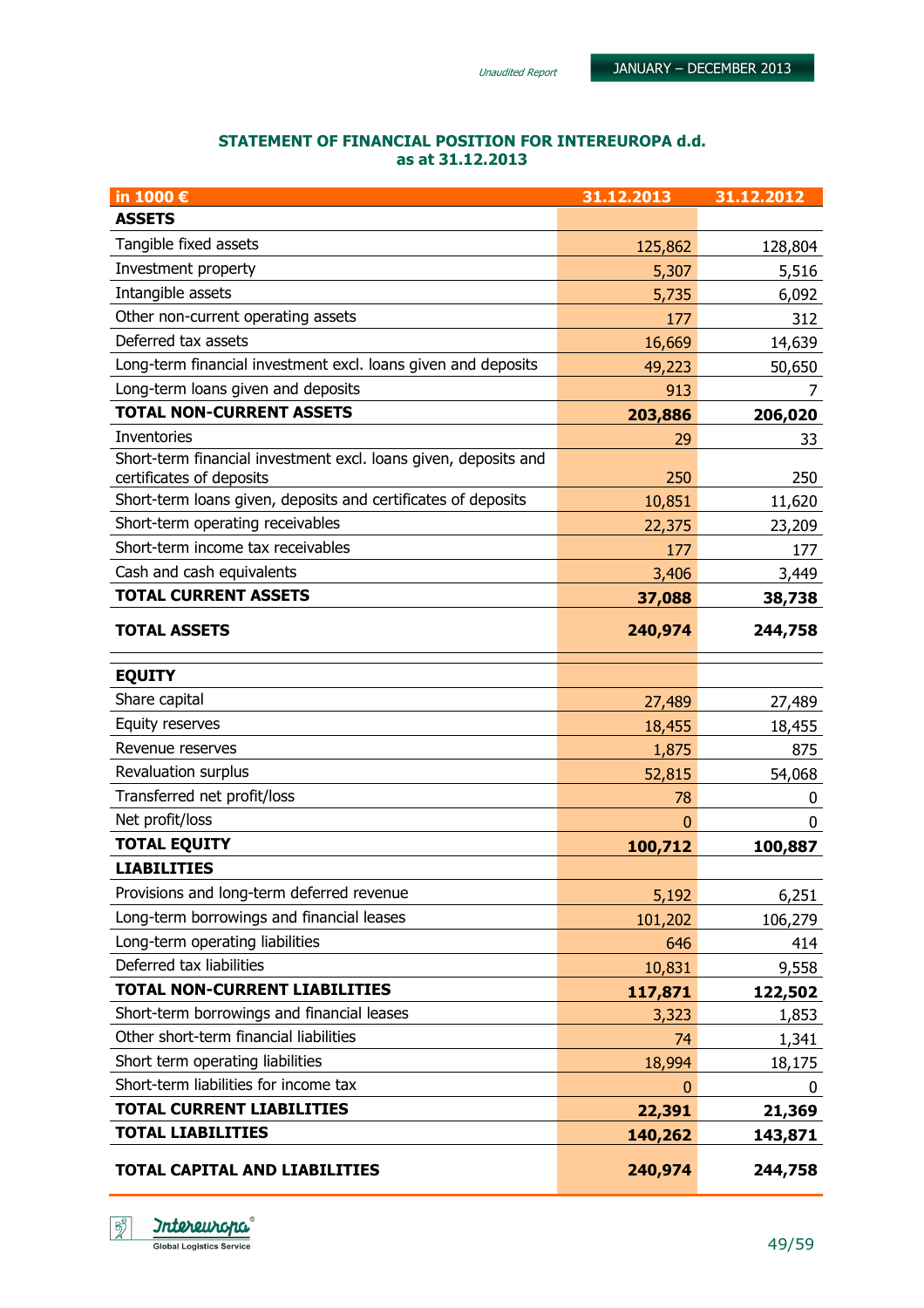#### STATEMENT OF CASH FLOWS FOR INTEREUROPA d.d. from 1.1.2013 to 31.12.2013

| in 1000€                                                                                           | 2013        | 2012        |
|----------------------------------------------------------------------------------------------------|-------------|-------------|
| Cash flows from operating activities                                                               |             |             |
| Net profit/loss for the period                                                                     | 1,000       | $-6,619$    |
| <b>Adjustments for:</b>                                                                            |             |             |
| - Depreciation                                                                                     | 4,143       | 4,587       |
| - Impairment and writedowns of tangible fixed assets and<br>intangible assets                      | 5           | 109         |
| - Revaluation operating revenues from disposal of tangible<br>fixed assets and investment property | $-140$      | $-299$      |
| - Revaluation operating expenses from disposal of tangible<br>fixed assets                         | 9           | 9,821       |
| - Impairment of receivables                                                                        | 1,843       | 924         |
| - Other non-monetary expenses                                                                      | 341         | 5,315       |
| - Non-monetary revenues                                                                            | $-162$      | $-868$      |
| - Financial revenues                                                                               | $-1,561$    | $-6,154$    |
| - Financial expenses                                                                               | 5,136       | 12,933      |
| - Income tax (deferred tax incl.)                                                                  | $-1,973$    | $-8,718$    |
| Operating profit before changes in net working capital<br>and taxes                                | 8,642       | 11,032      |
| Changes in net working capital and provisions                                                      |             |             |
| Changes in receivables                                                                             | $-1,024$    | 4,773       |
| Changes in inventories                                                                             | 4           | 2           |
| Changes in operating liabilities                                                                   | 505         | $-6,502$    |
| Changes in provisions                                                                              | $-904$      | $-208$      |
| Corporate income tax payed                                                                         | $-61$       | $-278$      |
| <b>Cash from operating activities</b>                                                              | 7,162       | 8,819       |
| <b>Cash flows from investing activities</b>                                                        |             |             |
| Interest income                                                                                    | 640         | 3,723       |
| Dividend income and participations in profit                                                       | 855         | 1,963       |
| Inflows from disposal of tangible fixed assets                                                     | 320         | 1,313       |
| Inflows from long-term loans given                                                                 | 577         | 34,376      |
| Inflows from decrease of short-term loans given                                                    | $\mathbf 0$ | 13,765      |
| Inflows from decrease of short-term deposits and certificates of<br>deposits                       | 0           | 0           |
| Outflows for acquisition of tangible fixed assets                                                  | $-408$      | $-779$      |
| Outflows for acquisitions of intangible assets                                                     | $-136$      | $-109$      |
| Outflows for long-term deposits given                                                              | $-50$       | 0           |
| Outflows from increase of short-term loans given                                                   | $-59$       | $-2,204$    |
| Outflows from increase of short-term deposits and certificates<br>of deposits                      | $-449$      | 0           |
| Outflows for capital increase in subsidiaries                                                      | $-50$       | $\mathbf 0$ |
| Outflows from acquisition of other financial investment                                            | $\bf{0}$    | $-256$      |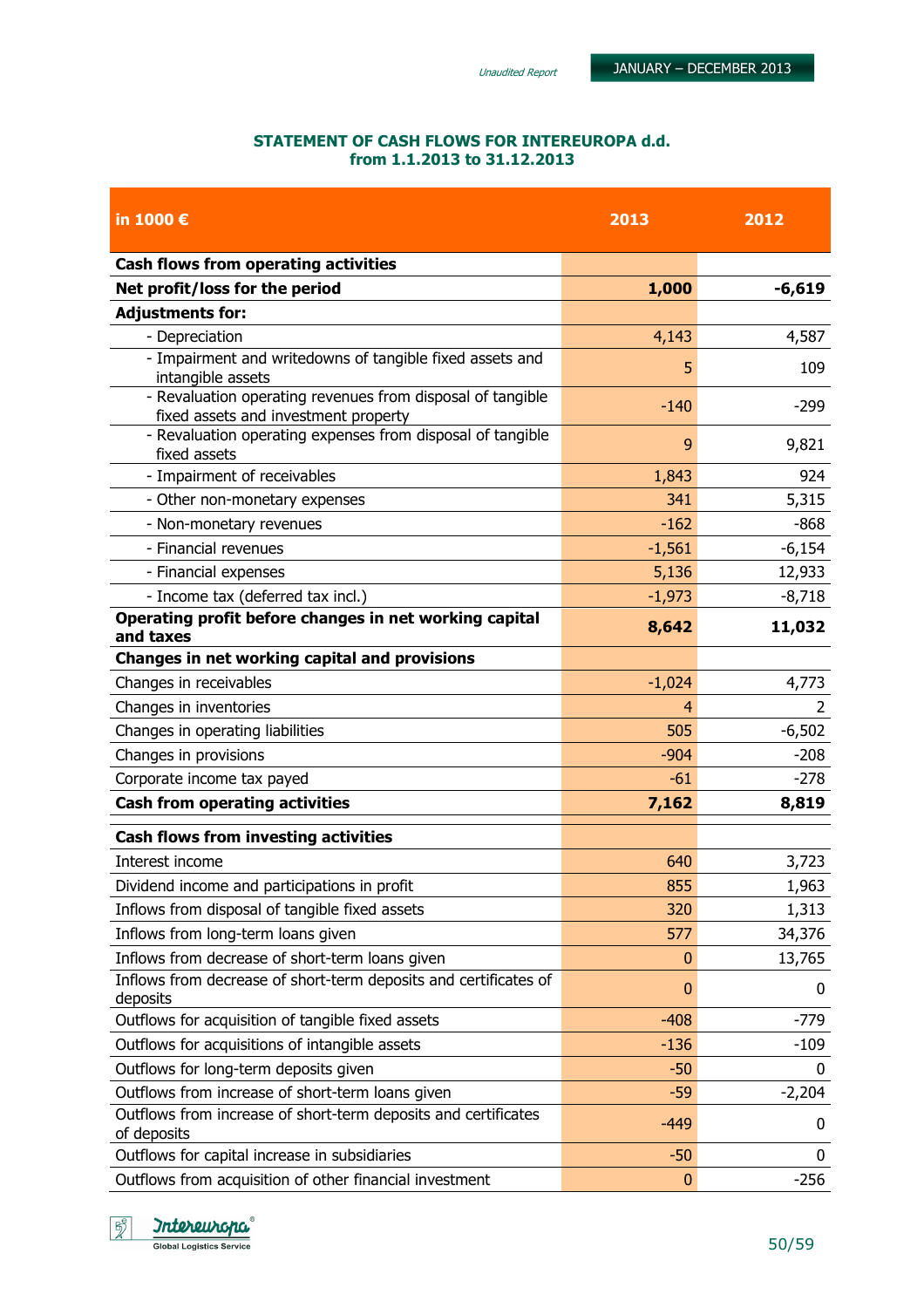| Cash and cash equivalents at end of period                       | 3,406    | 3,449     |
|------------------------------------------------------------------|----------|-----------|
| Net increase/decrease in cash from regular operations            | $-43$    | $-5,922$  |
| Cash and cash equivalents at beginning of period                 | 3,449    | 9,371     |
| <b>Cash from financing activities</b>                            | $-8,445$ | $-65,191$ |
| Outflows from decrease of other short-term financial liabilities | $-1,267$ | $-2,317$  |
| Outflows from decrease of short-term borrowings                  |          | $-8,672$  |
| Outflows from repayment of long-term borrowings                  | $-3,607$ | $-45,993$ |
| Paid interest                                                    | $-3,571$ | $-8,209$  |
| <b>Cash flows from financing activities</b>                      |          |           |
| <b>Cash from investing activities</b>                            | 1,240    | 50,450    |
|                                                                  |          |           |
| Outflows from settlement of derivative financial instruments     |          | $-1,342$  |

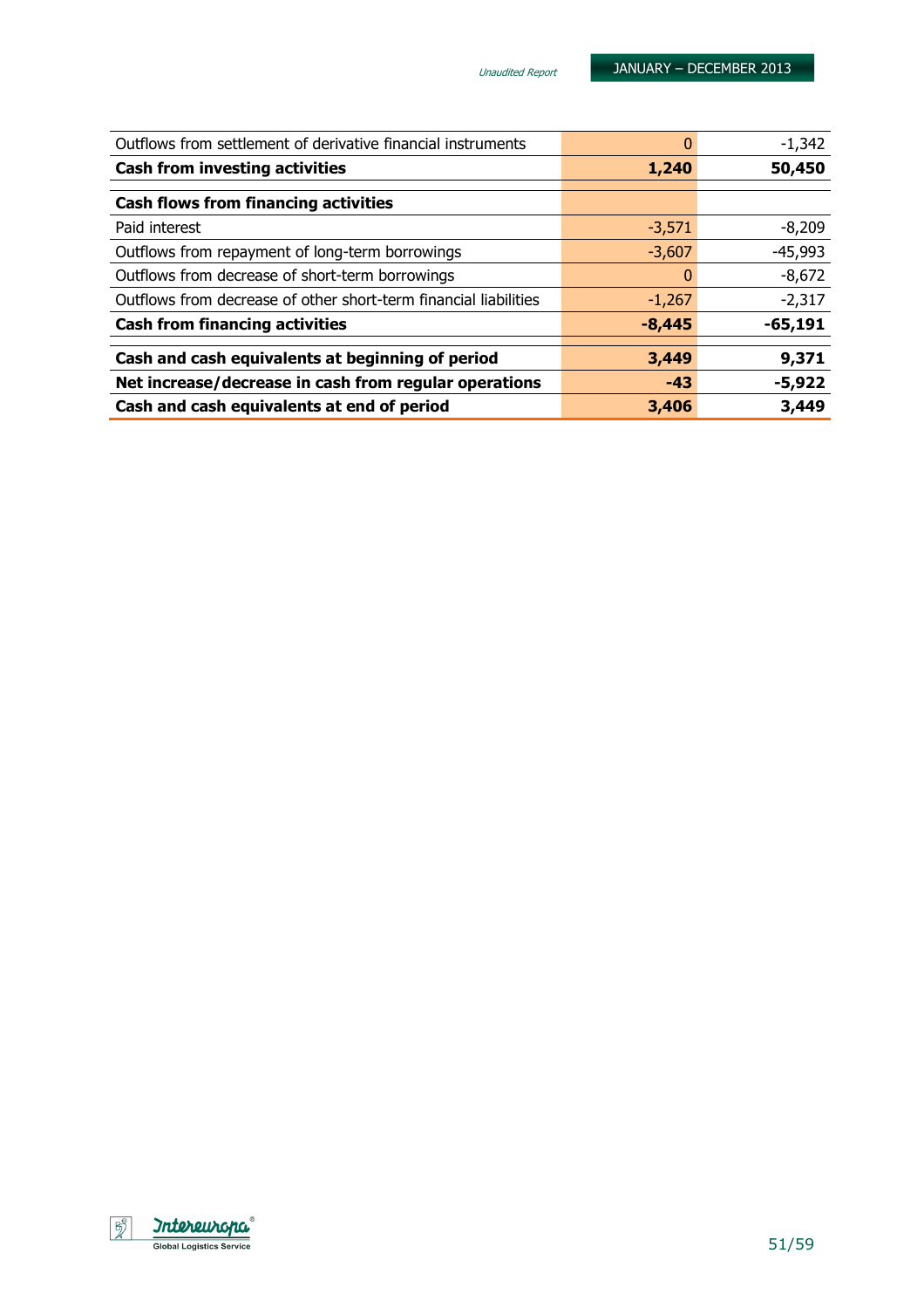## STATEMENT OF CHANGES IN EQUITY FOR INTEREUROPA d.d. from 1.1.2013 to 31.12.2013

|                                         |                         |                                  |                                 | <b>REVENUE RESERVES</b>                          |                                                  | <b>RETAINED EARNINGS</b>       |                                          |                                                     |                        |
|-----------------------------------------|-------------------------|----------------------------------|---------------------------------|--------------------------------------------------|--------------------------------------------------|--------------------------------|------------------------------------------|-----------------------------------------------------|------------------------|
| in 1000 $\epsilon$                      | <b>Share</b><br>capital | <b>Equity</b><br><b>reserves</b> | <b>Legal</b><br><b>reserves</b> | <b>Reserves for</b><br>treasury<br><b>shares</b> | <b>Treasury</b><br><b>shares</b><br>(deductible) | <b>Revaluatio</b><br>n surplus | <b>Transferr</b><br>ed net<br>profit/los | <b>Net</b><br>profit/loss<br>for the<br><b>vear</b> | <b>Total</b><br>equity |
| Opening balance as at 1.1.2013          | 27,489                  | 18,455                           | 875                             | 180                                              | $-180$                                           | 54,068                         | $\bf{0}$                                 | 0                                                   | 100,887                |
| <b>Total comprehensive income</b>       | $\mathbf{0}$            |                                  |                                 |                                                  |                                                  | $-1,253$                       | 78                                       | 1,000                                               | $-175$                 |
| Net profit/loss                         |                         |                                  | $\mathbf{0}$                    |                                                  |                                                  |                                |                                          | 1,000                                               | 1,000                  |
| Other comprehensive income              |                         |                                  | 0                               |                                                  |                                                  | $-1,253$                       | 78                                       |                                                     | $-1,175$               |
| <b>Transactions with owners</b>         |                         |                                  |                                 |                                                  |                                                  |                                |                                          |                                                     |                        |
| Transfer of net profit/loss to reserves |                         |                                  | 1,000                           |                                                  |                                                  |                                |                                          | $-1,000$                                            | $\Omega$               |
| Closing balance as at 31.12.2013        | 27,489                  | 18,455                           | 1,875                           | 180                                              | $-180$                                           | 52,815                         | 78                                       | 0                                                   | 100,712                |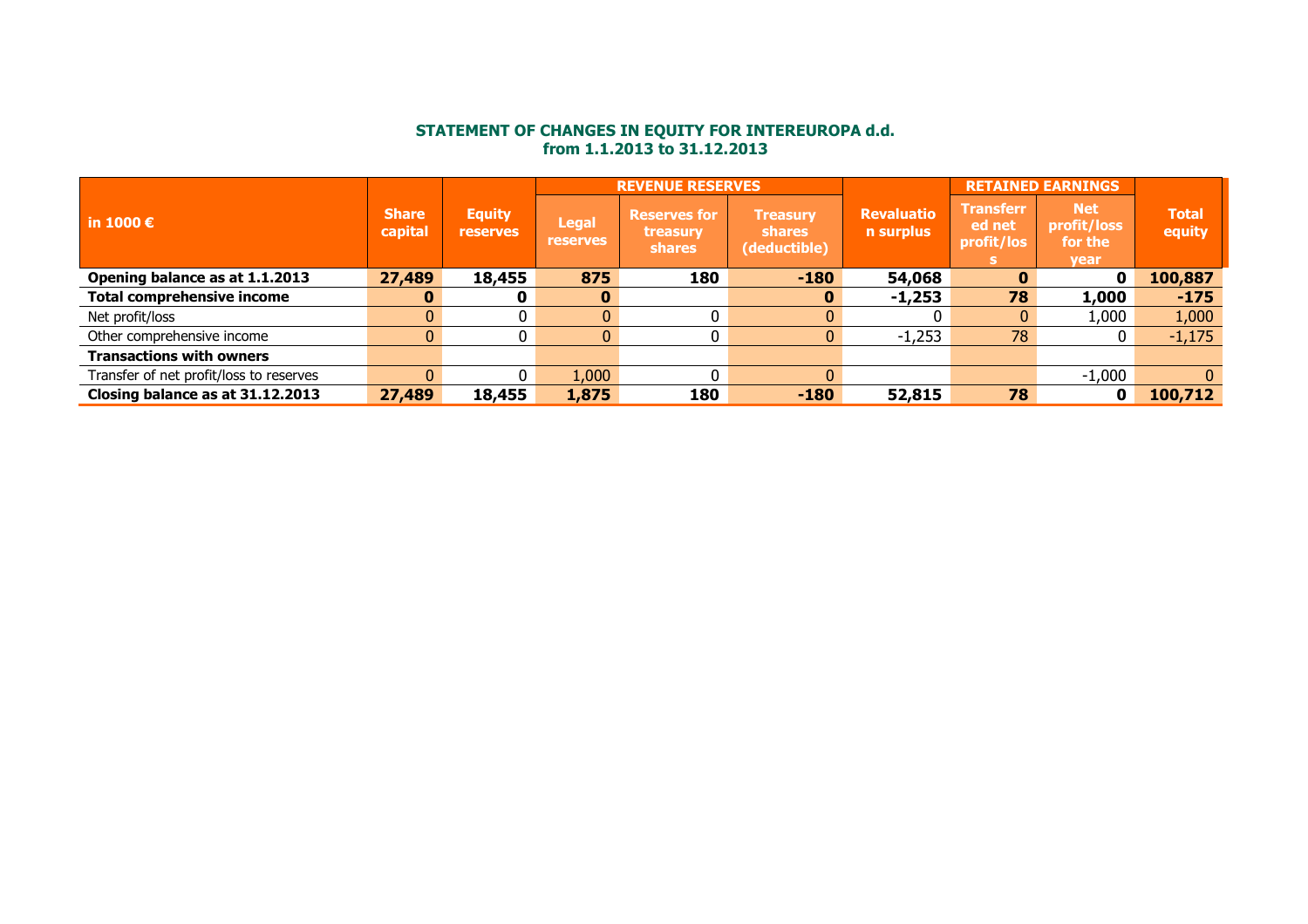## STATEMENT OF CHANGES IN EQUITY FOR INTEREUROPA d.d. from 1.1.2012 to 31.12.2012

|                                                                              |                         |                                  |                                 | <b>REVENUE RESERVES</b>                          |                                           | <b>RETAINED EARNINGS</b>       |                                          |                                              |                        |
|------------------------------------------------------------------------------|-------------------------|----------------------------------|---------------------------------|--------------------------------------------------|-------------------------------------------|--------------------------------|------------------------------------------|----------------------------------------------|------------------------|
| in 1000 $\epsilon$                                                           | <b>Share</b><br>capital | <b>Equity</b><br><b>reserves</b> | <b>Legal</b><br><b>reserves</b> | <b>Reserves for</b><br>treasury<br><b>shares</b> | Treasury<br><b>shares</b><br>(deductible) | <b>Revaluatio</b><br>n surplus | <b>Transferr</b><br>ed net<br>profit/los | <b>Net</b><br>profit/loss<br>for the<br>year | <b>Total</b><br>equity |
| Opening balance as at 1.1.2012                                               | 32,976                  | 0                                | 876                             | 180                                              | $-180$                                    | 50,793                         | 0                                        | 0                                            | 84,645                 |
| <b>Total comprehensive income</b>                                            | $\mathbf{0}$            | 0                                | $\bf{0}$                        |                                                  | O                                         | 3,275                          | $\mathbf{0}$                             | $-6,619$                                     | $-3,344$               |
| Net profit/loss                                                              | $\mathbf{0}$            |                                  | $\mathbf{0}$                    |                                                  | 0                                         |                                | $\mathbf{0}$                             | $-6,619$                                     | $-6,619$               |
| Other comprehensive income                                                   | 0                       | 0                                | $\mathbf{0}$                    | 0                                                | 0                                         | 3,275                          | $\mathbf{0}$                             |                                              | 3,275                  |
| <b>Transactions with owners</b>                                              |                         |                                  |                                 |                                                  |                                           |                                |                                          |                                              |                        |
| Simplified share capital reduction due to<br>the transfer to equity reserves | $-25,074$               | 25,074                           | $\mathbf{0}$                    | $\Omega$                                         | 0                                         | 0                              | $\mathbf{0}$                             | 0                                            | $\overline{0}$         |
| Increase in share capital by contributions<br>in-kind                        | 19,586                  | 0                                | $\mathbf{0}$                    |                                                  |                                           |                                | $\mathbf{0}$                             | 0                                            | 19,586                 |
| Settlement of the net loss for the year                                      | $\Omega$                | $-6,619$                         | $\mathbf{0}$                    | 0                                                | $\Omega$                                  |                                | $\Omega$                                 | 6,619                                        | $\Omega$               |
| Other changes                                                                |                         |                                  | -1                              |                                                  | 0                                         |                                | $\Omega$                                 |                                              | $\Omega$               |
| Closing balance as at 31.12.2012                                             | 27,489                  | 18,455                           | 875                             | 180                                              | $-180$                                    | 54,068                         | $\mathbf{0}$                             | 0                                            | 100,887                |

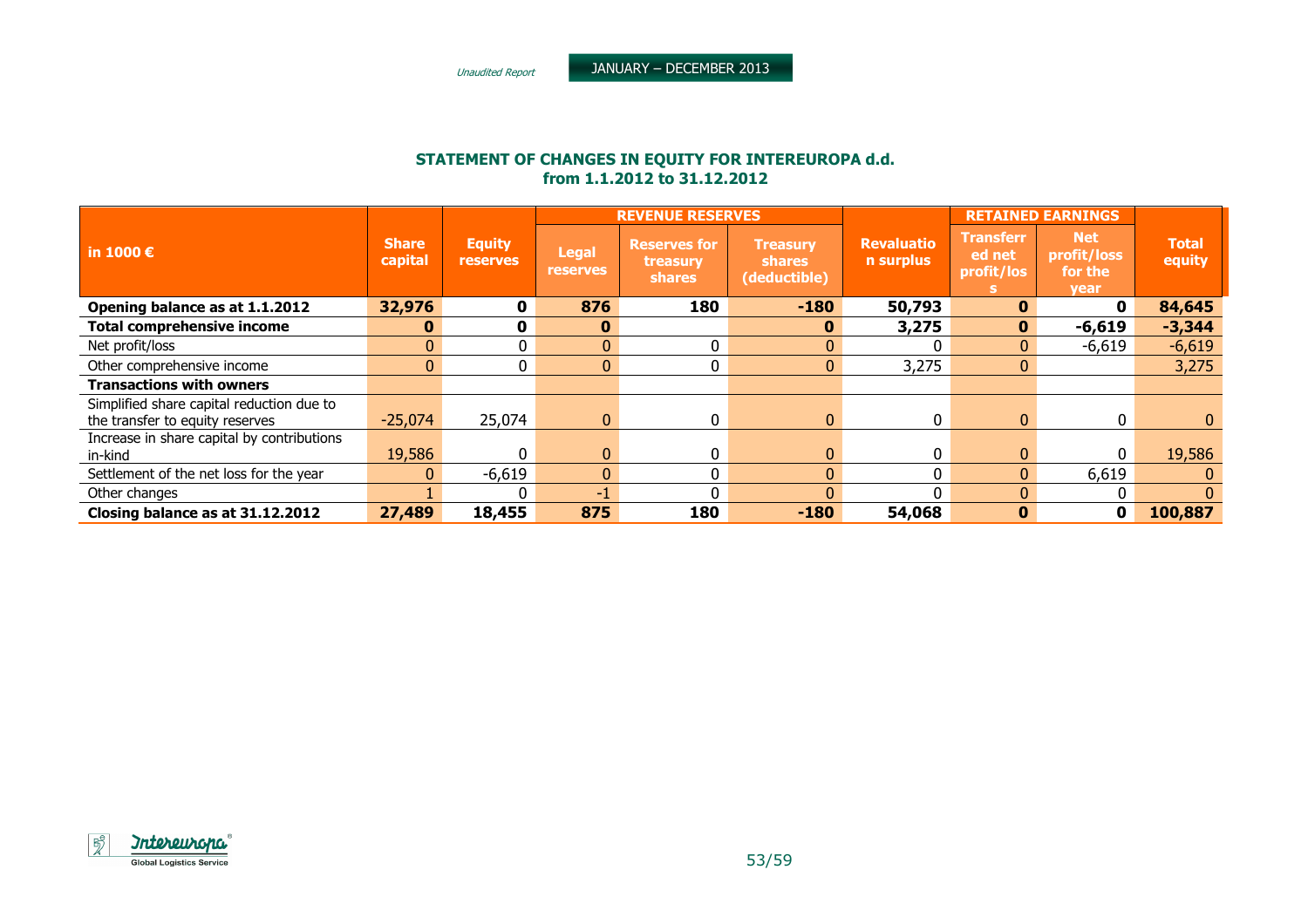## 2.1. Notes to Financial Statements of the Parent Company Intereuropa d.d.

#### a) Notes to the INCOME STATEMENT

Sales revenues amounting to  $\epsilon$  90,994 thousand represent the revenues arising from the services supplied.

**Other Operating Revenues** mainly stand for the proceeds from damages received from the payment/ settlement of customs duty on account of an incomplete transit procedure under the Decision by the Customs Administration of the Republic of Slovenia (amounting to  $\epsilon$  1,076 thousand), for which the provisions made in the preceding year were used. The Company estimates the collection of respective compensation for damages will be aggravated, therefore the receivable was impaired in full and recognised in write-offs. The remaining portion of other operating revenues stands for the revenue from state grants awarded for co-financing of projects and funds obtained from employing disabled persons above the quota ( $\epsilon$  325 thousand), revenues from elimination of allowances for and writeoffs of receivables ( $\in$  207 thousand), as well as other revenues ( $\in$  111 thousand).

#### Costs of material and services

| Table 29: Costs of material and services of the Intereuropa d.d. in the period January - December |  |
|---------------------------------------------------------------------------------------------------|--|
| 2013                                                                                              |  |

| in 1000 $\epsilon$                 | 2013   | 2012   |
|------------------------------------|--------|--------|
| Cost of material                   | 1,722  | 1,883  |
| Cost of services within the Group  | 1,899  | 2,306  |
| Cost of services (excl. the Group) | 61,886 | 72,886 |
| Direct costs                       | 56,382 | 65,627 |
| Telephone costs                    | 180    | 213    |
| Mainteinence costs                 | 1,605  | 1,776  |
| Insurance premiums                 | 447    | 588    |
| Traning and education costs        | 35     | 44     |
| Professional services costs        | 297    | 488    |
| Other costs of services            | 2,940  | 4,150  |
| <b>Total</b>                       | 65,507 | 77,075 |

#### Labour costs

Table 30: Labour cost of the company Intereuropa d.d. in the period January – December 2013

| in 1000 $\epsilon$          | 2013   | 2012   |
|-----------------------------|--------|--------|
| Wages and salaries          | 12,326 | 13,197 |
| Pension insurance costs     | 1,376  | 1,456  |
| Other social security costs | 910    | 964    |
| Other labour costs:         | 2,681  | 3,488  |
| holiday allowance           | 536    | 765    |
| transport and meals         | 1,723  | 1,939  |
| other labour costs          | 421    | 784    |
| <b>Total</b>                | 17,293 | 19,105 |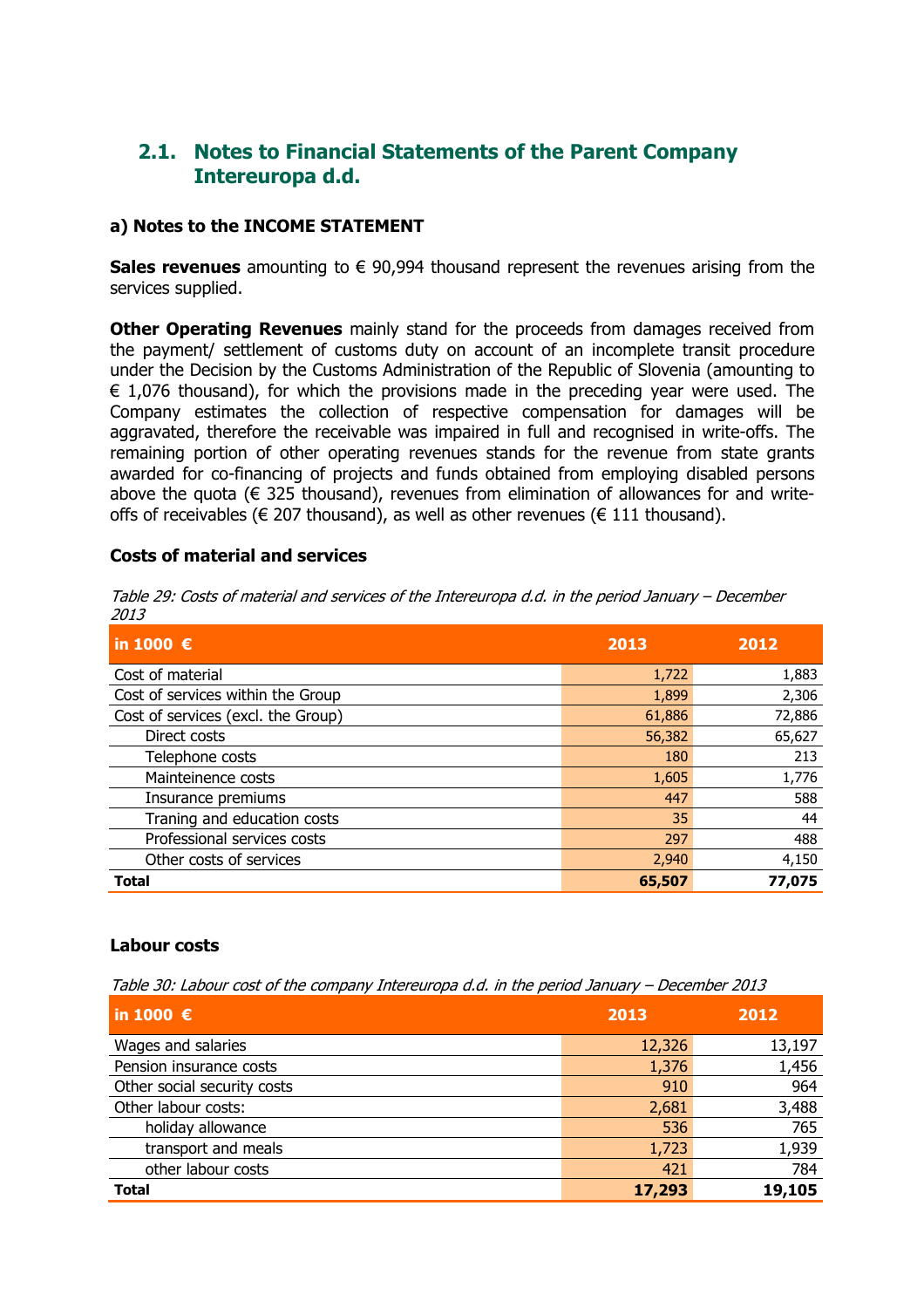#### Write-offs

Table 31: Write-offs of the company Intereuropa d.d. in the period January – December 2013

| in 1000 $\epsilon$                                              | 2013  | 2012   |
|-----------------------------------------------------------------|-------|--------|
| Amortisation of intangible assets                               | 518   | 577    |
| Depreciation of property, plant and equipment and investment    |       |        |
| properties                                                      | 3,625 | 4,010  |
| Revaluatory operating expenses of intangible and tangible fixed |       |        |
| assets                                                          | 15    | 9,931  |
| Expenses from revaluation adjustments (impairments) and         |       |        |
| written-off receivables                                         | 1,843 | 924    |
| <b>Total</b>                                                    | 6,001 | 15,441 |

#### Other operating expenses

Table 32: Other operating expenses of the company Intereuropa d.d. in the period January – December 2013

| $ $ in 1000 €                      | 2013  | 2012  |
|------------------------------------|-------|-------|
| City land tax and similar expenses | 1,050 | 1,063 |
| Other operating expenses           | 496   | 5,608 |
| <b>Total</b>                       | 1,546 | 6,671 |

### The effect of Financial Revenues and Expenses on the Profit or Loss

Table 33: Other operating expenses of the company Intereuropa d.d. in the period January – December 2013

| in 1000 $\epsilon$                                                                      | 2013     | 2012      |
|-----------------------------------------------------------------------------------------|----------|-----------|
| Interest income from group members                                                      | 136      | 2,918     |
| Interest income from others                                                             | 490      | 572       |
| Income from intra-group participations                                                  | 817      | 1,926     |
| Income from stakes in jointly controlled company                                        | 34       | 35        |
| Income from stakes to others                                                            | 4        |           |
| Income from removal of loan impairment within the Group                                 | 76       | 702       |
| Net exchange rate differences                                                           | 3        | O         |
| <b>Total financial income</b>                                                           | 1,561    | 6,154     |
| Interest expenses an other borrowing expenses                                           | $-3,708$ | $-7,070$  |
| Expenses from disposal of financial investments                                         | $-12$    | $-2,256$  |
| Expenses from impairments and written-off financial<br>investments in stakes and shares | $-92$    | $-2,339$  |
| Expenses from impairments of loans given within the Group                               | $\bf{0}$ | 0         |
| Expenses from impairments and written-off other financial<br>investments                | $-1,324$ | $-561$    |
| Expenses from derivative financial instruments                                          | 0        | $-699$    |
| Net exchange rate differences                                                           | 0        | -8        |
| <b>Total financial expenses</b>                                                         | $-5,136$ | $-12,933$ |
| <b>Profit/loss from financing activities</b>                                            | $-3,575$ | $-6,779$  |

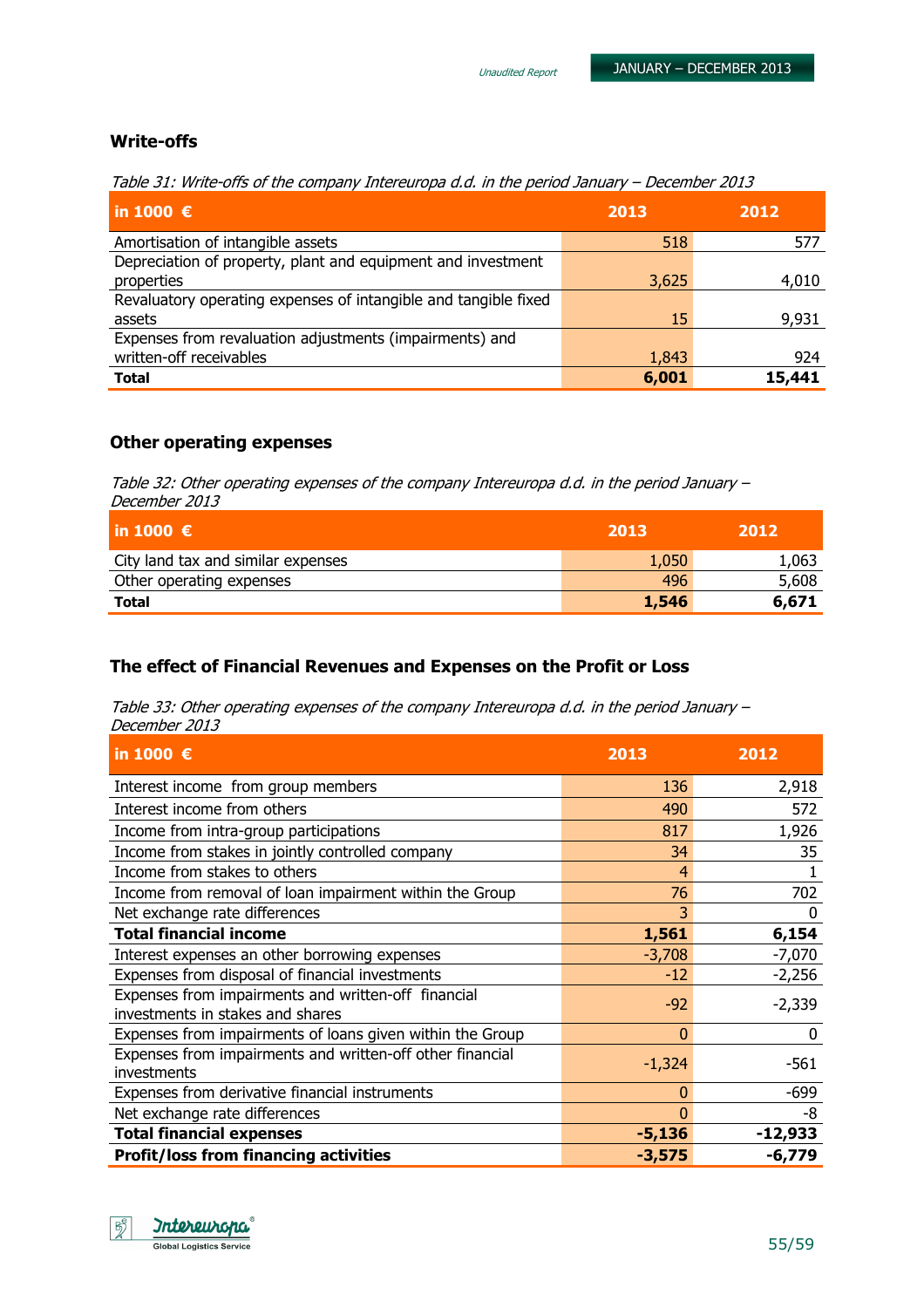Financial revenues, as well as Financial expenses were lower than in the comparable term last year, the Financing profit or loss came to  $\epsilon$  -3,575 thousand.

The achieved **Profit or loss from ordinary activities** of  $\epsilon$  -973 thousand resulted from the Operating Profit/Loss from ordinary activities ( $\epsilon$  2,602 thousand) and the Financing Profit/Loss (-3,575 thousand  $\epsilon$ ).

The **Corporate Income Tax** stands for the expenses from the non-deductible withholding tax in the amount of - $\epsilon$  60 thousand and the revenues from deferred tax at  $\epsilon$  2,033 thousand. The assessment of the corporate income tax was based on the 17-percent tax rate (Official Gazette of the Republic of Slovenia (RS), no. 81/13).

#### b) Notes to the STATEMENT OF FINANCIAL POSITION

#### Tangible fixed assets

Table 34: Tangible fixed assets of the company Intereuropa d.d. as at 31.12.2013

| $\vert$ in 1000 $\epsilon$               | 31.12.2013 | 31.12.2012 |
|------------------------------------------|------------|------------|
| Land and buildings                       | 123,810    | 126,284    |
| a) Land                                  | 75,385     | 75,397     |
| b) Buildings                             | 48,425     | 50,887     |
| Other property, plant and equipment      | 1,993      | 2,513      |
| Tangible fixed assets under construction | 59         |            |
| <b>Total</b>                             | 125,862    | 128,804    |

The lower value of the item Property, Plant and Equipment was primarily attributable to the depreciation costs.

#### Intangible assets

Table 35: Intangible assets of the company Intereuropa d.d. as at 31.12.2013

| l in 1000 €                          | 31.12.2013 | 31.12.2012 |
|--------------------------------------|------------|------------|
| Long-term title rights               | 1,918      | 2,186      |
| Long-term deferred development costs | 3,817      | 3,906      |
| <b>Total</b>                         | 5,735      | 6,092      |

#### Long-term financial investments excl. loans given and deposits

Tabela 36: Long-term financial investments excl. loans given and deposits of the company Intereuropa d.d. as at 31.12.2013

| l v 1000 €                                        | 31.12.2013 | 31.12.2012 |
|---------------------------------------------------|------------|------------|
| Investments in shares and stakes of subsidiaries  | 47,347     | 47,481     |
| Investments in stake of joitly controlled company | 75         | 75         |
| Investments in other shares and stakes            | 1,801      | 3,093      |
| <b>Total</b>                                      | 49,223     | 50,650     |

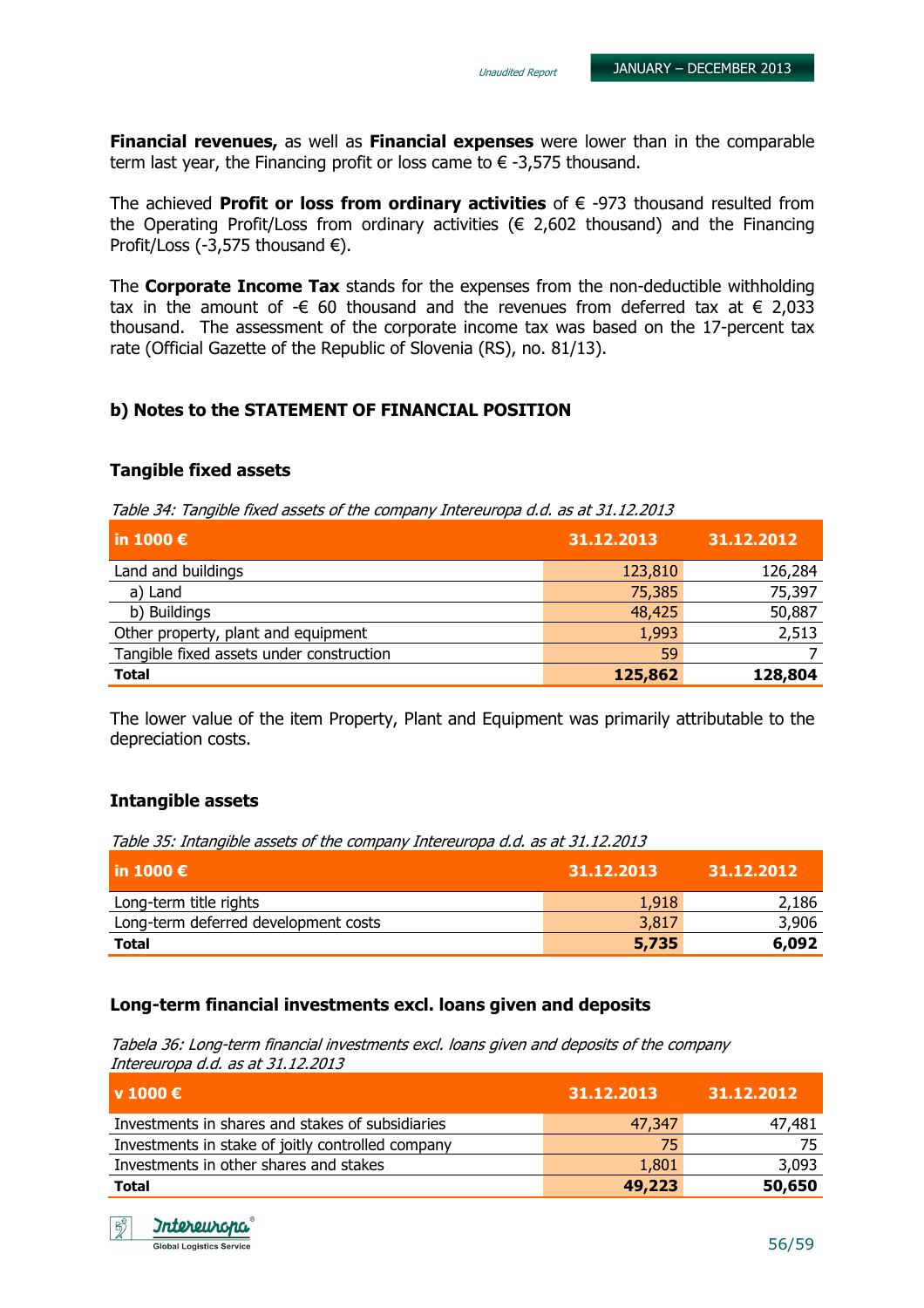## Loans, deposits and certificates of deposits given

Table 37: Loans, deposits and cetrificates of deposits given of the company Intereuropa d.d. as at 31.12.2013

Unaudited Report

| in 1000 €                                                       | 31.12.2013 | 31.12.2012 |
|-----------------------------------------------------------------|------------|------------|
| Long-term loans given                                           | 913        |            |
| - to subsidiaries                                               | 863        | 0          |
| - to others                                                     |            |            |
| - deposits                                                      | 50         | 6          |
| Short-term loans given, deposits and certificates od<br>deposit | 10,851     | 11,620     |
| - to subsidiaries                                               | 1,185      | 2,397      |
| - to others                                                     | 0          | 13         |
| - deposits and certificats of deposit                           | 9,666      | 9,210      |
| <b>Total</b>                                                    | 11,764     | 11,627     |

#### Short-term operating receivables

Table 38: Short-term operating receivables of the company Intereuropa d.d. as at 31.12.2013

| v 1000 €                                                          | 31.12.2013 | 31.12.2012 |
|-------------------------------------------------------------------|------------|------------|
| Short-term operating receivables within the Group                 | 609        | 827        |
| Short-term interest receivables from Group companies              | 151        | 139        |
| Other short-term operating receivables from Group<br>companies    |            | 0          |
| Short-term operating receivables from buyers (excl. the<br>Group) | 20,983     | 21,762     |
| Short-term operating receivables from others                      | 607        | 435        |
| Other short-term assets                                           | 25         | 46         |
| <b>Total</b>                                                      | 22,375     | 23,209     |

#### Equity

Equity expresses equity financing of the Company and is regarded as its liability to shareholders. Compared with the reporting date a year ago, the share of equity in the liabilities structure rose by one percentage point and amounts to 42 percent.

The Company's share capital amounts to  $\epsilon$  27,488,803 and is divided into 16,830,836 ordinary freely transferable no-par value shares and 10,657,965 preference shares. Preference shares entitle their holders to participation priority in the profit, in the amount of 0.01 EUR per share. The preferential amount is paid out in addition to participation in the profit pertaining to the holders of ordinary shares, in accordance with the Resolution on appropriation of accumulated profit.

**Provisions and long-term Deferred Revenues** amount to  $\epsilon$  5,192 thousand. The prevailing part ( $\epsilon$  4,160 thousand) comprises the provisions made to cover the liabilities from past operations.

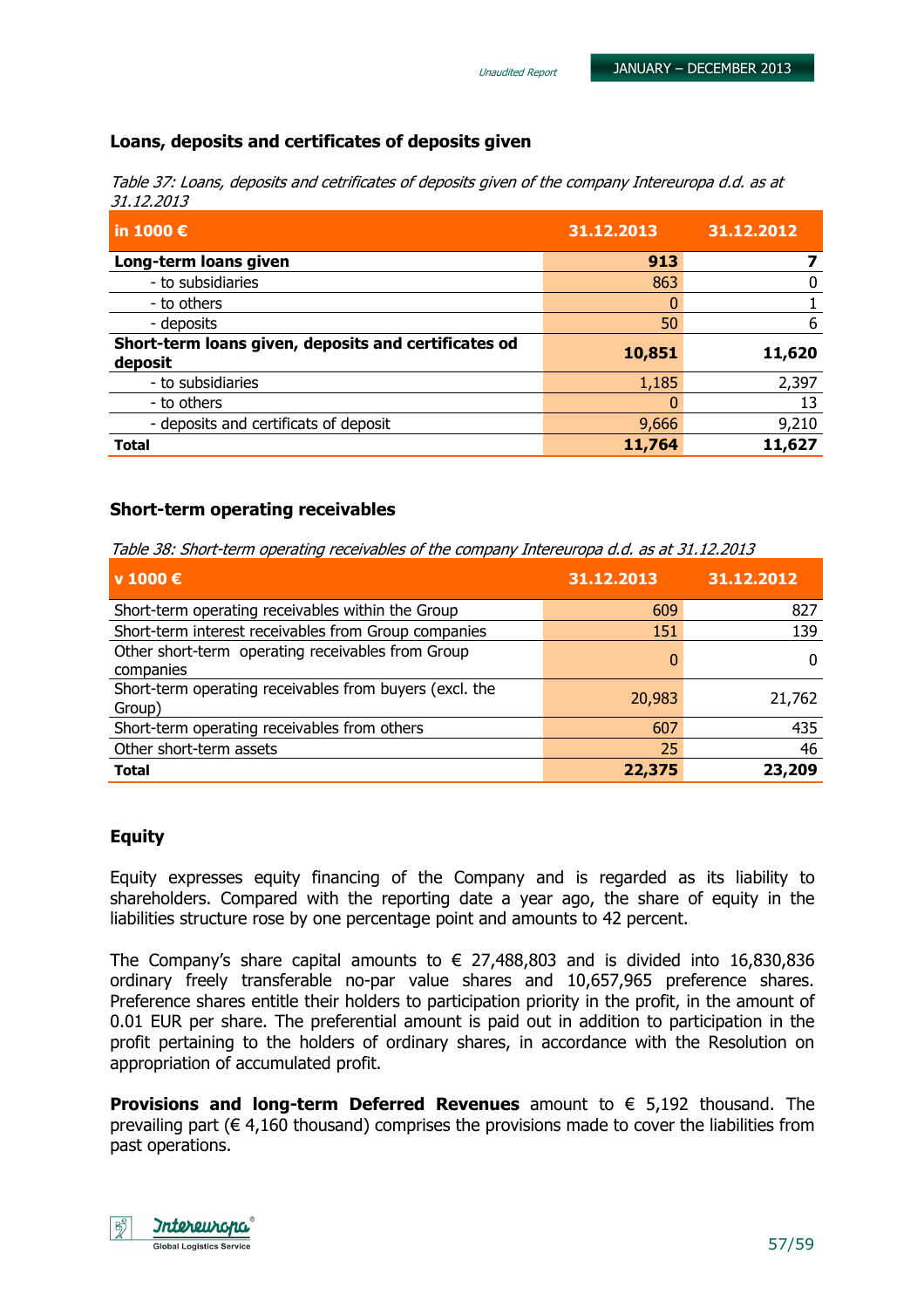The **long-term loans received and financial leases** amounted to  $\epsilon$  101,202 thousand. In the reporting term, this item decreased as a result of transfer to short-term liabilities  $\epsilon$ 3,323 thousand, and of the repayments amounting to  $\epsilon$  1,754 thousand.

The short-term loans received and financial leases amounted to  $\epsilon$  3,323 thousand and represent the short-term portion of long-term loans.

#### Other short-term financial liabilities

Table 39: Other short-term financial liabilities of the company Intereuropa d.d. as at 31.12.2013

| l in 1000 € $^{\circ}$                 | 31.12.2013 | 31.12.2012 |
|----------------------------------------|------------|------------|
| Liabilities for dividends              | 74         |            |
| Other short-term financial liabilities |            | 1,266      |
| <b>Total</b>                           | 74         | 1,341      |

Other short-term financial liabilities arise from the early termination of the derivative financial instrument of cross-currency swap with currency option in the year 2012. At the time of termination of the derivative, the unsettled liabilities were recognized as Other Short-Term Financial Liabilities, and have been fully settled as of the Balance Sheet Date.

#### Short-term operating liabilities

Table 40: Short-term operating liabilities of the company Intereuropa d.d. as at 31.12.2013

| in 1000 $\epsilon$                                             | 31.12.2013 | 31.12.2012 |
|----------------------------------------------------------------|------------|------------|
| Short-term opertaing liabilities to companies within the Group | 265        | 252        |
| Short-term opertaing liabilities to suppliers                  | 15,520     | 14,587     |
| Short-term opertaing liabilities from advances                 | 977        | 19         |
| Other short-term opertaing liabilities                         | 2,231      | 3,317      |
| <b>Total short-term opertaing liabilities</b>                  | 18,994     | 18,175     |

#### Contingent liabilities

Table 41: Contingent liabilities of the company Intereuropa d.d. as at 31.12.2013

| in 1000 $\epsilon$                                           | 31.12.2013 | 31.12.2012 |
|--------------------------------------------------------------|------------|------------|
| From bank guarantees and guaratees given to Group<br>members | 7,371      | 8,612      |
| From bank guarantees and guaratees given to others           | 7,416      | 6,088      |
| Arising from legal proceedings                               | 2,793      | 1,739      |
| From D.S.U., družba za svetovanje in upravljanje             | 250        | 250        |
| <b>Total</b>                                                 | 17,830     | 16,689     |

**Related parties** are the subsidiaries and the joint venture in the form of an entity in joint control, as well as the key managerial staff members /executives of the Parent Company and of the controlled companies. Transactions in the business and financial area are conducted under market conditions.